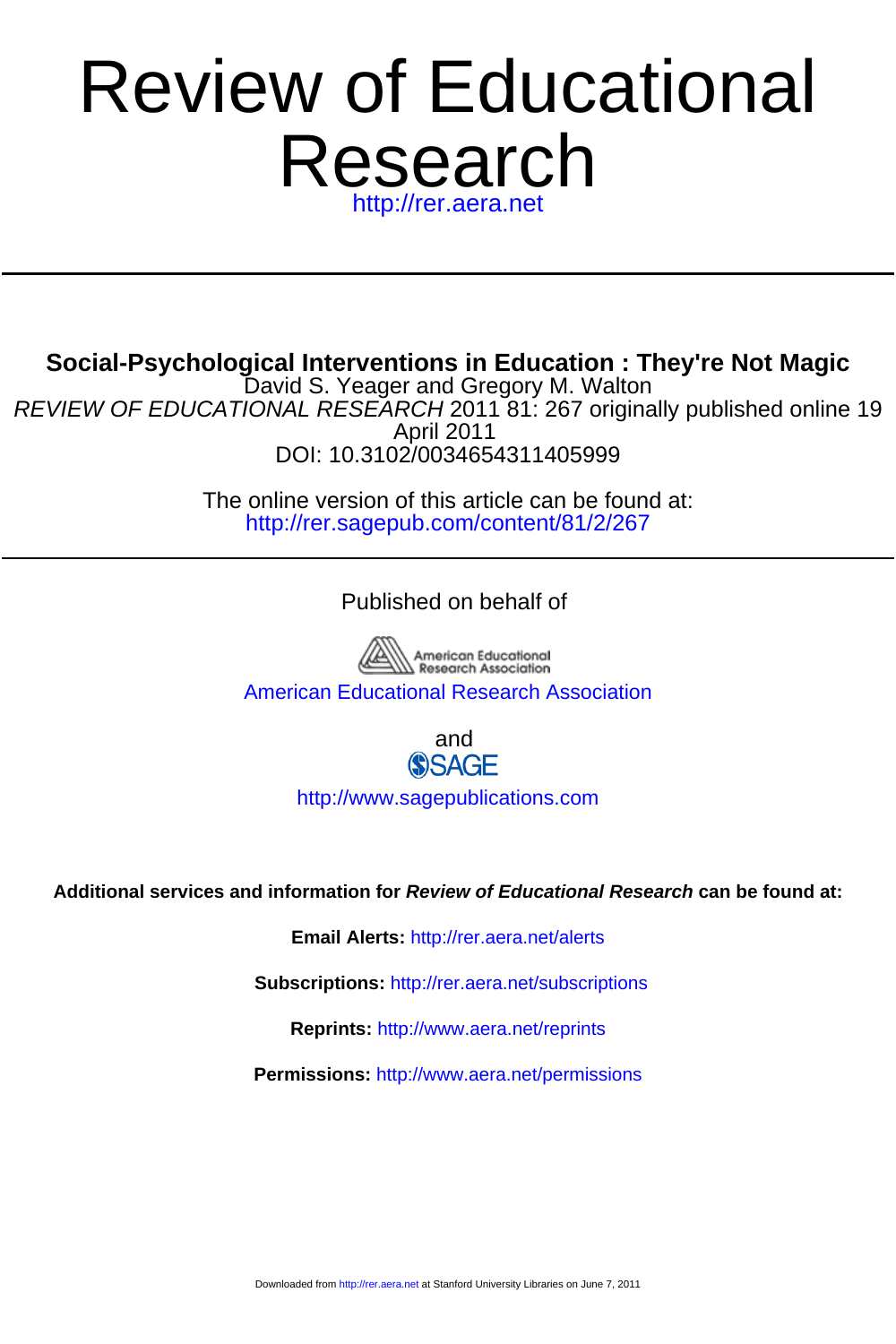*Review of Educational Research June 2011, Vol. 81, No. 2, pp. 267–301 DOI: 10.3102/0034654311405999 © 2011 AERA. http://rer.aera.net*

# **Social-Psychological Interventions in Education: They're Not Magic**

# **David S. Yeager and Gregory M. Walton**

*Stanford University*

*Recent randomized experiments have found that seemingly "small" socialpsychological interventions in education—that is, brief exercises that target students' thoughts, feelings, and beliefs in and about school—can lead to large gains in student achievement and sharply reduce achievement gaps even months and years later. These interventions do not teach students academic content but instead target students' psychology, such as their beliefs that they have the potential to improve their intelligence or that they belong and are valued in school. When social-psychological interventions have lasting effects, it can seem surprising and even "magical," leading people either to think of them as quick fixes to complicated problems or to consider them unworthy of serious consideration. The present article discourages both responses. It reviews the theoretical basis of several prominent social-psychological interventions and emphasizes that they have lasting effects because they target students' subjective experiences in school, because they use persuasive yet stealthy methods for conveying psychological ideas, and because they tap into recursive processes present in educational environments. By understanding psychological interventions as powerful but context-dependent tools, educational researchers will be better equipped to take them to scale. This review concludes by discussing challenges to scaling psychological interventions and how these challenges may be overcome.*

KEYWORDS: social psychology, education policy, implicit theories, stereotype threat, affirmation, belonging, achievement gaps.

Several years ago a brief intervention was introduced in eight hospitals around the world in an effort to reduce medical errors. The intervention required surgeons and nurses to complete a one-page checklist of tasks before beginning a surgery, such as introducing themselves to one another and correctly timing the application of antiseptics. An evaluation of this simple intervention found that it reduced surgical complications by 36% and deaths by 47% (Haynes et al., 2009). Observers and medical professionals have wondered how this small intervention could have a large effect, especially when it did not address such clearly important factors as surgeons' skills and training. Some have hailed the checklist intervention as "a classic magic bullet" (Aaronovitch*,* 2010); others have dismissed it as "[not] Harry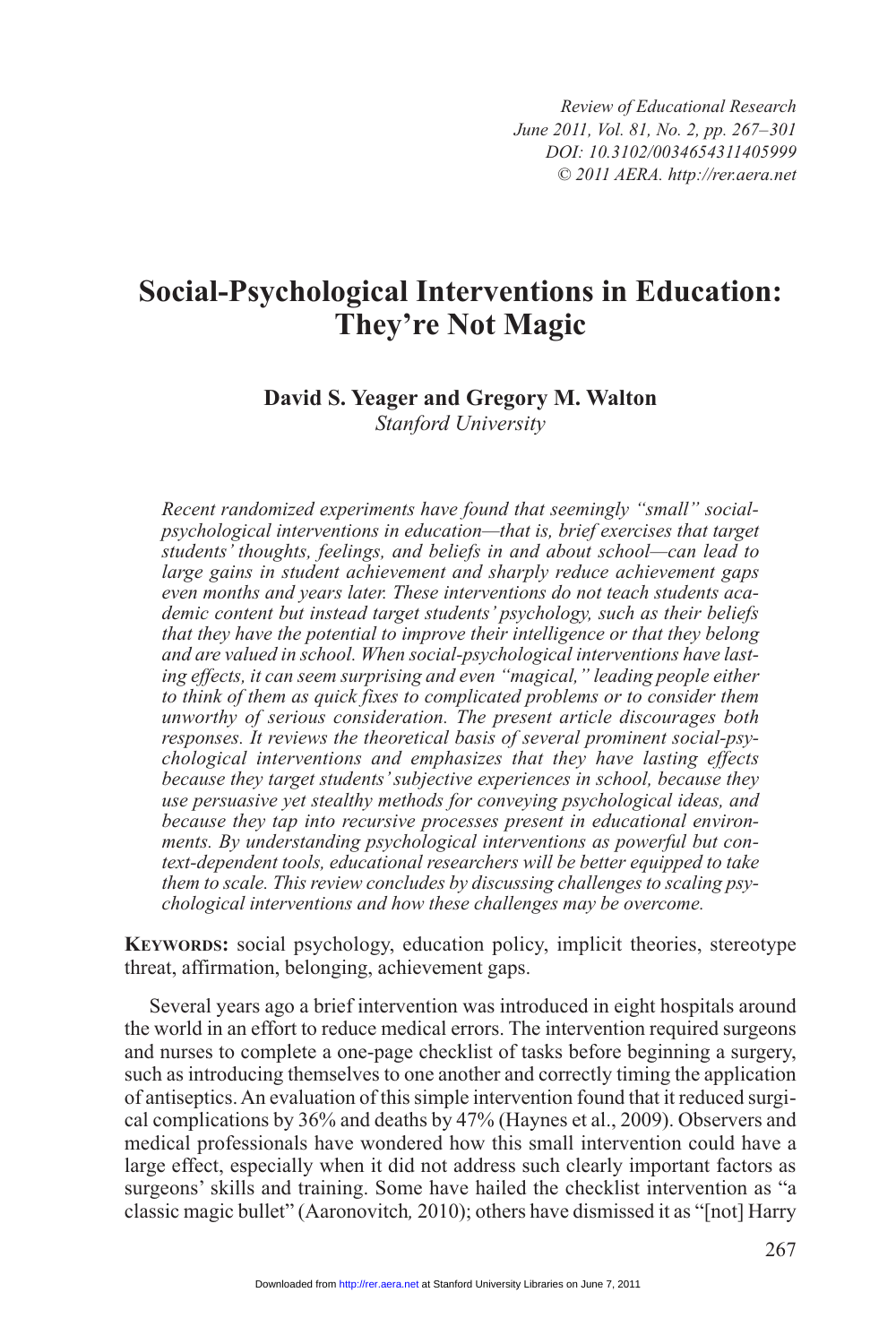Potter's magic wand" (Szalavitz, 2009). Atul Gawande (2009), creator of the checklist, argues that this sense of mystery arises because many people assumed that surgeons were already doing the set of practices included in the checklist. Hence, the checklist's effects were not easily understood (Gawande, 2009, p. 159). With a deeper understanding of why the intervention improved outcomes, he argues, the medical community would be better able to institutionalize the innovation in standard practice.

Interestingly, something similar is happening in education. In recent years, several rigorous, randomized field experiments have shown that seemingly "small" social-psychological interventions—typically brief exercises that do not teach academic content but instead target students' thoughts, feelings, and beliefs in and about school—have had striking effects on educational achievement even over months and years (see Table 1; for reviews see Garcia & Cohen, in press; Gehlbach, 2010; Walton & Dweck, 2009; Walton & Spencer, 2009; Wilson, 2006). For example, Blackwell, Trzesniewski, and Dweck (2007) found that middle school students who attended an eight-session workshop teaching them that the brain is like a muscle and grows with effort displayed a sharp increase in math achievement for the rest of the school year, an effect not shown by students who attended a control workshop that taught them study skills. Walton and Cohen (2007, 2011) found that a 1-hour session designed to buttress African American college students' sense of social belonging in school increased the GPA of these students over the next 3 years, halving the Black–White achievement gap over this period. And Cohen, Garcia, Apfel, and Master (2006), found that a 15- to 20-minute writing exercise in which students reflected on their core personal values reduced the gap in grades between African American and European American students by nearly 40% at the end of the semester, an effect that persisted, with a few additional writing exercises, for 2 years (Cohen, Garcia, Purdie-Vaugns, Apfel, & Brzustoski, 2009).

Like people who hear about Gawande's checklist, people who learn about social-psychological interventions may wonder, how could these effects be real? How could such interventions work? And how could brief experiences change students' outcomes months and years later? These questions are especially pressing in a context in which far more expensive and comprehensive interventions in education often yield disappointing results. For example, of the dozens of randomized controlled trials published by the Institute for Education Sciences in recent years, most have found no effects on student outcomes beyond the initial treatment period, including a 1-year new-teacher support program (Glazerman et al., 2010), a yearlong middle school mathematics professional development program (Garet et al., 2010), and a 2-year supplemental reading courses (James-Burdumy et al., 2010; Somers et al., 2010), among many other reforms.

In this context, social-psychological interventions can appear magical. As a consequence, it is tempting either to deliver these interventions as quickly and as widely as possible or to dismiss them as snake oil—as entertaining sideshows, but not worthy of serious consideration in education reform.

We argue that neither response is appropriate. Social-psychological interventions hold significant promise for promoting broad and lasting change in education, but they are not silver bullets. They are powerful tools rooted in theory, but they are context dependent and reliant on the nature of the educational environment.

*(Text continues on p. 274)*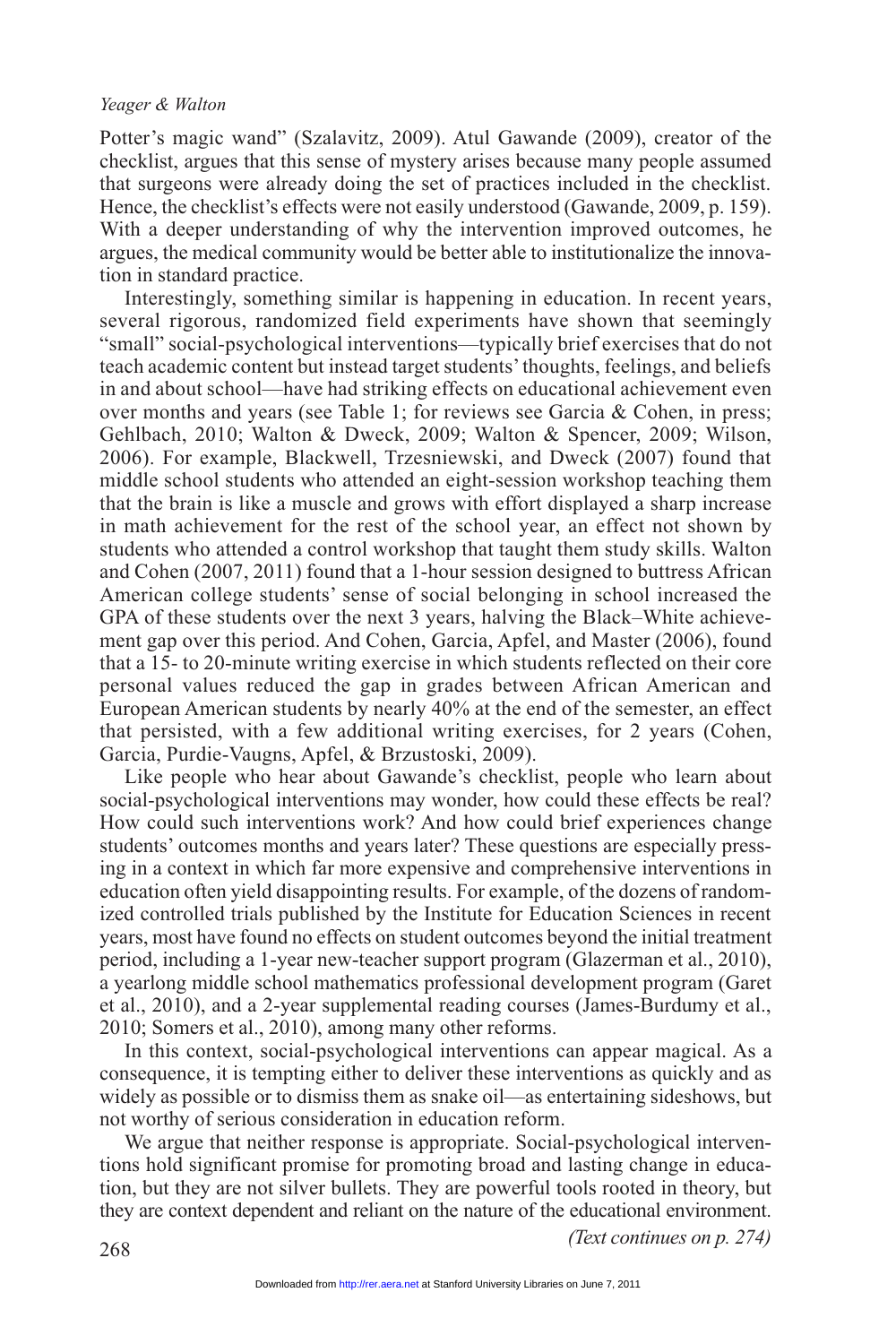|                                                                                                    |                                                                                                   | Summary of Selected Social-Psychological Interventions to Improve Student Achievement                                                                                                   |                                                                                                                                                                                                                                                                                                                                                                             |                                                                                                                                                                                                                                                                            |                                                         |
|----------------------------------------------------------------------------------------------------|---------------------------------------------------------------------------------------------------|-----------------------------------------------------------------------------------------------------------------------------------------------------------------------------------------|-----------------------------------------------------------------------------------------------------------------------------------------------------------------------------------------------------------------------------------------------------------------------------------------------------------------------------------------------------------------------------|----------------------------------------------------------------------------------------------------------------------------------------------------------------------------------------------------------------------------------------------------------------------------|---------------------------------------------------------|
| Study                                                                                              | Student sample                                                                                    | Theoretical<br>approach                                                                                                                                                                 | Summary of randomized<br>treatment and control<br>group(s)                                                                                                                                                                                                                                                                                                                  | Summary of results                                                                                                                                                                                                                                                         | achievement<br>Effect on                                |
| implicit theories of<br>intelligence<br>Wilson and<br>Linville (1982,<br>1985)<br>Attributions and | academically<br>struggling<br>students<br>First-year<br>college                                   | give up after setbacks<br>work harder and not<br>motivate students to<br>setbacks to unstable<br>attribute academic<br>factors rather than<br>stable factors can<br>Leading students to | students saw videos of the same<br>ing how their grades in college<br>were low at first but improved<br>over time. In a control group,<br>tensibly as a part of a survey,<br>upper-year students describ-<br>students watched videos of<br>In one laboratory session, os-                                                                                                   | 80% less likely to have dropped<br>effect on GPA appeared to gain<br>later, these students had earned<br>treatment condition performed<br>higher college GPAs and were<br>better on a GRE exam. A year<br>One week later, students in the<br>out of college. The treatment | .27 grade points<br>one year later                      |
| niewski, and Dweck<br>(2007)<br>Blackwell, Trzes-                                                  | grade students<br>Hispanic or<br>Latino 7th-<br>Low-income,<br>at an urban<br>Black and<br>school | give up after setbacks<br>and grows with effort<br>motivate students to<br>ligence is malleable<br>people's core intel-<br>work hard and not<br>and challenge can<br>in school.         | works on challenging tasks. Stu-<br>students took part in workshops<br>dents in a control group learned<br>about their social and academic<br>on study skills and the function<br>can get stronger when a person<br>of the brain and how the brain<br>upper-year students talking<br>Teaching students that In 8 sessions over 8 weeks,<br>only study skills.<br>interests. | grades exhibited by students in<br>ment condition had earned sig-<br>the control group was reversed<br>At the end of the academic year,<br>such that students in the treat-<br>the normative decline in math<br>nificantly higher math grades.<br>strength over time.      | .30 grade points<br>at the end of<br>the school<br>year |
|                                                                                                    |                                                                                                   | in school.                                                                                                                                                                              |                                                                                                                                                                                                                                                                                                                                                                             |                                                                                                                                                                                                                                                                            | (continued)                                             |

 $\overline{A}$ . E, J.  $\ddot{\phantom{0}}$ ΙL.  $\ddot{\phantom{0}}$ , l, Á ŀ, l,  $\overline{c}$  $rc_{1}$ 

**Tabl e 1**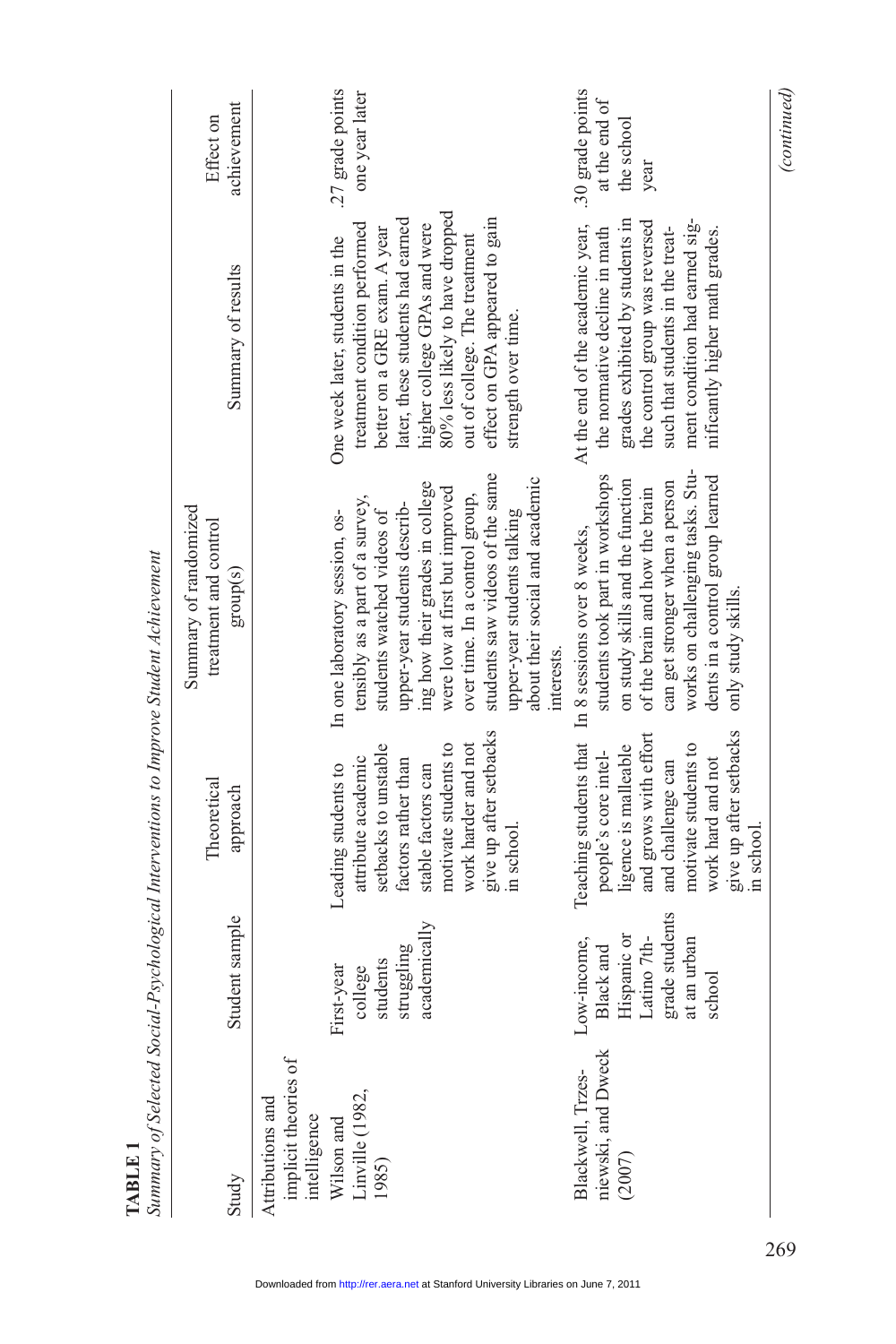| TABLE 1 (continued)                                           |                                                                                                                  |                                                                                                                                                                                                                                                                                                  |                                                                                                                                                                                                                                                                                                                                                                                                                                                 |                                                                                                                                                                                                                                                                                                                                                                            |                                                    |
|---------------------------------------------------------------|------------------------------------------------------------------------------------------------------------------|--------------------------------------------------------------------------------------------------------------------------------------------------------------------------------------------------------------------------------------------------------------------------------------------------|-------------------------------------------------------------------------------------------------------------------------------------------------------------------------------------------------------------------------------------------------------------------------------------------------------------------------------------------------------------------------------------------------------------------------------------------------|----------------------------------------------------------------------------------------------------------------------------------------------------------------------------------------------------------------------------------------------------------------------------------------------------------------------------------------------------------------------------|----------------------------------------------------|
| Study                                                         | Student sample                                                                                                   | Theoretical<br>approach                                                                                                                                                                                                                                                                          | Summary of randomized<br>treatment and control<br>group(s)                                                                                                                                                                                                                                                                                                                                                                                      | Summary of results                                                                                                                                                                                                                                                                                                                                                         | achievement<br>Effect on                           |
| Implicit theories of<br>stereotype threat<br>intelligence and |                                                                                                                  |                                                                                                                                                                                                                                                                                                  |                                                                                                                                                                                                                                                                                                                                                                                                                                                 |                                                                                                                                                                                                                                                                                                                                                                            |                                                    |
| J. Aronson, Fried,<br>and Good (2002)                         | White college<br>students<br>Black and                                                                           | negative stereotypes<br>ligence is malleable<br>people's core intel-<br>will buffer students<br>from the threat of<br>being targeted by<br>in school.                                                                                                                                            | Teaching students that In a laboratory session, ostensibly At the end of the academic year,<br>as a part of a "pen pal" program<br>students wrote letters to middle<br>students wrote "pen pal" letters<br>advocating a theory of multiple<br>intelligences. A second control<br>malleable. In a control group,<br>the belief that intelligence is<br>to support younger students,<br>group did not write letters.<br>school students endorsing | both Black and White students'<br>engagement and identification<br>GPAs rose significantly in the<br>Black students (but not White<br>pared to both control groups.<br>treatment condition as com-<br>students) reported increased<br>with school.                                                                                                                         | .23 grade points<br>the next term<br>at the end of |
| and Inzlicht (2003)<br>Good, Aronson,                         | grade students<br>ncome Black<br>or Latino 7th-<br>and Hispanic<br>at a rural<br>niddle-<br>$Low-$ and<br>school | $(1982)$ . A second treat-<br>intervention similar to<br>an implicit theories of<br>tion. A third treatment<br>intelligence interven-<br>ment group received<br>Wilson and Linville<br>group received both<br>butional retraining<br>One treatment group<br>received an attri-<br>interventions. | Students met with college student At the end of the academic year,<br>group received an antidrug mes-<br>the school year. Mentors were<br>mentors twice and exchanged<br>taught to endorse the relevant<br>occasional emails throughout<br>treatment message. A control<br>sage from mentors.                                                                                                                                                   | ence in math performance pres-<br>three treatment groups relative<br>ent in the control condition. In<br>reading scores increased in all<br>addition, both boys' and girls'<br>eliminating the gender differ-<br>girls' math scores on a state-<br>in all three treatment groups<br>relative to the control group,<br>wide standardized test rose<br>to the control group. | See note <sup>a</sup>                              |
|                                                               |                                                                                                                  |                                                                                                                                                                                                                                                                                                  |                                                                                                                                                                                                                                                                                                                                                                                                                                                 |                                                                                                                                                                                                                                                                                                                                                                            | (continued)                                        |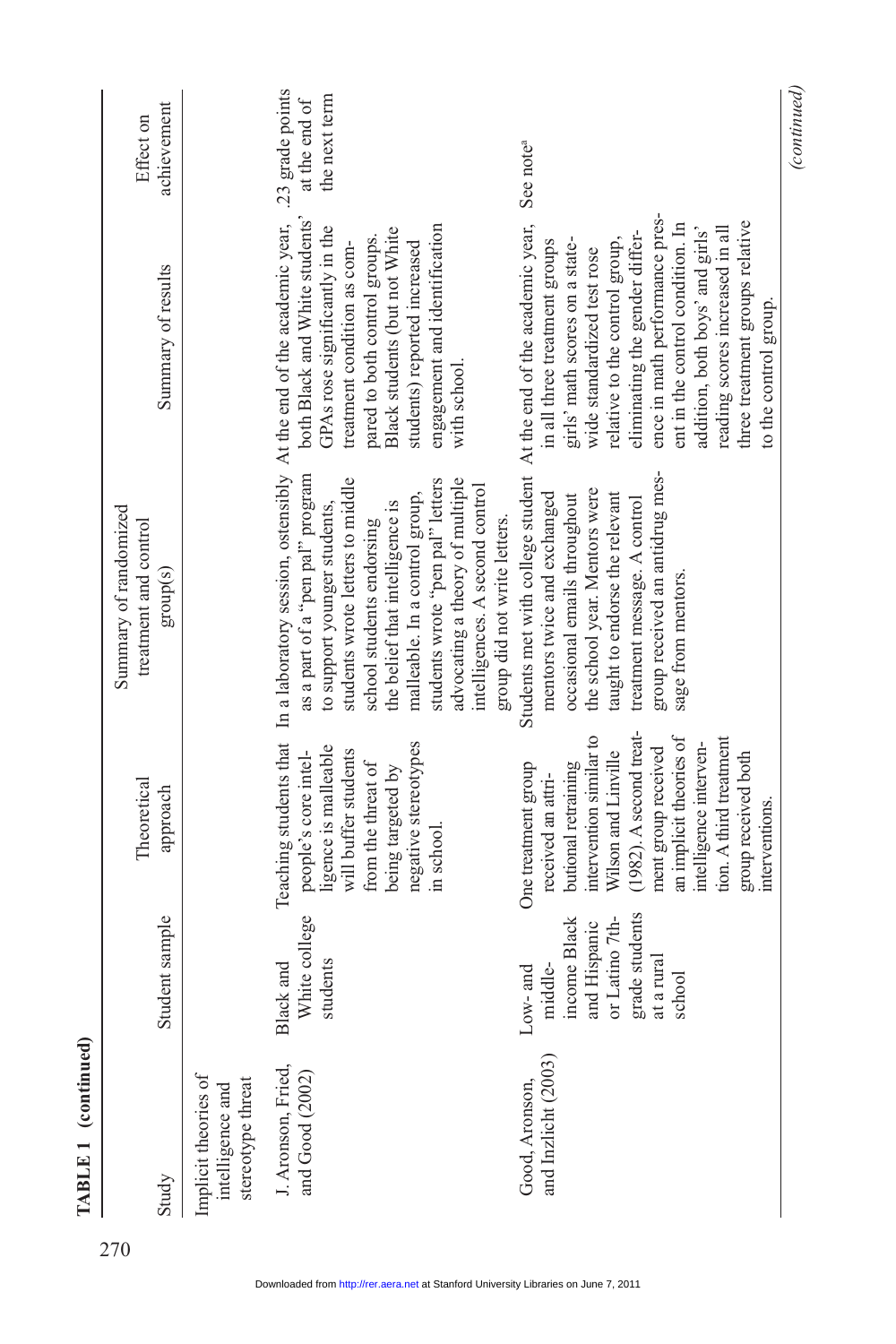| <b>FABLE 1 (continued)</b>                                                                                                                     |                         |                                      |                                                            |                                                                   |                            |
|------------------------------------------------------------------------------------------------------------------------------------------------|-------------------------|--------------------------------------|------------------------------------------------------------|-------------------------------------------------------------------|----------------------------|
| Study                                                                                                                                          | Student sample          | Theoretical<br>approach              | Summary of randomized<br>treatment and control<br>group(s) | Summary of results                                                | achievement<br>Effect on   |
| Stereotype threat                                                                                                                              |                         |                                      |                                                            |                                                                   |                            |
|                                                                                                                                                | $Low-$ and              | Affirming important                  | In one or several 15- to 20-                               | At the end of the first semester,                                 | .30 grade points           |
| Cohen, Garcia,<br>Apfel, and Master<br>(2006); Cohen, Gar-<br>(2006); Cohen, Gar-<br>cia, Purdie-Vaughns,<br>Apfel, and Brzus-<br>toski (2009) | income Black<br>middle- | values can buffer<br>people from the | beginning at the beginning of<br>minute classroom sessions | the value-affirmation interven-<br>tion increased Black students' | among Black<br>students at |
|                                                                                                                                                | and White               | effects of stereotype                | the school year, students wrote                            | class grades, reducing the gap                                    | the end of                 |
|                                                                                                                                                | 7th-grade               | threat.                              | about values that were person-                             | between Black and White                                           | the first term;            |
|                                                                                                                                                | students at             |                                      | ally important to them as an                               | students by 40%. Further,                                         | .46 grade                  |
|                                                                                                                                                | a suburban              |                                      | in-class writing exercise. In a                            | among initially low-performing                                    | points among               |
|                                                                                                                                                | school                  |                                      | control group, students wrote                              | Black students, the treatment                                     | low-perform-               |
|                                                                                                                                                |                         |                                      | about values that were not im-                             | raised GPA in all core academic                                   | ing Black                  |
|                                                                                                                                                |                         |                                      | portant to them but might matter                           | classes two years posttreatment.                                  | students after             |
|                                                                                                                                                |                         |                                      | to someone else.                                           |                                                                   | two years.                 |
|                                                                                                                                                | Men and                 | Same as above.                       | Same as above.                                             | At the end of the 15-week course, .33 grade                       |                            |
| Miyake et al.<br>(2010)                                                                                                                        | women in a              |                                      |                                                            | the value-affirmation interven-                                   | points among               |
|                                                                                                                                                | college                 |                                      |                                                            | tion eliminated a substantial                                     | women at the               |
|                                                                                                                                                | physics class           |                                      |                                                            | gender gap in physics grades                                      | end of the                 |
|                                                                                                                                                |                         |                                      |                                                            | and on scores on a nationally                                     | term <sup>b</sup>          |
|                                                                                                                                                |                         |                                      |                                                            | normed physics test that was                                      |                            |
|                                                                                                                                                |                         |                                      |                                                            | present in the control condition                                  |                            |
|                                                                                                                                                |                         |                                      |                                                            | The effect was strongest for                                      |                            |
|                                                                                                                                                |                         |                                      |                                                            | women who endorsed gender                                         |                            |
|                                                                                                                                                |                         |                                      |                                                            | stereotypes.                                                      |                            |

*(continued)*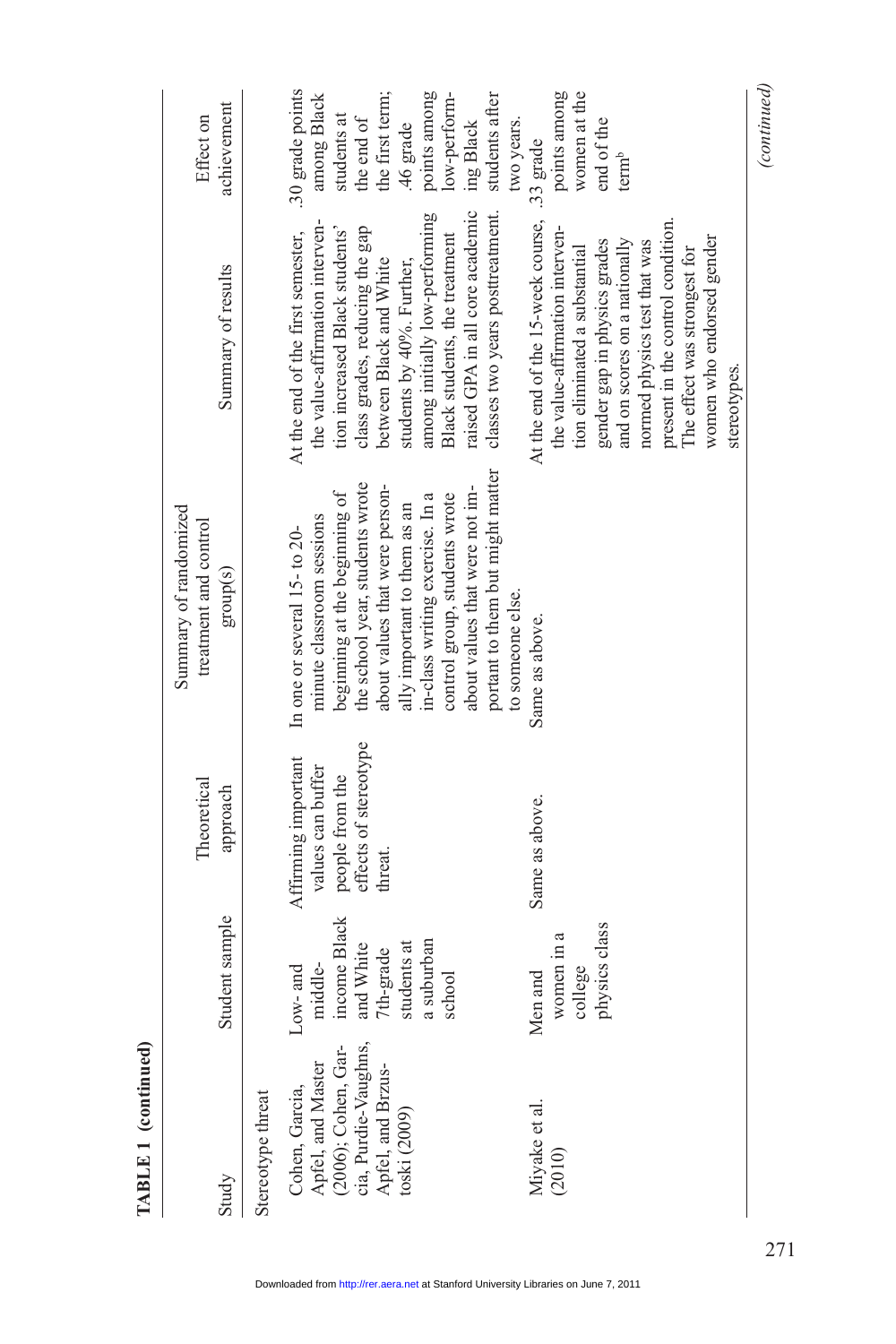| [ABLE 1 (continued)                  |                                                                            |                                                                                                                                                                                                                                                                                                                         |                                                                                                                                                                                                                                                                                                                                                                                                                                                                                                   |                                                                                                                                                                                                                                                                                                                                                                               |                                                                                                       |
|--------------------------------------|----------------------------------------------------------------------------|-------------------------------------------------------------------------------------------------------------------------------------------------------------------------------------------------------------------------------------------------------------------------------------------------------------------------|---------------------------------------------------------------------------------------------------------------------------------------------------------------------------------------------------------------------------------------------------------------------------------------------------------------------------------------------------------------------------------------------------------------------------------------------------------------------------------------------------|-------------------------------------------------------------------------------------------------------------------------------------------------------------------------------------------------------------------------------------------------------------------------------------------------------------------------------------------------------------------------------|-------------------------------------------------------------------------------------------------------|
| Study                                | tudent sample<br>ÖΩ                                                        | Theoretical<br>approach                                                                                                                                                                                                                                                                                                 | Summary of randomized<br>treatment and control<br>group(s)                                                                                                                                                                                                                                                                                                                                                                                                                                        | Summary of results                                                                                                                                                                                                                                                                                                                                                            | achievement<br>Effect on                                                                              |
| Walton and Cohen<br>(2007, 2011)     | White college<br>Black and<br>students<br>First-year                       | attribute worries about<br>ficulty of the transition<br>motivation and perfor-<br>buttress ethnic minor-<br>to college rather than<br>ity students' sense of<br>belonging to the dif-<br>or racial identity can<br>to students' personal<br>school and increase<br>social belonging in<br>Leading students to<br>mance. | freshmen about how their worries<br>information irrelevant to issues of<br>wrote an essay and gave a speech<br>indicating that many students feel<br>groups, students were exposed to<br>In a 1-hour laboratory session, stu-<br>dents read the results of a survey<br>they do not belong in college at<br>over time in college. In control<br>sipate with time. Students then<br>first but that such worries dis-<br>about belonging had changed<br>ostensibly for the next year's<br>belonging. | students in the social-belonging<br>class, and 3 years posttreatment<br>multiple control groups, Black<br>in the top 25% of their college<br>higher GPAs from sophomore<br>the racial achievement gap by<br>through senior year, reducing<br>52%, were more likely to be<br>treatment condition earned<br>reported being happier and<br>Relative to students in<br>healthier. | senior year of<br>.24 grade points<br>among Black<br>students from<br>sophomore<br>through<br>college |
| Possible selves                      |                                                                            |                                                                                                                                                                                                                                                                                                                         |                                                                                                                                                                                                                                                                                                                                                                                                                                                                                                   |                                                                                                                                                                                                                                                                                                                                                                               |                                                                                                       |
| Oyserman, Bybee,<br>and Terry (2006) | Hispanic or<br>Latino 8th-<br>Low-income<br>Black and<br>students<br>grade | not far), consistent (not<br>inconsistent) with their<br>facing challenges will<br>their academic future<br>attainable even when<br>selves are close (and<br>students to see that<br>racial identity, and<br>increase students'<br>motivation.                                                                          | Leading ethnic minority In 10 workshop sessions, students Two years later, students in the<br>cises to make those future selves<br>expected, and to make academic<br>successful, and completed exer-<br>seem more attainable, to make<br>selves might be academically<br>success not seem like "acting<br>White." A control group took<br>wrote about how their future<br>challenges seem normal and<br>standard elective classes.                                                                | behavior, and fewer depressive<br>symptoms and were 60% less<br>GPAs, fewer absences, fewer<br>treatment group had higher<br>nominations for disruptive<br>likely to repeat 8th grade.                                                                                                                                                                                        | .28 grade points<br>two years<br>later                                                                |
|                                      |                                                                            |                                                                                                                                                                                                                                                                                                                         |                                                                                                                                                                                                                                                                                                                                                                                                                                                                                                   |                                                                                                                                                                                                                                                                                                                                                                               |                                                                                                       |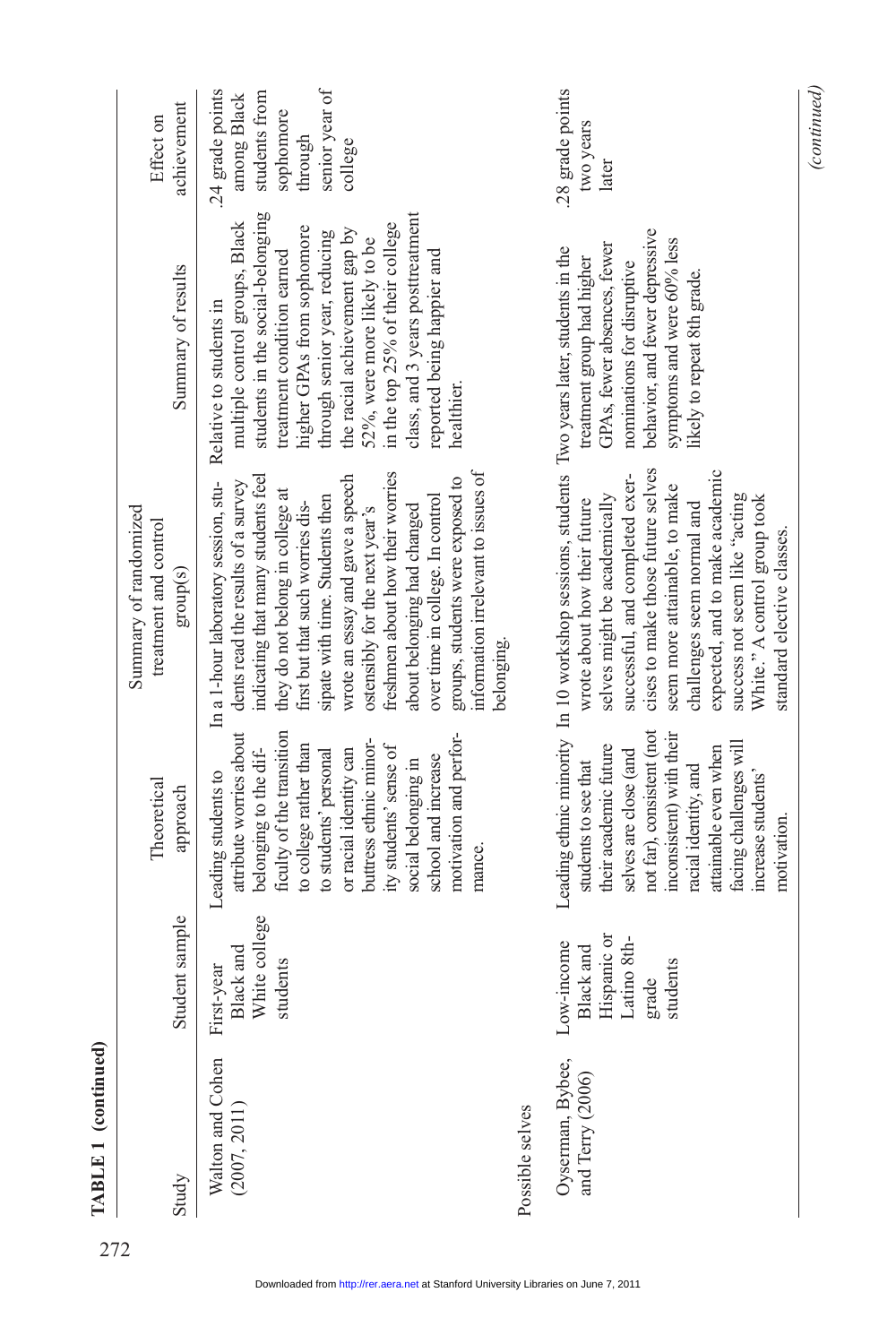| Study                                        | Student sample                                           | Theoretical<br>approach                                                                                                                                                                                                   | Summary of randomized<br>treatment and control<br>group(s)                                                                                                                                                                                                                                                               | Summary of results                                                                                                                                                                                                                      | achievement<br>Effect on                                                                                           |
|----------------------------------------------|----------------------------------------------------------|---------------------------------------------------------------------------------------------------------------------------------------------------------------------------------------------------------------------------|--------------------------------------------------------------------------------------------------------------------------------------------------------------------------------------------------------------------------------------------------------------------------------------------------------------------------|-----------------------------------------------------------------------------------------------------------------------------------------------------------------------------------------------------------------------------------------|--------------------------------------------------------------------------------------------------------------------|
| Expectancy-value<br>theory                   |                                                          |                                                                                                                                                                                                                           |                                                                                                                                                                                                                                                                                                                          |                                                                                                                                                                                                                                         |                                                                                                                    |
| Hulleman and Har-Middle-<br>ackiewicz (2009) | income, ethni-<br>cally diverse<br>9th-grade<br>students | will increase interest<br>ing process, and im-<br>proved performance<br>ment with the learn-<br>students who do not<br>expect to succeed in<br>personally relevant<br>in science, engage-<br>especially among<br>science. | students summarized the week's<br>studied in their high school sci-<br>ence class that week could be<br>the beginning of the semester<br>applied in their lives. Control<br>Making science classes Every 3 or 4 weeks starting at<br>students wrote a brief essay<br>describing how the material<br>science class topic. | At the end of the semester treated .80 grade<br>students with high expectations<br>perform poorly in science had<br>earned higher science grades;<br>no effects were found among<br>students who expected to<br>for success in science. | points among<br>the end of the<br>expectations<br>in science at<br>for success<br>with low<br>students<br>semester |
|                                              |                                                          |                                                                                                                                                                                                                           | $d = 1.13, 1.30,$ and 1.50, respectively.<br>b. Miyake et al. (2010) reported grades on a 100-point scale, so these numbers were converted to grade points for inclusion in this table.                                                                                                                                  | a. Good et al.'s (2003) attributional retraining, implicit theories, and combined interventions produced effects on girls' math test scores of the following magnitudes: Cohen's                                                        |                                                                                                                    |

**TABLE 1** (continued) **e 1 (continued)**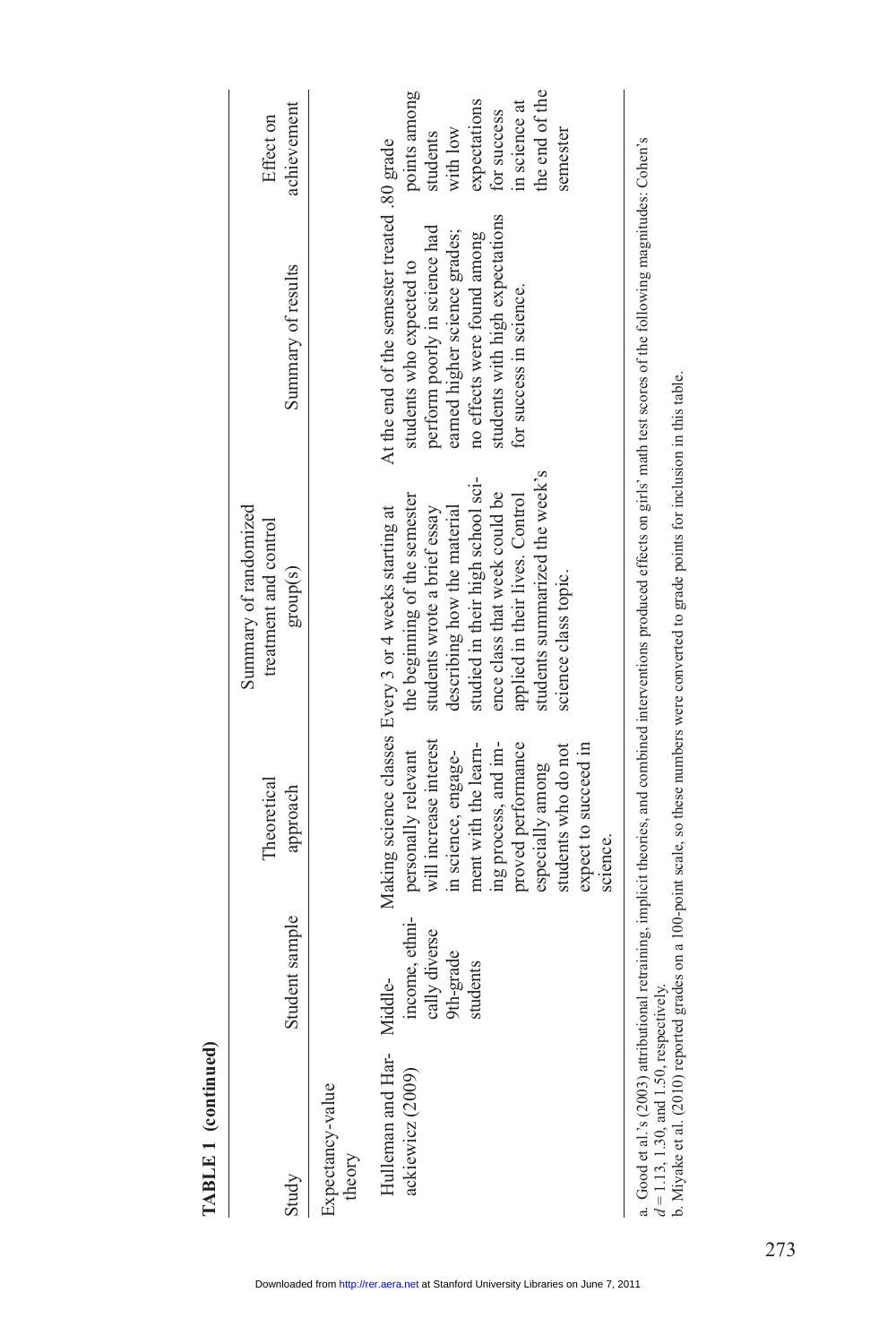Although we believe that social-psychological interventions can be scaled effectively to reach larger numbers of students, how to do so is not simply a matter of handing out a worksheet. Rather, scaling social-psychological interventions raises important theoretical, practical, and ethical questions that as yet have not been adequately explored.

To illustrate the effects of social-psychological interventions, take a second analogy.1 Consider a passenger jet that speeds down a runway and lifts into the air. It can seem surprising even to an experienced flier how an object that weighs many tons could fly. This is because the miracle of flight relies on numerous interrelated forces, some more obvious than others. It is not hard to see that a plane needs an engine, wings, and a pilot to fly. Similarly, a student needs content to learn, a teacher to teach, and a place or community to support that learning. These factors shape the objective school environment and create essential capacities for success. But less obvious features of airplanes and of education systems are also critical to their success. One reason planes fly is because their wings are sculpted to create an aerodynamic force ("lift") that elevates the plane. It is natural to wonder how a small change in the shape of a wing could make a heavy object fly. Basic laboratory research helps explain the principles of air flow and shows that the shape and position of wings cause air to flow faster below them than above them, lifting a plane beyond what might seem possible. In a similar way, hidden yet powerful psychological forces, also investigated through basic science, can raise student achievement. An engineer uses theories of fluid dynamics to fine-tune a wing, which, in the context of other factors, makes a plane fly. Analogously, a socialpsychological perspective uses basic theory and research to identify educationally important psychological processes and then subtly alters these processes in a complex academic environment to raise performance.

More specifically, social-psychological interventions can seem mysterious for at least four reasons. First, it is often hard to see the forces on which these interventions operate (see Lewin, 1952; Ross & Nisbett, 1991). We do not see air flowing over a wing; nor do we directly observe how negative intellectual stereotypes or beliefs about the nature of intelligence affect students. We may see the power of these processes only when they are altered. For this reason, below we describe laboratory experiments that illustrate the causal effect of basic theoretical processes relevant to motivation and then review how interventions designed to alter these processes affect achievement.

Second, psychological interventions seem "small" relative to traditional educational reforms, and people may assume that large problems require "large" solutions. How could a brief psychological intervention make headway in the face of structural problems that contribute enormously to inequality and poor outcomes in education? To presage later arguments, psychological interventions do not replace traditional educational reforms but operate within the context of existing structures to make them more effective. Psychological interventions change students' mind-sets to help them take greater advantage of available learning opportunities.

This analysis draws on a core tenet of social psychology, namely, that every attitude and behavior exists in a complex field of forces—a "tension system"—in which some forces promote a behavior whereas other forces restrain that behavior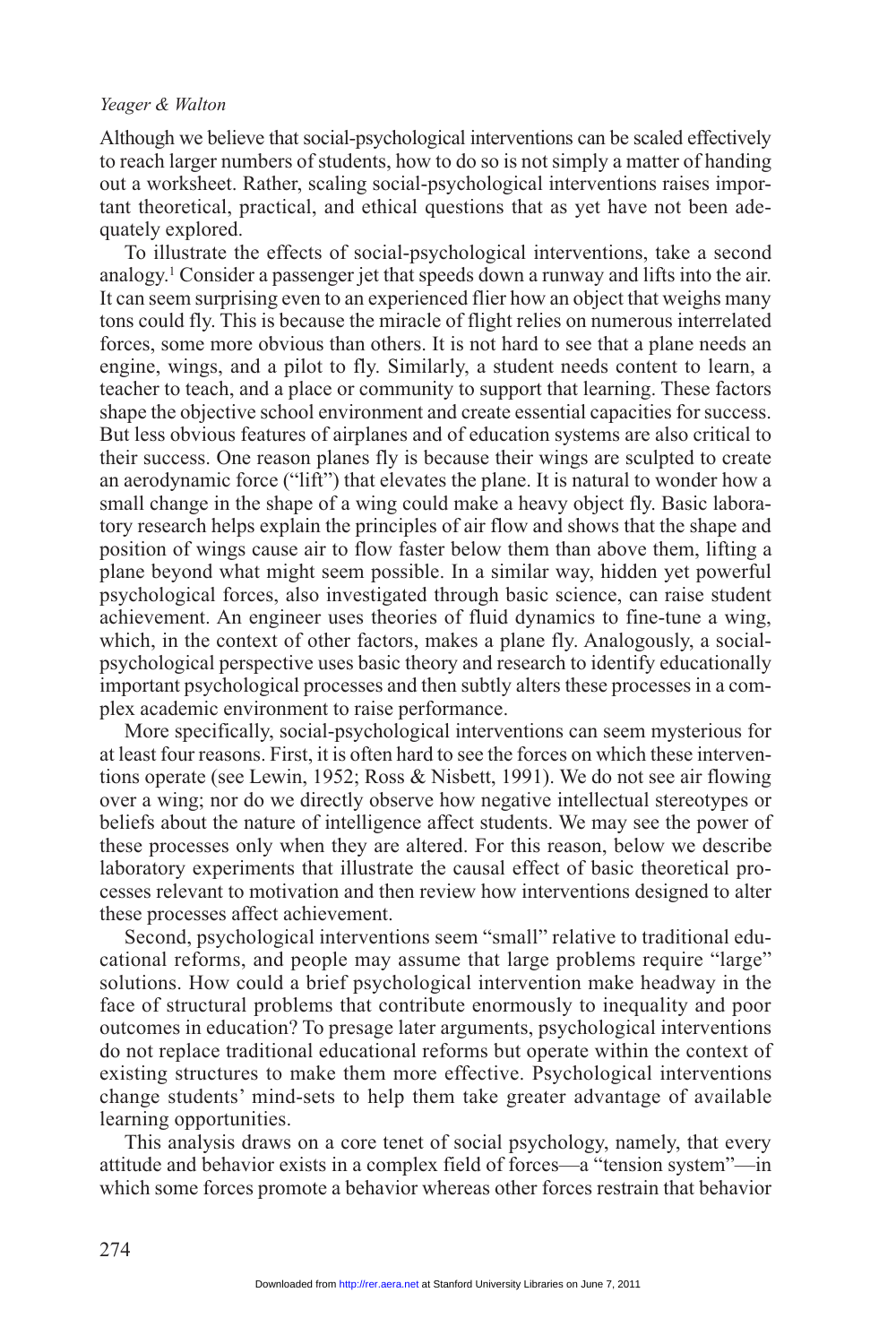(Lewin, 1952; Ross & Nisbett, 1991; Wilson, 2006). One lesson from this analysis is that the structure of the system determines its potential for change—an intervention that increases students' motivation to learn or that removes barriers to learning will improve academic outcomes only when learning opportunities exist in the educational environment.

Another lesson of this analysis is that there are two routes to behavior change (see Miller & Prentice, in press). One route is to increase forces that promote a behavior, for instance by giving students incentives for better grades. But when promoting forces are adequate—as when, at some level, learning content, teachers, and students' willingness to learn are present—student success may be held back instead by restraining forces, such as worries about ability or negative stereotypes. In these cases, less intuitively, one can remove forces that restrain their learning, allowing students to take greater advantage of learning opportunities. As a consequence, even a seemingly small intervention but one that removes a critical barrier to learning can produce substantial effects on academic outcomes. At a broader level, this theoretical foundation underscores the fundamental inappropriateness of viewing social-psychological interventions as silver bullets; rather than operating in isolation, such interventions rearrange forces in a complex system.2

A third challenge to understanding the effects of social-psychological interventions is that it is hard to see how relatively brief messages can affect students' views and behavior, especially when students receive many messages from adults that seemingly have little effect. As we will explain, social-psychological interventions can be brief yet impactful because they target students' subjective experiences in school and because they rely on a rich tradition of research on persuasion and attitude change to powerfully convey psychological ideas.

Fourth, what can seem especially mysterious is how a time-limited or one-shot social-psychological intervention can generate effects that persist far ahead in time. For instance, people may assume that an intervention has to remain in mind to continue to be effective. But like any experience, a psychological intervention will become less focal as it recedes in time. As we suggest below, a key to understanding the long-lasting effects of social-psychological interventions is to understand how they interact with recursive processes already present in schools, such as the quality of students' developing relationships with peers and teachers, their beliefs about their ability, and their acquisition of academic knowledge. It is by affecting self-reinforcing recursive processes that psychological interventions can cause lasting improvements in motivation and achievement even when the original treatment message has faded in salience (e.g., Walton & Cohen, 2011).

In the next section, we describe how we conducted this review. We then summarize four prominent social-psychological interventions, emphasizing the psychological process each intervention targeted and relevant laboratory and field research. Next we discuss how the effects of these interventions persisted over time. In doing so, we aim to provide a more nuanced understanding of how socialpsychological interventions work and to suggest how this understanding can inform efforts to deliver these interventions more broadly.

# **Method for the Current Review**

This is a theoretical review designed to elucidate the theoretical underpinnings of social-psychological interventions in education, not a comprehensive review of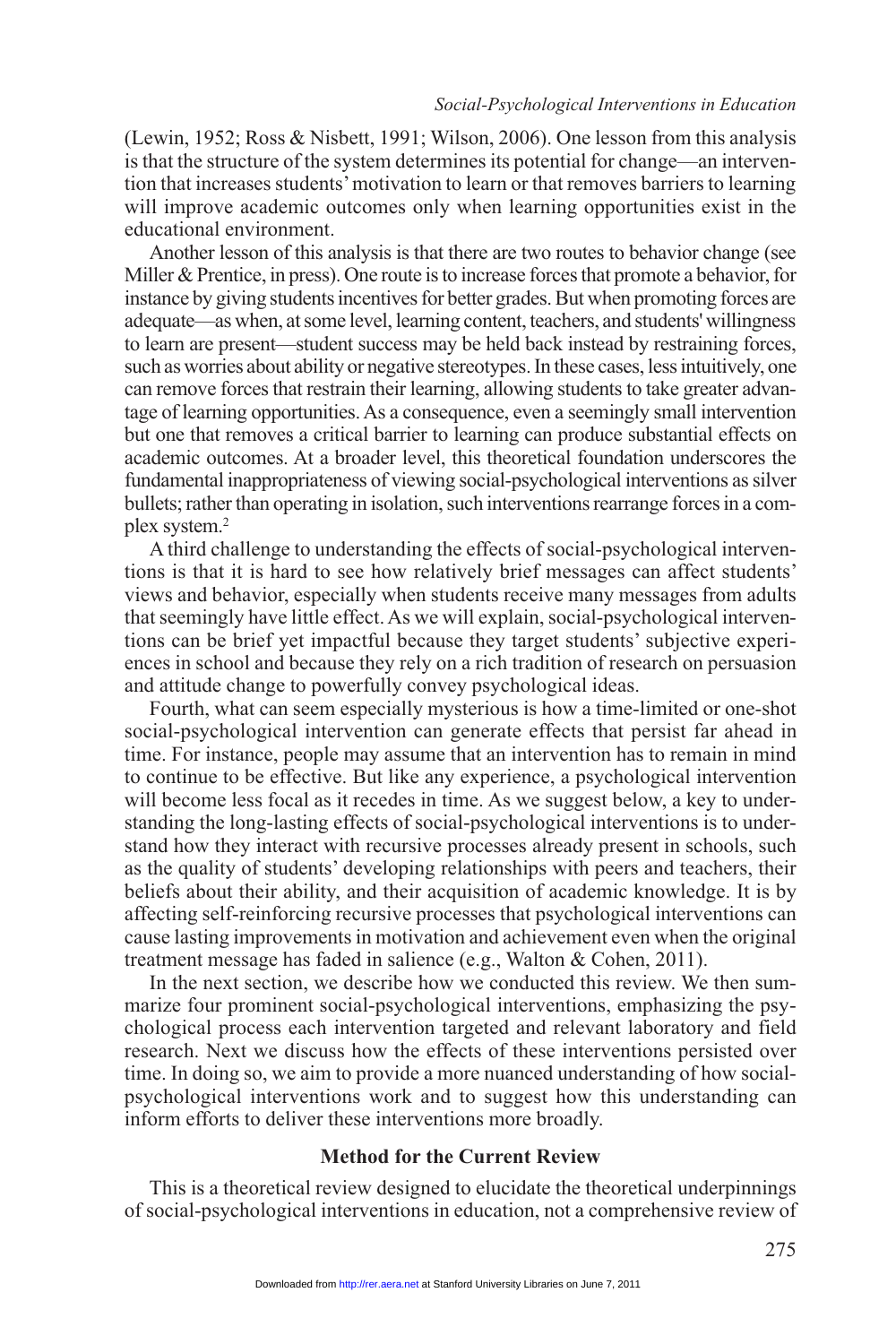them. To locate relevant interventions, we searched the tables of contents and abstracts of highly cited relevant journals including *Child Development*, *Developmental Psychology*, *Journal of Applied Developmental Psychology*, *Journal of Educational Psychology*, *Journal of Experimental Social Psychology*, *Journal of Personality and Social Psychology*, *Personality and Social Psychology Bulletin*, *Psychological Science*, and *Science* (see Table 1). We searched for studies that (a) evaluated an intervention that communicated a social-psychological message but did not teach academic content, (b) randomly assigned students to treatment or control conditions, and (c) observed effects on students' grades in a course or in school overall over time. In addition, we examined the curricula vitae of prominent psychologists conducting intervention research, searching for replications, extensions, or studies examining boundary conditions. Some important studies were excluded because they met only some of our criteria. Among the excluded studies were those that used social-psychological strategies to motivate specific behaviors in school, such as mastering an individual learning objective or performing better on a single task, rather than raising achievement in general (e.g., E. Aronson, Blaney, Stephin, Sikes, & Snapp, 1976; Destin & Oyserman, 2009; Duckworth, Grant, Loew, Oettingen, & Gollwitzer, in press; Jamieson, Mendes, Blackstock, & Schmader, 2009; Ramirez & Beilock, 2011; Vansteenkiste, Simons, Lens, Sheldon, & Deci, 2004).

Notably, our search targeted specifically *social*-psychological interventions interventions designed to change students' thoughts and feelings in and about school. This approach excluded cognitive psychology interventions, which investigate instead how principles of human cognition and learning can inform the design of effective curricula and pedagogy (and which have been reviewed elsewhere; e.g., Bransford, Brown, & Cocking, 1999; Ritter, Anderson, Koedinger, & Corbett, 2007). Nonetheless, in some cases we use the term *psychological interventions* as shorthand to refer to social-psychological interventions.

#### **Four Social-Psychological Interventions to Improve Student Achievement**

To illustrate general lessons, we focus on basic theory and research underpinning four prominent social-psychological interventions. These interventions have produced some of the most striking effects observed in the field and illustrate key themes. Although we present the studies separately, we note that the processes they target are few in number and interrelated, including students' beliefs about their potential for growth and belonging in the classroom and their efforts to cope with negative stereotypes in school. It is important to note, however, that similar conclusions could be drawn from an analysis of other interventions. Table 1 provides a summary of relevant studies that we do not discuss in detail (also see Gehlbach, 2010).

#### *Interventions to Change Students' Attributions for Academic Setbacks*

A long line of basic theory and research in social psychology shows that people's *attributions*—how they explain the causes of events and experiences—shape their responses to those events and subsequent behavior (Kelley, 1973; Weiner, 1986). For instance, if a student concludes that a bad grade means that he cannot cut it in math, the student may not invest the time and effort needed to improve his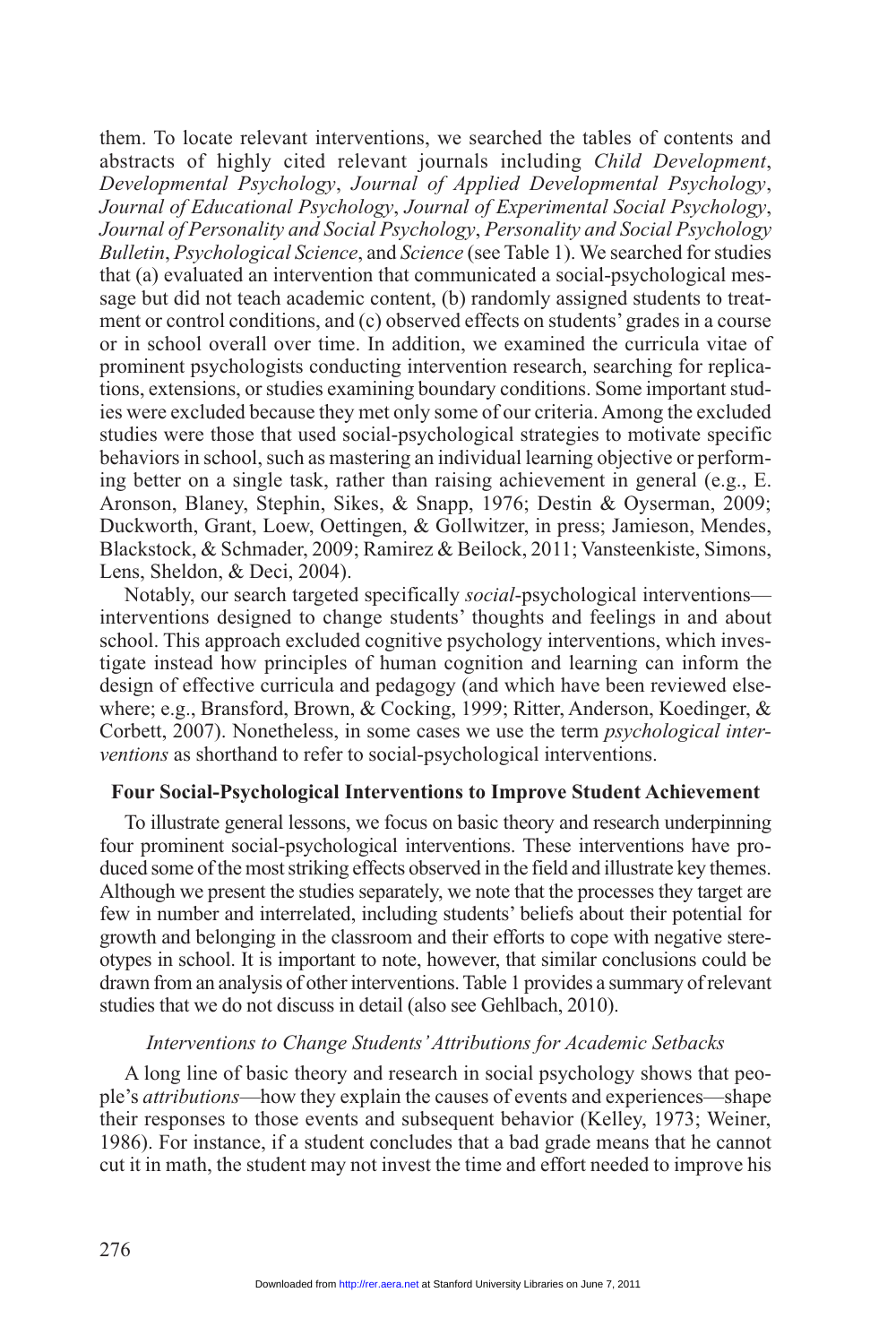#### *Social-Psychological Interventions in Education*

math grades (Bandura, 1977). If so, he may continue to perform poorly, reifying his attribution of inability, leading to an *exacerbation cycle* of negative attributions and poor performance (cf. Storms & Nisbett, 1970; also see Wilson, 2006). On the other hand, if a student thinks that a bad grade means that she needs time to learn the ropes, the student may redouble her efforts and perform better over time. Is it possible to change students' attributions so they see poor grades as the result of a temporary and not permanent cause? Would such an intervention improve students' academic performance over time?

*Intervention 1: Wilson and Linville (1982).* Wilson and Linville (1982, 1985) tested this hypothesis (also see Wilson, Damiani, & Shelton, 2002). They developed a brief intervention to teach students that poor academic performance is normal at first in the transition to a new school, that it does not reflect a lack of ability, and that students' grades typically improve as they adjust to the new school.

In a series of classic studies, Wilson and Linville (1982, 1985) brought struggling first-year college students to a laboratory and told them that they had interviewed college students about their transition to college. They asked students to watch some of these videotaped interviews. Students in the treatment group (randomly assigned) saw videos of upperclassmen describing how their grades in college were low at first but got better with time. These upperclassmen attributed their early poor performance to unstable causes that dissipate, such as a lack of familiarity with college classes. Students in a control group saw videos of the same upperclassmen talking about their academic and social interests with no mention of first-year grades. A year later, students' official GPAs were collected. Students in the treatment group had earned higher GPAs than students in the control group (see Table 1). Moreover, this effect seemed to gain in strength with each successive term. This finding is consistent with the hypothesis that the intervention set in motion a recursive or self-reinforcing attributional process whereby better performance each term reinforced more adaptive attributions for early academic struggles. In addition, treated students were 80% less likely to drop out of college. This basic intervention has been replicated many times with diverse populations (see Haynes, Perry, Stupnisky, & Daniels, 2009; Wilson et al., 2002) including adolescents (e.g., Good, Aronson, & Inzlicht, 2003).

*Intervention 2: Blackwell et al.* (2007). Dweck and colleagues have investigated how students' implicit theories of intelligence shape their interpretation of and response to academic setbacks (Dweck, 2006; Dweck & Leggett, 1988; Molden & Dweck, 2006). In laboratory research, Dweck finds that students who believe that intelligence is fixed and unchangeable (an *entity* theory of intelligence) are more likely to attribute academic setbacks to a lack of ability than students who believe that intelligence is malleable and improvable with hard work and effort (an *incremental* theory of intelligence). Students with the incremental theory instead see setbacks as the result of insufficient effort or a poor strategy. In turn, such attributions shape whether students respond to setbacks helplessly (withdrawing effort) or resiliently (redoubling effort, seeking help, using a better strategy, etc.).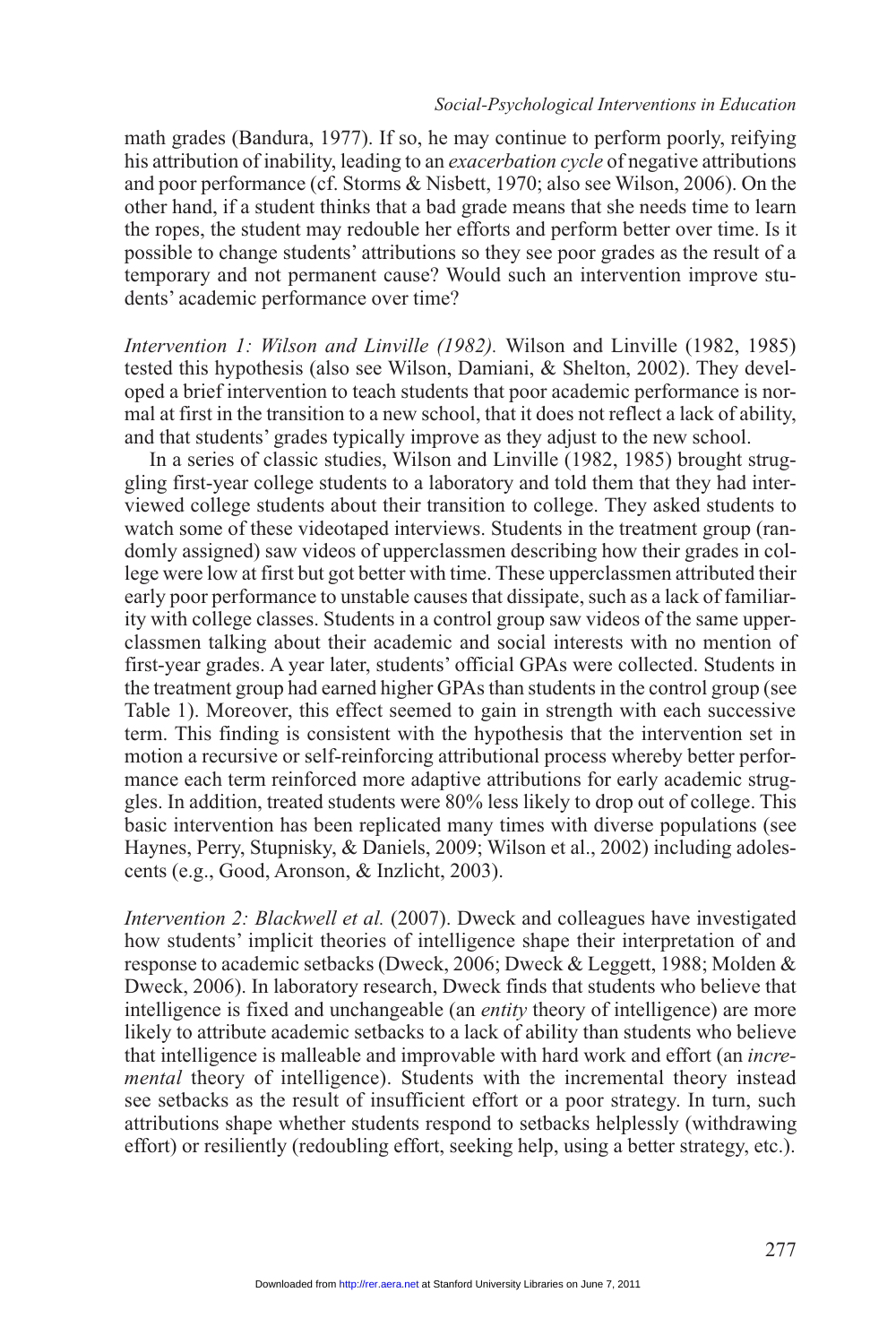In one series of laboratory studies, Mueller and Dweck (1998) gave fifth-grade students a moderately difficult set of logic problems. After completing them, students were praised. Some children (randomly assigned) received intelligence praise—praise that could induce an entity theory of intelligence ("That's a really high score. You must be very smart at these problems"). Others received effort praise predicted to induce an incremental theory of intelligence ("That's a really high score. You must have worked hard at these problems") or neutral praise ("That's a really high score"). Next, students were given an especially difficult set of problems on which all students performed poorly. Finally, students were given a crucial third set of problems equally challenging as the first set.

The effect of the type of praise was dramatic. On the final set of problems, children who received neutral praise performed no better and no worse than they had on the first set. Children who received effort praise did better and asked to do more challenging problems in the future. But children who received intelligence praise solved 30% fewer problems and asked to do only easy problems from then on. Being led to attribute success to fixed intelligence with just a sentence of praise undermined students' motivation and performance following a failure experience (for a relevant longitudinal study, see Blackwell et al., 2007, Study 1).

On the basis of these and other results, Blackwell and colleagues (2007, Study 2) designed an intervention to lead middle school students to view intelligence as malleable. Students in a New York City public school attended an eight-session workshop in which they learned about study skills and scientific research showing that the brain grows connections and "gets smarter" when a person works on challenging tasks. Students in a randomized control group learned only about study skills. Results showed that students in the control group continued the downward decline in math grades that normally occurs in middle school. But students who learned the incremental theory reversed this trend and earned better math grades over the course of the year (see Figure 1). Study skills alone did not lead to improvement in math; students needed the incremental mind-set and motivation to put those skills into practice.

The effect of implicit theories is robust. Other implicit theory interventions have generated similar improvements in diverse populations (e.g., J. Aronson, Fried, & Good, 2002; Good et al., 2003; see Table 1). In addition, implicit theories interventions have been implemented structurally in middle and high school math classes across the United States by the Charles A. Dana Center (2008) at the University of Texas, yielding large effects on such important outcomes as the percentage of high school students who repeat algebra (e.g., reducing this figure from 24% to 9%).

# *Interventions to Mitigate Stereotype Threat*

A significant problem in education involves the persistence of large differences in academic achievement between different social groups, such as between racial or ethnic minority students and nonminority students and, in math and science, between women and men. Although structural factors contribute to these differences, psychological processes also play an important role (Walton & Spencer, 2009). Research on *stereotype threat* shows that the worry that one could be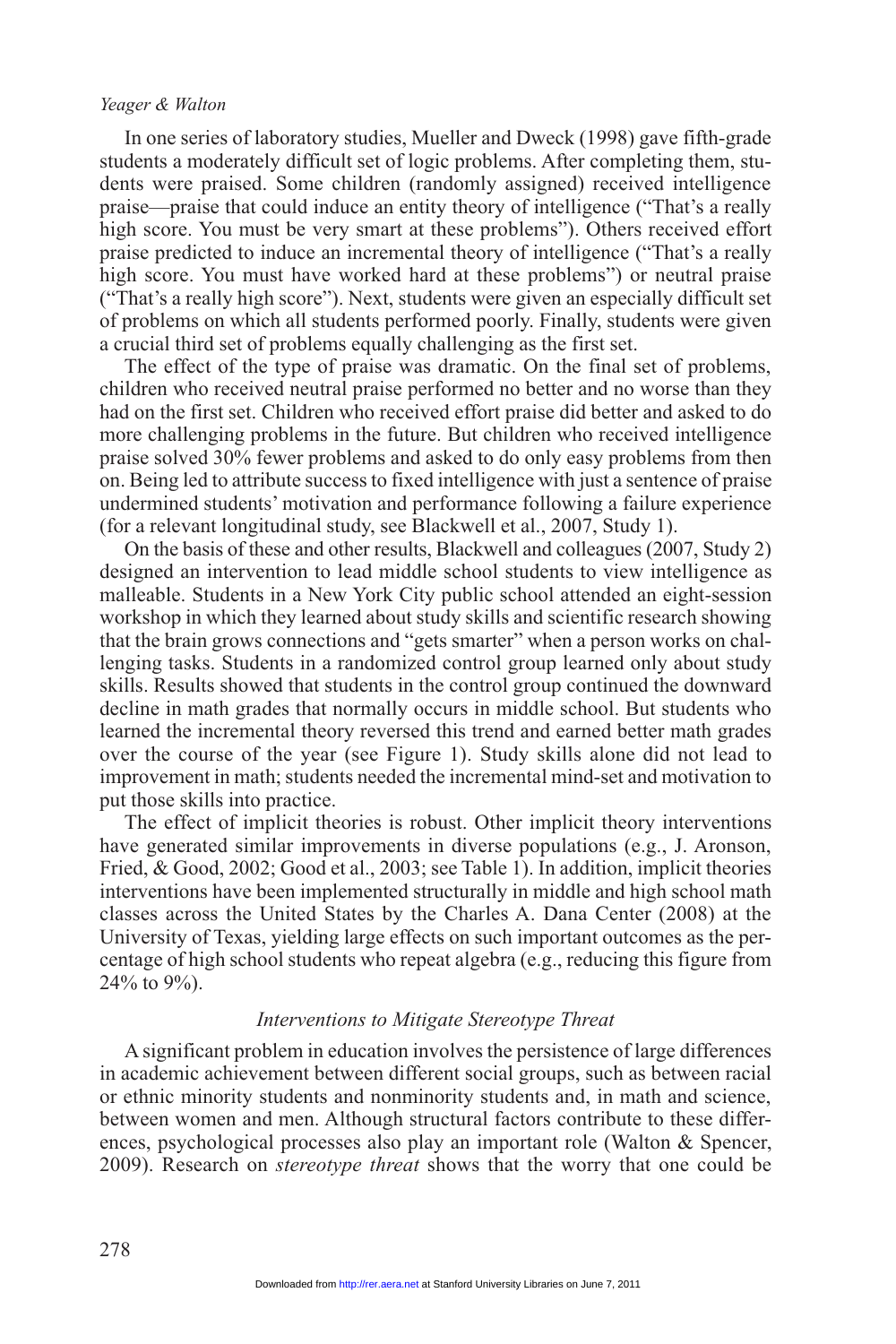

FIGURE 1. *Math grades by experimental condition (covariate-adjusted means) in Blackwell, Trzesniewski, and Dweck (2007).* Reprinted by permission from John Wiley and Sons, Inc.

*Note.* Experimental = incremental theory workshop group; control = study skills workshop group.

perceived through the lens of a negative intellectual stereotype in school can undermine academic performance (Steele, 2010; Steele, Spencer, & Aronson, 2002). For instance, the stereotype that certain ethnic groups are less intelligent than others and that women are less skilled in quantitative fields than men creates stress, distraction, and anxiety for people targeted by negative stereotypes in performance situations, and this, in turn, undermines academic performance (see Schmader, Johns, & Forbes, 2008). Stereotype threat is so pervasive that it causes common measures of academic performance including grades and test scores to systematically underestimate the ability of negatively stereotyped students (Walton & Spencer, 2009). Can psychological strategies mitigate stereotype threat in field settings? Could these strategies raise stereotyped students' performance and reduce achievement gaps? (For related interventions that raise the performance of ethnic minority students, see E. Aronson et al., 1978; Steele, 1997.)

*Intervention 3: Cohen et al.* (2006, 2009). Cohen and colleagues (2006, 2009) hypothesized that helping reduce the stress and worry caused by stereotype threat could boost the academic performance of negatively stereotyped students. Their intervention was designed on the basis of a long line of psychological research investigating how people cope with threats to their sense of self (Festinger, 1957; Greenwald, 1980). Most relevant here, *self-affirmation* theory proposes that people are motivated to protect their view of themselves as good, moral, and efficacious (Sherman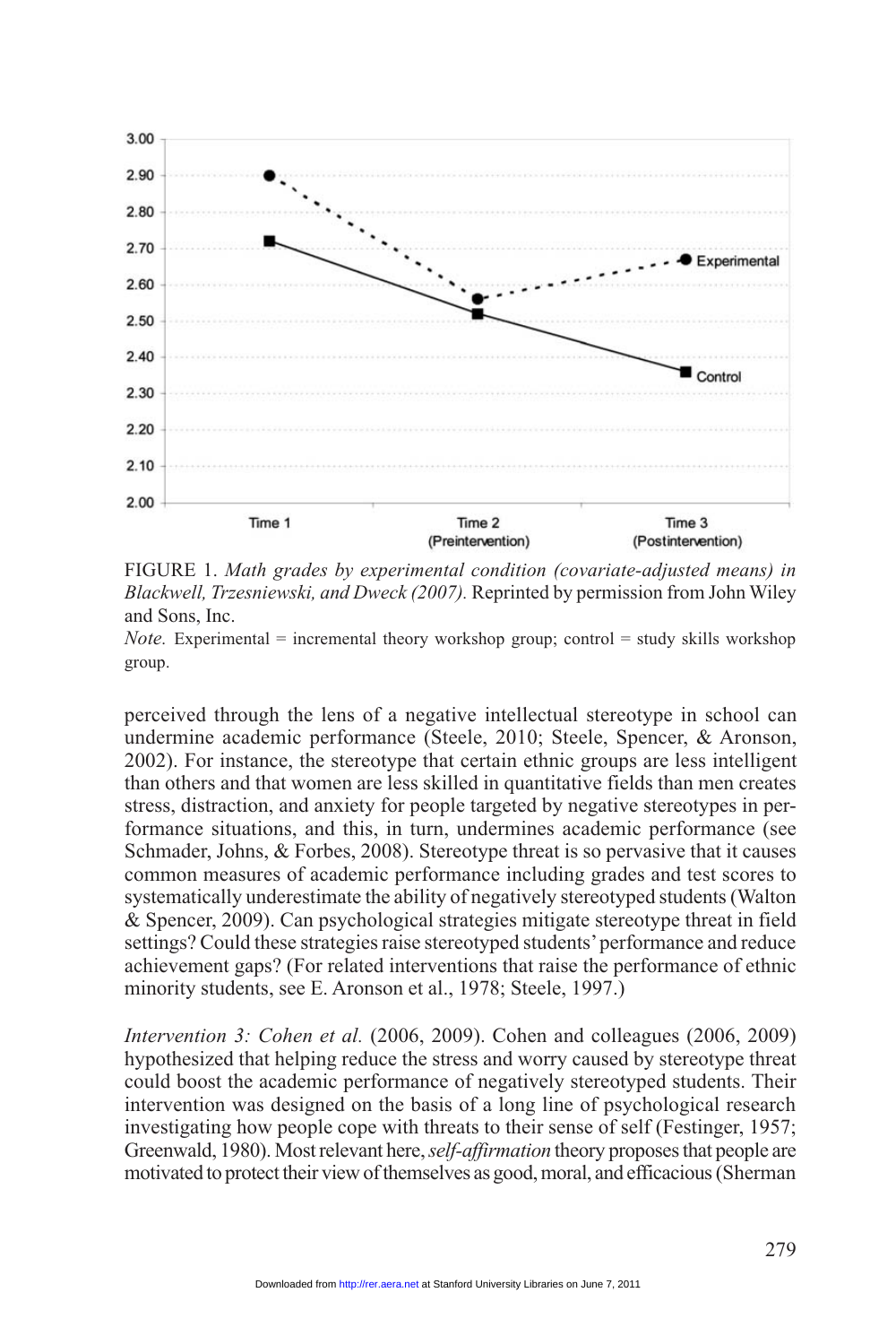& Cohen, 2006; Steele, 1988). When people's sense of self is threatened, they experience high levels of stress. Self-affirmation theory proposes that reminding people of diverse, positive aspects of themselves can lead people to see negative events and information as less threatening and reduce stress and thus help people function more effectively (Sherman & Hartson, in press). One way to shore up people's sense of self is by asking people to write about values that are personally important to them. Indeed, laboratory experiments find that brief valueaffirmation writing exercises can help negatively stereotyped students perform better on academic tasks (Martens, Johns, Greenberg, & Schimel, 2006; Taylor & Walton, in press).

Cohen and colleagues (2006, 2009) tested whether a value affirmation could improve stereotyped students' real-world school performance. In a double-blind randomized controlled experiment, they delivered a value-affirmation intervention to White and Black seventh grade students as an in-class writing exercise. Half of students completed a value affirmation—they identified two or three values that were personally important to them and wrote about why those values mattered to them. Control students identified values that were not important to them and wrote about why they might matter to someone else. The 15- to 20-minute exercise was administered at the beginning of the school year, before a recursive cycle of feelings of threat and poor academic performance could take hold. Teachers were blind to students' condition assignment to forestall expectancy effects.

The results were striking. Students' grades were collected over the next 2 years. By the end of the first semester, treated Black students earned significantly higher grades than peers in the control condition, reducing the gap between Black and White students by about 40%. A boost in students' GPA across all academic classes persisted for 2 years with a few additional value-affirmations exercises (see Figure 2; Cohen et al., 2009). This basic effect has been replicated in multiple studies, including among women in science and with Latino adolescents (see Miyake et al., 2010; Sherman et al., 2011).

*Intervention 4: Walton and Cohen (2007, 2011).* One consequence of negative stereotypes is to cause people to wonder whether they will be fully included and valued in an academic environment. Anyone may wonder if he or she will get along with others in a new setting, like a transfer student at a new school. But students who face negative stereotypes may worry about their belonging more pervasively. This feeling of uncertainty about belonging can cause students to perceive negative social events in school—such as feelings of loneliness or receiving criticism from an instructor—as evidence that they do not belong in the school in general, an inference that undermines motivation (Walton & Cohen, 2007; also see Mendoza-Denton, Purdie, Downey, Davis, & Pietrzak, 2002).

Walton and Cohen (2007, Experiment 1) examined students' response to social adversity directly in a laboratory study. They posed a subtle threat to college students' sense of social belonging in a field of study. They asked students to list either two friends who would fit in well in the field or eight such friends (cf. Schwarz et al., 1991). Listing eight friends was difficult, and equally so for White and Black students. The question the study tested was what meaning, if any, this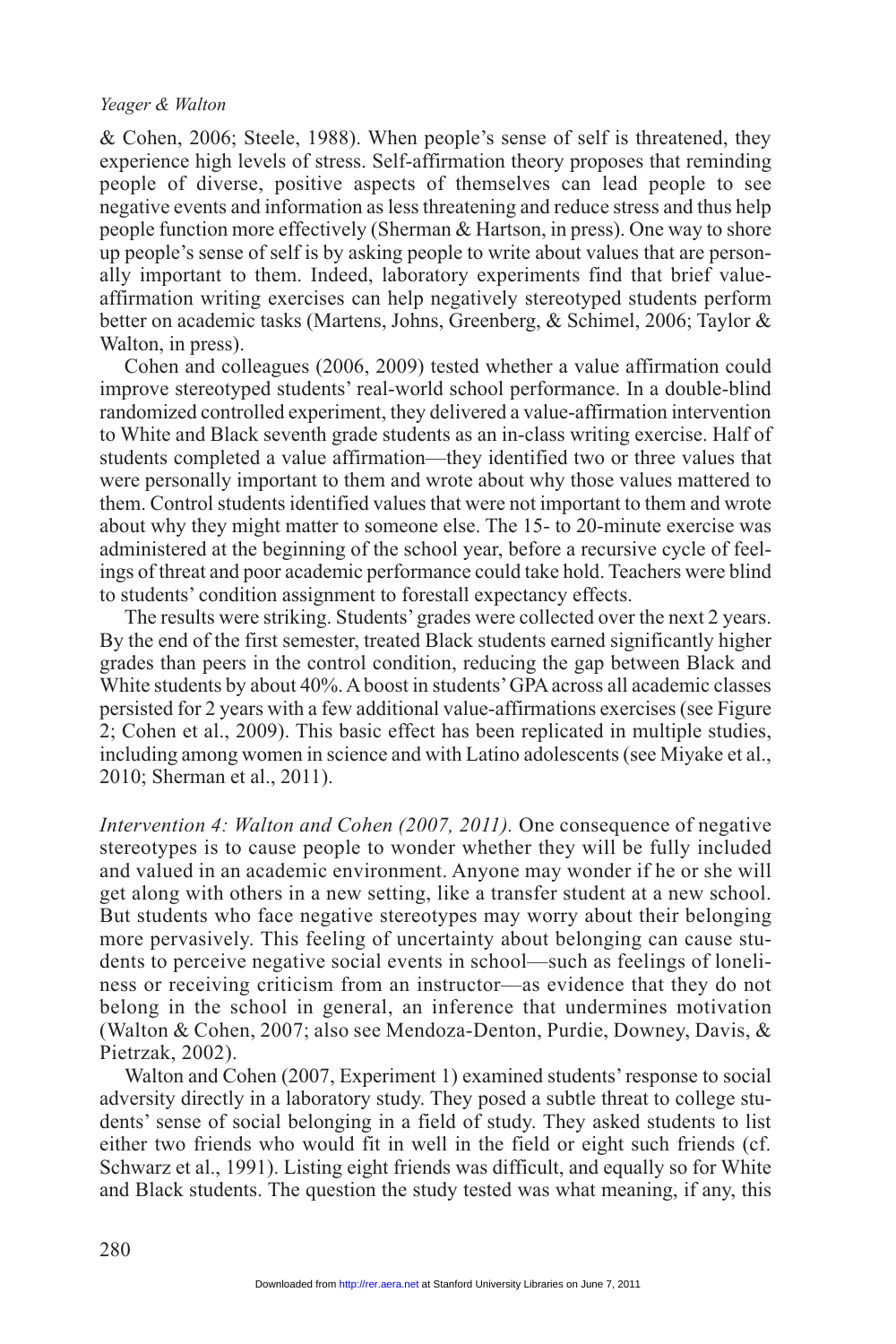

FIGURE 2. *Mean GPA in core courses for each term over 2 years, as a function of student group (African American vs. European American), experimental condition, and preintervention level of performance of African Americans (an average of the prior year's GPA and preintervention seventh-grade performance) in Cohen, Garcia, Purdie-Vaughns, Apfel, and Brzustoski (2009).* Reprinted by permission from the American Association for the Advancement of Science.

*Note.* African Americans were categorized into low and high performers based on a median split within their racial group. Because European Americans in the two conditions did not differ significantly, their data were combined. Means adjusted for baseline covariates and students' assigned teacher team.

difficulty had for students. For White students, the difficulty listing friends carried no particular meaning—White students' interest and motivation in the field were unchanged whether they had been asked to list eight friends or two. But for Black students, the difficulty experienced listing eight friends seemed to mean that they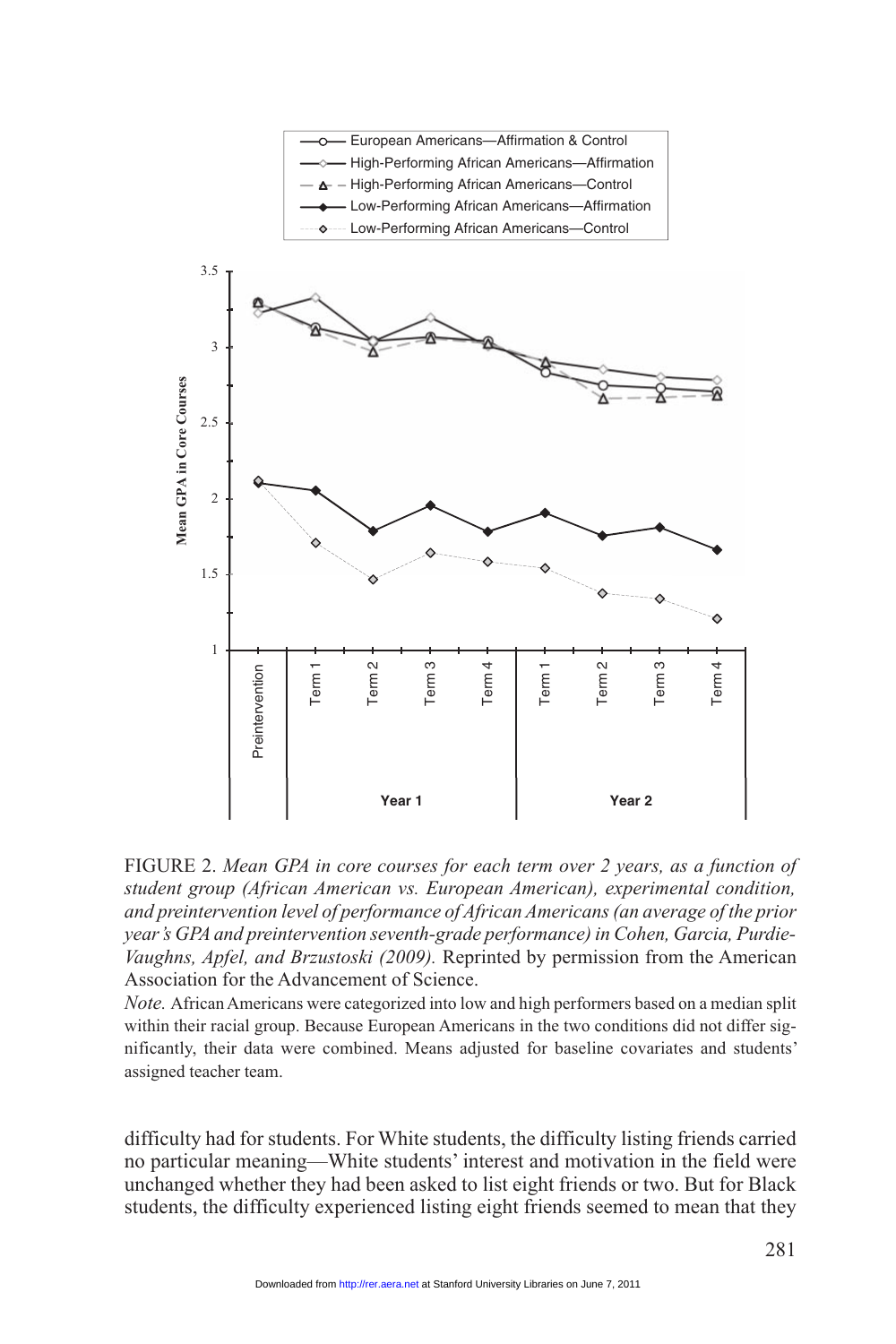and, moreover, their racial group did not belong in the field. As compared to control participants, their motivation in the field dropped precipitously, and they discouraged a Black peer from pursuing the field as an area of study.

Building on this laboratory research, Walton and Cohen created an intervention to forestall global inferences of nonbelonging in school (Experiment 2). Adopting procedures developed by Wilson and Linville (1982, 1985), they gave first-year college students information indicating that students of all ethnicities worried at first about their belonging in the transition to college but that these worries dissipated with time and eventually all students came to feel at home. This information was designed to convey that doubts about belonging and negative social events are normal at first in college and are nondiagnostic of an actual lack of belonging. Students then engaged in a series of activities designed to reinforce the treatment message—for instance, they wrote an essay for incoming students the next year about how their own feelings of belonging in college had changed over time (see J. Aronson et al., 2002). Control students went through the same exercises, but the information they were exposed to was irrelevant to issues of belonging. In total, the intervention lasted about an hour.

The intervention had striking benefits for Black students. In two cohorts of students and relative to several control groups, the intervention improved Black students' grades in college from sophomore through senior year, halving the Black–White achievement gap (see Figure 3; Walton & Cohen, 2007, 2011). This effect was statistically mediated by a change in Black students' construal of social adversity on campus. Daily diary surveys completed in the week following the intervention showed that, in the control condition, Black students' daily sense of belonging in school rose and fell with the level of adversity they experienced each day. To these students, negative social events seemed to convey that they did not belong in the school in general. The treatment cut off this relationship—here, Black students experienced similar levels of adversity, but adversity no longer led them to question their belonging. For instance, consider a Black freshman who had a bad day. Say his teacher criticized him in class or he was not invited to dinner by dormmates. Already worried about his belonging, he is more likely than a White student to see it as proof that he does not belong. A student who goes through the intervention, however, still encounters such events but they no longer carry global meaning; they are negative, but not diagnostic. Statistically, Walton and Cohen (2011) found that it was this change in construal that mediated the effect of the intervention on the 3-year gain in Black students' GPA. In addition, 3 years posttreatment, the intervention also improved Black students' self-reported physical health and happiness, both outcomes linked strongly to a secure sense of belonging.

In research in progress, tailored versions of the social-belonging intervention have improved grades and school-related attitudes and behaviors among African American middle school students (Walton, Cohen, Garcia, Apfel, & Master, 2011) and female undergraduate engineering students (Walton, Logel, Peach, & Spencer, 2011).

## **Understanding Social-Psychological Interventions in Education**

Readers may wonder, how did these interventions work at all—how could they change students' psychology to improve academic outcomes even in the short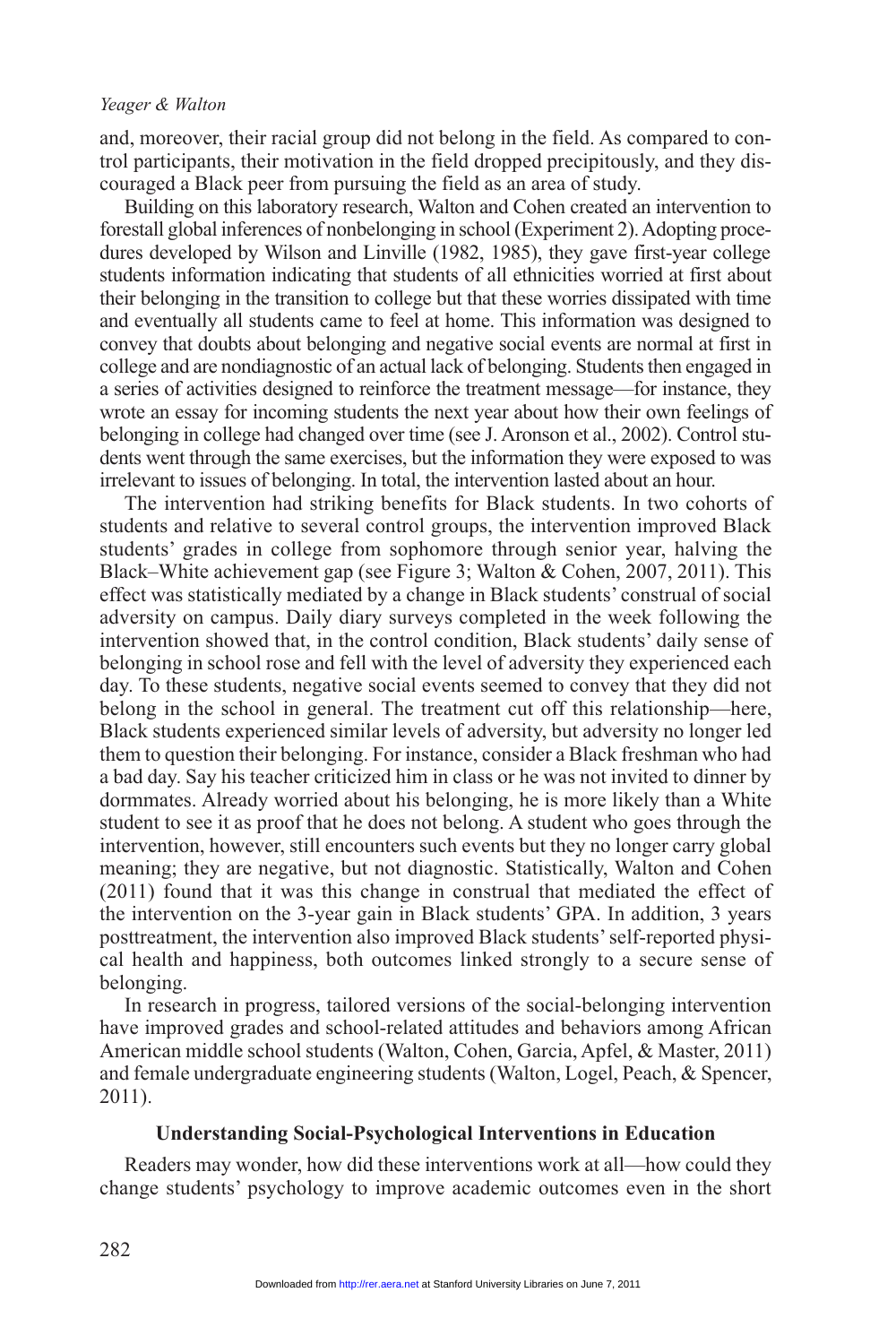

FIGURE 3. *Mean academic performance as a function of semester, student race, and experimental condition (raw means) in Walton and Cohen (2011).* Reprinted by permission from the American Association for the Advancement of Science.

term? And how did they maintain their effects over time? Below we address each question in turn, followed by a discussion of how social-psychological interventions could be delivered effectively to more students.

*How do social-psychological interventions change students' psychology to improve academic outcomes in the short term? They do so by precisely targeting students' experience in school from the student's perspective and by using impactful delivery mechanisms.* Although the four psychological interventions reviewed above targeted different (albeit related) psychological processes, each began with a precise understanding of students' subjective experience in school—what school seems like to the student in the classroom, not how school appears to an observer, researcher, or teacher. These interventions may seem "small" to observers, and often they are in terms of time and cost and in relation to other school reforms. From the perspective of a researcher or teacher, an implicit theories workshop or a value-affirmation writing exercise is just one of many classroom experiences given to students. But to a student sitting at a desk in the third row worrying about whether a poor test score means she is stupid or whether others will reduce her to a negative stereotype, an experience like learning that the brain can grow and form new connections when challenged or being invited to describe personally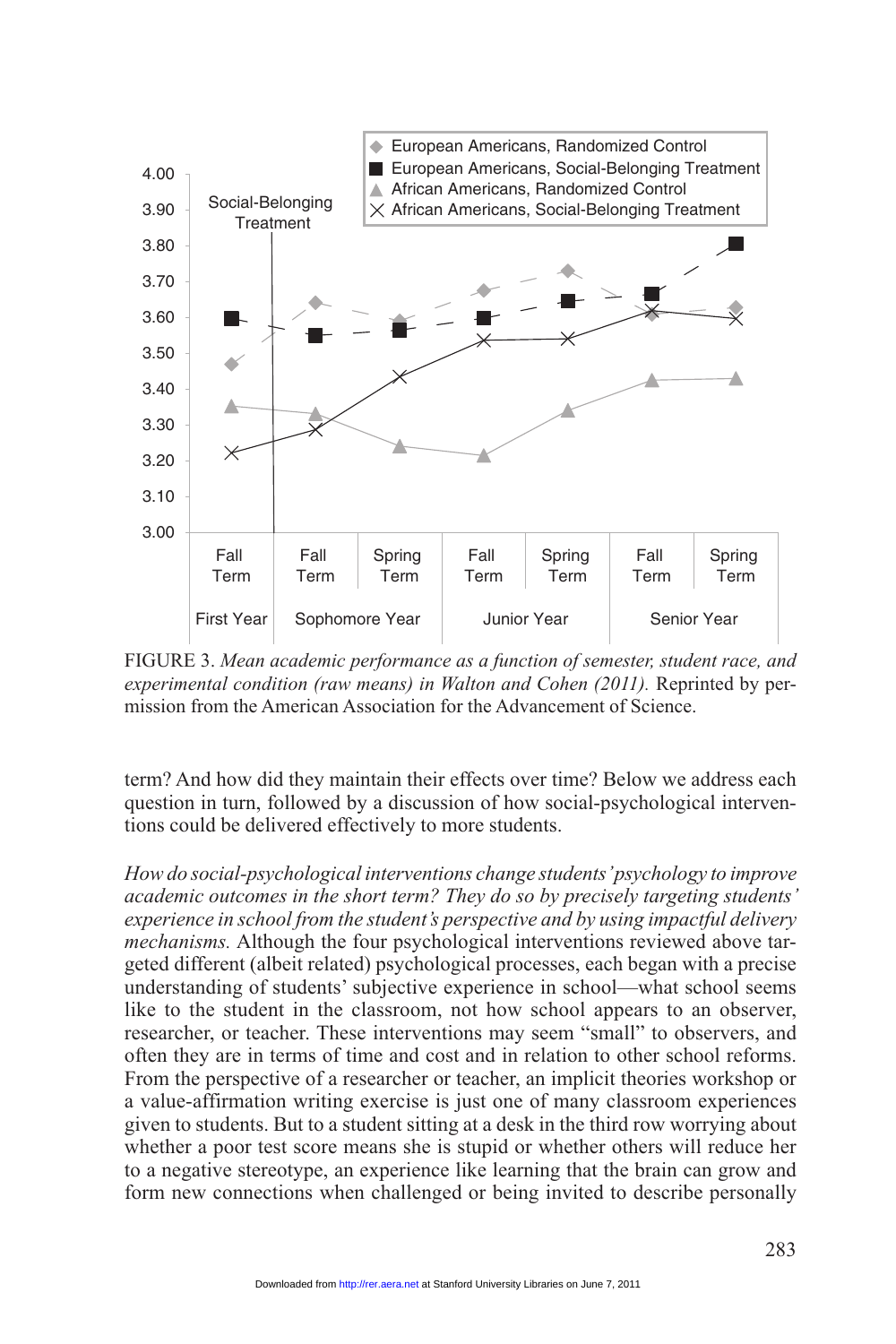important values may feel quite "large" (E. Aronson et al., 1978). Such interventions directly address students' experience in school and thus their school-related behavior.

Critically, if a social-psychological intervention does not deliver its message in a way that changes how students think or feel about school or about themselves in school, then nothing has been delivered at all. Each intervention reviewed above used a delivery mechanism that, although brief, drew on research on the psychology of persuasion to make the experience maximally impactful for students. Rather than simply delivering an appeal to a student who passively receives it, each intervention enlisted students in actively participating in or generating the intervention itself (see Lewin, 1952). These strategies can induce deep processing and prepare students to transfer the content to new settings (Chase, Chin, Oppezzo, & Schwartz, 2009; Schwartz & Martin, 2004). For instance, one delivery mechanism featured in several interventions involved asking students to write letters to younger students advocating the treatment message (e.g., J. Aronson et al., 2002; Walton & Cohen, 2007; 2011). As research on the "saying-is-believing" effect shows (E. Aronson, 1999), generating and then advocating a persuasive message to a receptive audience is a powerful means of persuasion (for a related example, see Hulleman & Harackiewicz, 2009).

Although these delivery mechanisms are psychologically powerful, the interventions are in an important sense "stealthy," a quality that may increase their effectiveness (Robinson, in press). In none of the interventions were students exposed to a direct persuasive appeal or told that they were receiving "an intervention" to improve their performance. Students in Wilson and Linville's (1982, 1985) intervention thought they were responding to a survey. Students in the Walton and Cohen (2007, 2011) intervention took the role of mentor to younger students (also see J. Aronson et al., 2002). They were not told that they themselves were the targets of the persuasive message. Other studies used class assignments to deliver the intervention, such as a neuroscience workshop (Blackwell et al., 2007) or an in-class writing assignment (Cohen et al., 2009; Hulleman & Harackiewicz, 2009), both of which had no obvious link to students' academic performance. Overall, these indirect approaches may be more effective than overt strategies. They do not feel controlling and so they minimize resistence and reactance to the message. They also allow students to take credit for their success rather than risking the possibility that students attribute positive outcomes to a heavy-handed intervention. Furthermore, stealthy interventions do not stigmatize students—they do not convey to students that they are seen as in need of help or perceived as likely to fail, which could undermine an intervention's intended effect. Indeed, telling people that a value affirmation is intended to make them feel better can reduce its effectiveness (Sherman et al., 2009).

Another way these interventions are "stealthy" is by being brief. One recent randomized field experiment found greater behavior change after a short (5-minute) intervention to reduce drinking among college student, than after a longer (50-minute) intervention (Kulesza, Apperson, Larimer, & Copeland, 2010; also see Petry, Weinstock, Ledgerwood, & Morasco, 2008). Although these studies did not focus on educational outcomes, they contradict the intuition that "bigger" interventions are necessarily "better."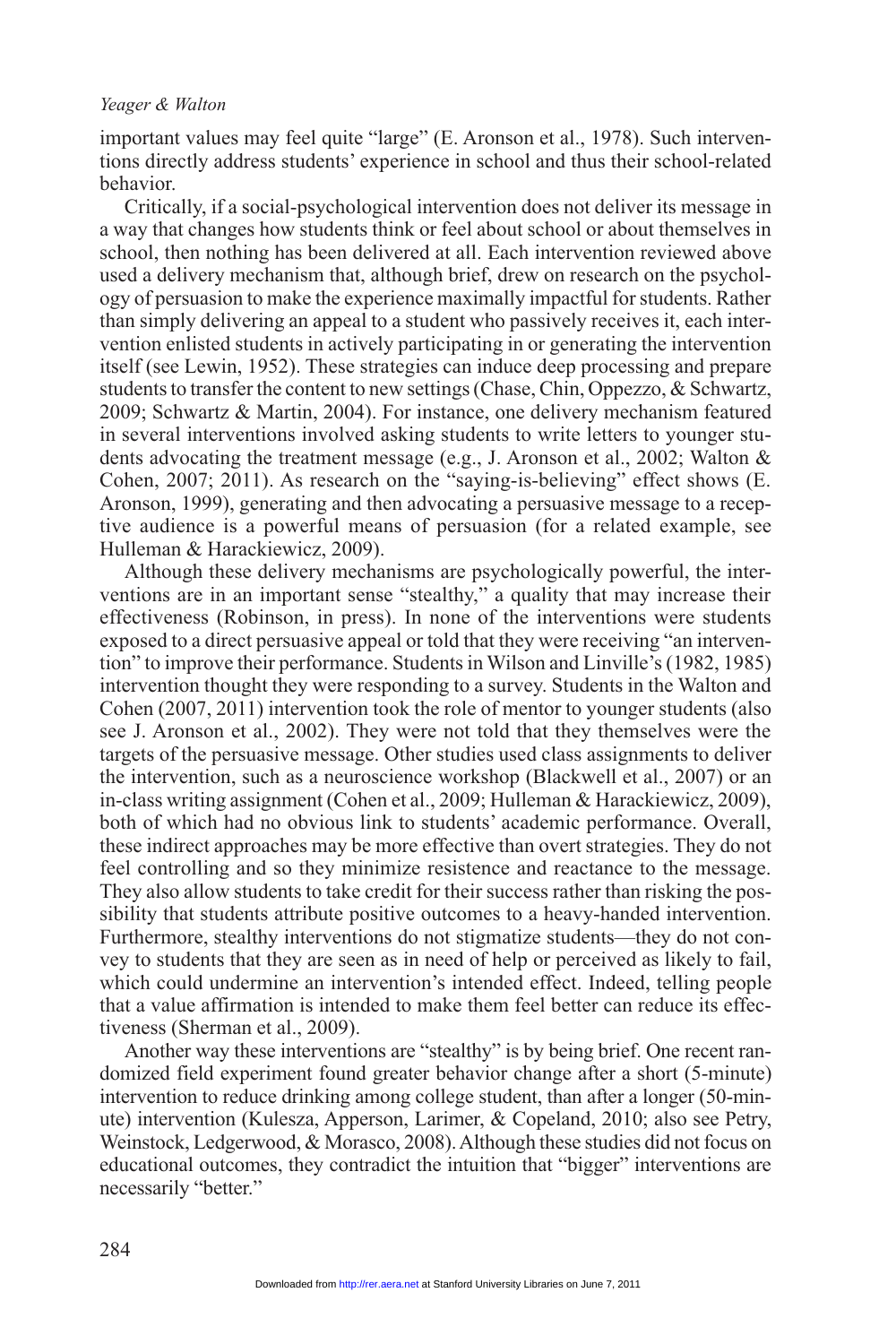#### *Social-Psychological Interventions in Education*

This analysis leads to counterintuitive predictions about how to maximize the impact of psychological interventions. It would be reasonable to think, for example, that training teachers (or parents) to reinforce psychological messages or doubling the length of an in-class growth mind-set workshop from 8 to 16 sessions would amplify an intervention's benefits. However, if adolescents perceive a teacher's reinforcement of a psychological idea as conveying that they are seen as in need of help, teacher training or an extended workshop could undo the effects of the intervention, not increase its benefits. Moreover, in the case of the Cohen et al. (2006) intervention, for example, if stereotype threat was a force preventing students from achieving their potential and this force was removed through a values affirmation, it is not clear that additional strategies to remove the same restraining force in other ways, for instance, by having teachers reinforce a student's values, would increase the effect. In this way, the teaching of academic content in school is fundamentally different from the delivery of psychological interventions. Academic content is complex and taught layer on layer: The more math students are taught, in general the more math they learn. Changing students' psychology, by contrast, sometimes requires a lighter touch.

Nevertheless, when different interventions target different psychological barriers to learning, combining interventions may produce additive effects. For instance, one recent study found that both a social-belonging intervention and an intervention to train students to self-affirm in times of stress (an "affirmation training" intervention) raised the achievement of female engineering students, yet did so through different mechanisms. The social-belonging intervention led women to perceive that others viewed female engineers more positively; the affirmationtraining intervention prevented the perception that others viewed female engineers negatively from undermining women's engineering grades (Walton, Logel, et al., 2011). It is intriguing to speculate that a combined intervention could yield greater effects, provided that the mechanism used to deliver one intervention does not interfere with the meaning of the other intervention.

In summary, social-psychological interventions change students' behavior by (a) targeting students' experience in school from the student's perspective and (b) deploying powerful yet stealthy persuasive tactics to deliver the treatment message effectively without generating problematic side effects, such as stigmatizing recipients.

*How do social-psychological interventions affect student outcomes over long periods of time? They do so by affecting recursive processes that accumulate effects over time.* A critical question about psychological interventions is how brief exercises could improve students' achievement months and years later. In general, we think it is exceedingly unlikely that psychological interventions generate longlasting benefits because students keep the treatment message vividly in mind over long periods. Consistent with this analysis, in Walton and Cohen's (2011) socialbelonging intervention, students were asked at the end of their college careers to recall the treatment message. Despite the large benefits of the intervention for African American students over the 3-year assessment period, few students accurately recalled the treatment message and the vast majority denied that taking part in the 1-hour study had had any effect on their college experience.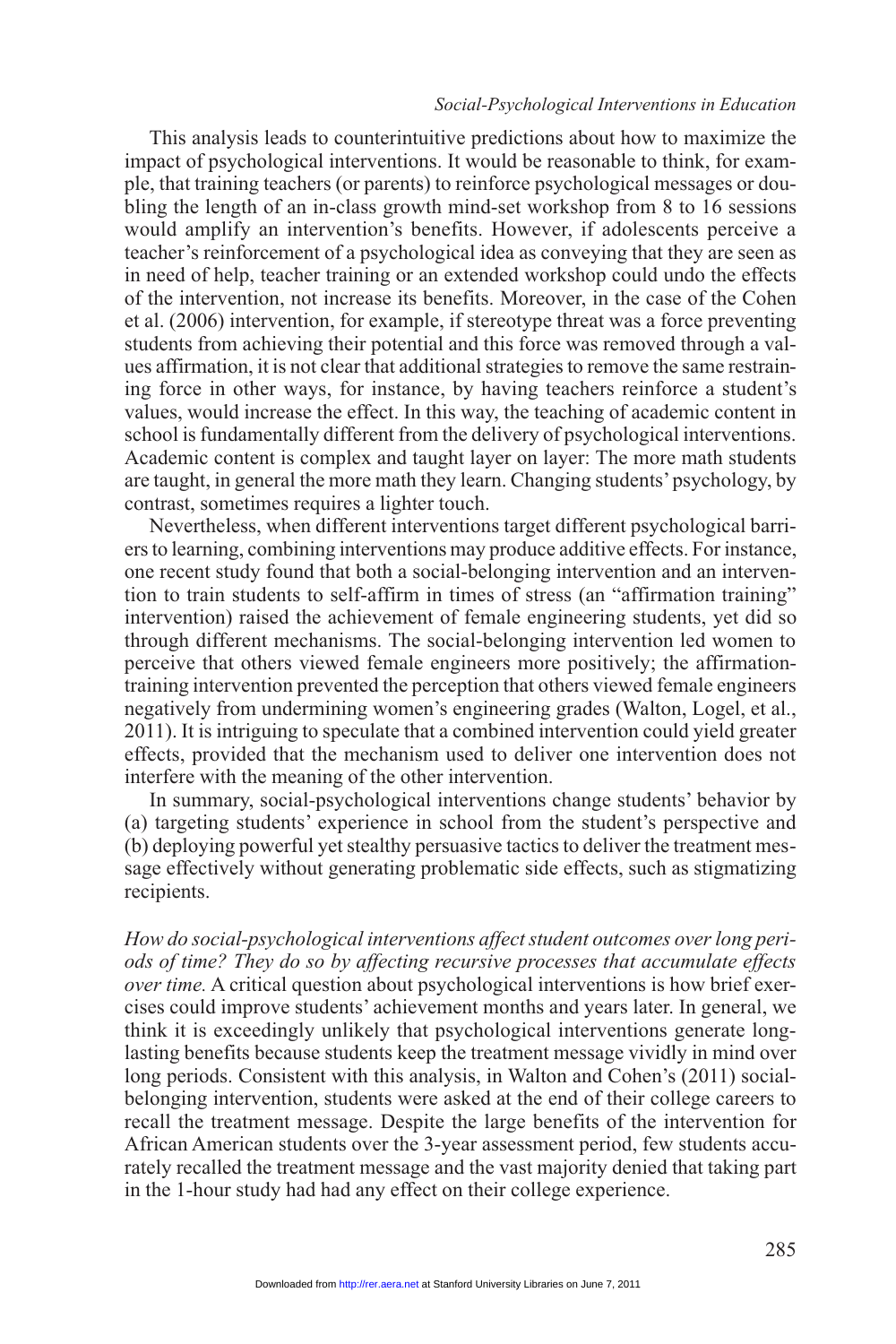How then do psychological interventions generate long-lasting benefits? They do so by setting into motion recursive social, psychological, and intellectual processes in school. As students study and learn and build academic skills and knowledge, they are better prepared to learn and perform well in the future. As students feel more secure in their belonging in school and form better relationships with peers and teachers, these become sources of support that promote feelings of belonging and academic success later. When students achieve success beyond what they thought possible, their beliefs about their potential may change, leading them to invest themselves more in school, further improving performance and reinforcing their belief in their potential for growth. As students do well, they are placed in higher level classes—gateways that raise expectations, expose them to high-achieving peers, and improve subsequent academic opportunities. Through these recursive processes, students gain momentum and achieve better academic outcomes over time—or they do not. A well-timed, well-targeted psychological intervention taps into these recursive processes and thus changes the trajectory of students' experiences and outcomes in school (see Cohen et al., 2009).

Consistent with this analysis, research tracking the long-term effects of socialpsychological interventions finds repeatedly that such interventions change students' academic trajectories. Indeed, the mean-level effects of psychological interventions on student grades are accounted for by changes in the trajectory of students' academic performance over time. The value-affirmation intervention, for instance, was delivered to students early in seventh grade and had long-term effects primarily among previously poor-performing African American students (see Figure 2; Cohen et al., 2009). Evidence suggests the affirmation cut off a downward spiral in performance, preventing worse performance from leading to greater feelings of stress and threat and undermining subsequent performance (also see Blackwell et al., 2007; Sherman & Hartson, in press). Analogously, the Walton and Cohen (2007, 2011) social-belonging intervention set in motion a positive recursive process that improved students' grades over 3 years in a steady step-by-step fashion (see Figure 3; also see Wilson & Linville, 1985).

How do psychological interventions change the trajectory of students' academic outcomes? Research directly addresses this question. For example, Blackwell and colleagues (2007, Study 1) found that when students believed that they could get smarter over time, they were more likely to believe that working hard could help them succeed in school and they endorsed the goal of learning from coursework. These beliefs and goals motivated greater use of effective learning strategies (such as increasing effort after setbacks) and less use of ineffective strategies (such as spending less time on a subject after setbacks). Over time, this increased effort and use of more productive learning strategies helped students take advantage of instruction in school, persist longer, seek help when needed, and ultimately learn more in school. These changes in beliefs and strategies statistically mediated a 2-year upward trajectory observed in middle school math grades for students with an incremental mind-set. By understanding this interaction between psychological processes (e.g., students' beliefs about the nature of intelligence) and school structures (e.g., learning opportunities present in school), it is easier to see how changing students' beliefs could affect their school achievement over long periods.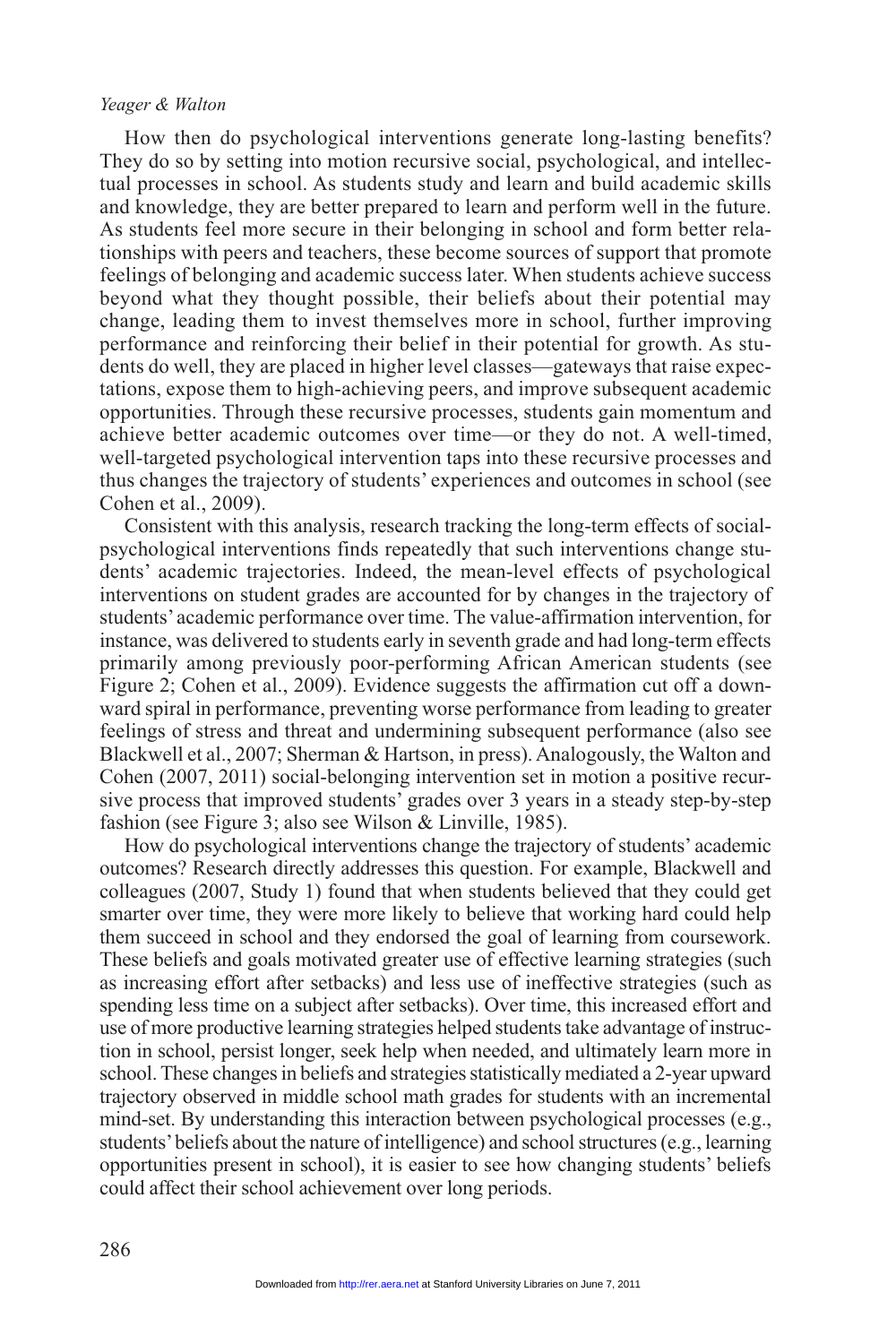#### *Social-Psychological Interventions in Education*

Other research investigates how interventions that mitigate concern about negative stereotypes can raise students' achievement. For example, research shows that stereotype threat can undermine learning, not just academic performance. In one laboratory experiment, African American students who studied novel academic material in a threatening rather than nonthreatening learning environment performed worse on a test of that material a week later even in a nonthreatening performance setting (Taylor & Walton, in press; also see Rydell, Shiffrin, Boucher, Van Loo, & Rydell, 2010). This effect did not occur for European Americans. In a second study, Taylor and Walton (in press) found that a value-affirmation undid this effect of threat—it helped African American students learn more despite threat. The results suggest that one way a value-affirmation intervention may improve long-term academic outcomes is by helping students acquire the building blocks of academic skills and knowledge needed to perform well in subsequent academic settings.

Other studies examine recursive social-relational processes. For instance, as noted, Walton and Cohen's (2007, 2011) social-belonging intervention led to a term-by-term improvement in African American students' grades over 3 years (see Figure 3), and this boost in grades was mediated by a change in students' construal of adverse social events in school—these events no longer carried a global, threatening meaning to students (Walton  $& Cohen, 2011$ ). If students feel more secure in their belonging in school, they may approach others in the academic environment more and with more positive attitudes, building better relationships, reinforcing their feelings of belonging, and laying the groundwork for later academic success (also see Mendoza-Denton et al., 2002).

If effective psychological interventions alter recursive processes in school, then the timing of these interventions is critical. In many cases, it may be essential to deliver psychological interventions at key educational junctures, such as at the beginning of an academic year (Cohen et al., 2006; Cohen et al., 2009), during an important transition such as when students enter a new school (Walton  $& Cohen,$ 2007, 2011; Wilson & Linville, 1982, 1985), or before an academic gateway, such as before students are tracked into algebra versus lower level math classes (Crosnoe, Lopez-Gonzalez, & Muller, 2004; Hallinan, 2001) or before a highstakes exam (Papay, Murnane, & Willett, 2010). Illustrating the importance of timing, one study found that the earlier a value-affirmation intervention was delivered the more it improved students' grades and, furthermore, that timing mattered more than frequency (Cook, Purdie-Vaughns, Garcia, & Cohen, 2011). This finding echoes Raudenbush's (1984) classic meta-analysis of teacher expectancy effects, which found that teacher expectancy interventions were effective only when delivered within the first few weeks of school.

The importance of recursive processes in sustaining the effects of psychological interventions over time reinforces the proposition that these interventions do not work in isolation; rather, they operate in a complex system involving numerous structural factors (Lewin, 1952). When well targeted and well timed, a psychological intervention relies on recursive social, psychological, and intellectual processes that are present in school to produce sustained gains in students' school achievement.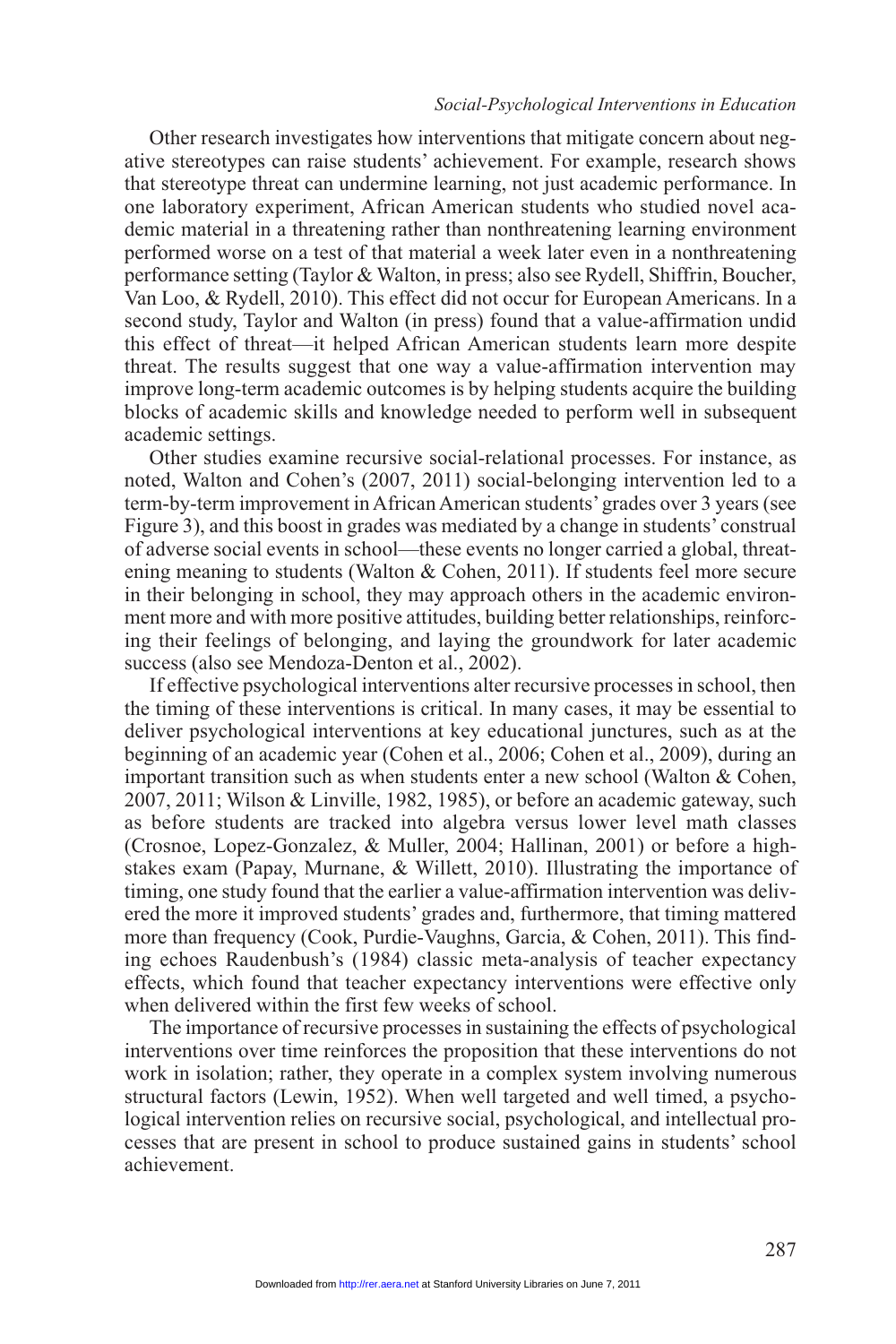#### **Discussion**

# *How Can Social-Psychological Interventions Be Scaled to Benefit More Students?*

The review above discusses how social-psychological interventions can boost student achievement and address long-standing achievement gaps. But as Bryk (2009) argues, to scale an educational innovation it is not enough to know that it *can* work in one context; "we need to know *how to make it work* reliably over many diverse contexts and situations" (p. 598; also see Morris & Hiebert, 2011). There are several challenges to scaling psychological interventions, many of which are common to educational innovations in general. Instead of reviewing the vast literature on scaling educational interventions, in this discussion we address how lessons from this literature apply specifically to efforts to scale social-psychological interventions and suggest how key challenges might be overcome. In particular, we focus on two topics: (a) What should be scaled, and what are the barriers to scaling this? and (b) What kinds of strategies and expertise are needed to scale social-psychological interventions effectively?

## *What Should Be Scaled, and What Are the Barriers to Scaling This?*

It is the specific psychological experience created by a psychological intervention that should be reproduced at scale, not incidental features of the intervention. For instance, a scaled-up growth mind-set intervention should lead students to believe that when they experience setbacks their ability can improve, not necessarily teach them neuroanatomy. This is analogous to other well-designed reforms in education, where it is essential to scale the student learning experience rather than the specific activities, worksheets, or examples used to create this experience. When a psychological intervention is delivered to more students, what barriers can prevent the intended psychological experience from being replicated? We address three barriers below.

First, past research reminds us that it can be easy to scale up superficial features of an educational innovation without reproducing the intended psychological or educational experience (see, e.g., Fullan, 2001; Labaree, 1998; Tyack & Cuban, 1995). Under these circumstances the intervention would not be predicted to have the intended effect. Take the case of the California mission project. The project began as a small but successful initiative in which fourth grade students conducted independent research on one of the Spanish missions in California, created a replica of the mission—in some cases, even making adobe bricks by hand—and presented a class report. The project seemed to increase intrinsic motivation (Checkley, 2008); for instance, in news reports teachers said students were highly engaged and students reported planning summer vacations around visiting their mission ("Drawings Aid," 1931; Haessler, 1973). Excited by the early returns, reformers quickly took the initiative to scale, requiring nearly every fourth grader in California to do a mission project. Soon enough, local stores sold premade "mission kits" with fact sheets on each. What began as a project requiring original research and intensive thinking ended as a trip to an arts and crafts store. Although no formal evaluation has been done, it would be surprising if this version of the project continued to produce benefits for student motivation. When an intervention is taken to scale without the theoretically essential components, it will not have the intended effects.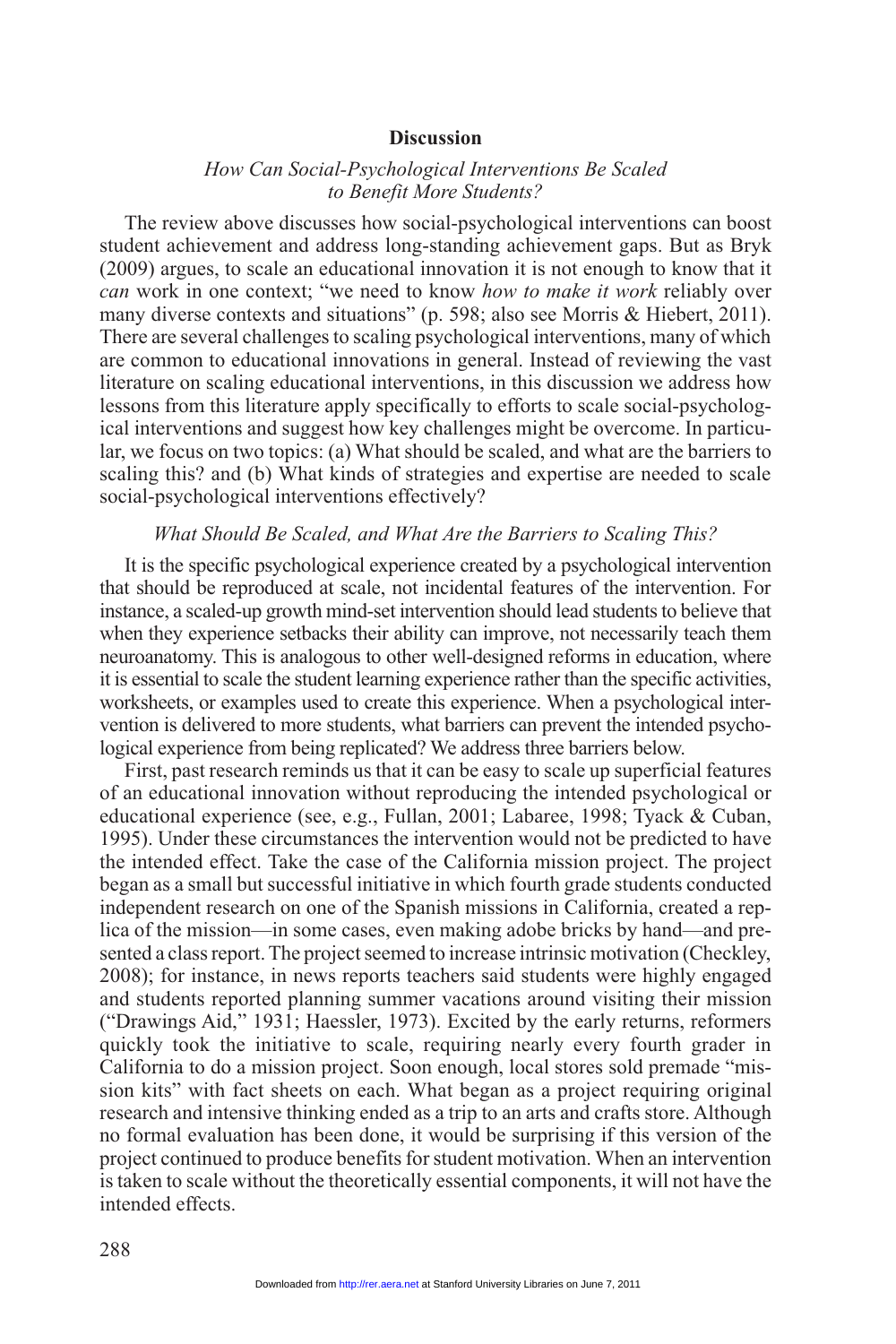Similarly, if scaled improperly, social-psychological interventions could become something different entirely—not a test of whether the theory works at scale but a worksheet to be handed out or a lesson to "get through." It is easy to imagine, for instance, how a value-affirmation intervention, if delivered poorly, could become a caricature—a hollow, ego-boosting exercise in self-praise (perhaps one reminiscent of a scene from *Saturday Night Live*'s Stuart Smalley skit; "I'm good enough, I'm smart enough, and doggone it, people like me")—not a tool for affirming students' values and reducing stress and threat in school.

Second, even when interventions are delivered with an effort to reproduce theoretically essential components, research finds that they can sometimes be derailed by seemingly small changes in how the intervention is delivered. This occurs if such changes lead recipients to perceive a different meaning in the intervention (for striking examples, compare Langer & Rodin, 1976, to Schulz & Hanusa, 1978; compare Paluck, 2009, to Paluck, 2010; also see Marigold, Holmes & Ross, 2007, Study 3). For instance, in the effective Hulleman and Harackiewicz (2009) intervention reviewed in Table 1, students generated and wrote reasons why schoolwork was relevant to their lives, and this led to a .80 grade point (out of 4.0) boost at the end of the school year for students with low expectations for success in class. But when students were *told* why the schoolwork was important instead of generating their own reasons, the intervention had a *negative* effect on students with low expectations for success—in effect, by telling low-ability students how important their schoolwork was, they were reminded that they might not be able to accomplish those important goals, leading to less interest (Godes, Hulleman, & Harackiewicz, 2007).

The challenge of delivering psychological interventions may be more acute when they are delivered by teachers or other educational practitioners (cf. Morris & Hiebert, 2011). The history of school reform reminds us that teachers can vary in whether they deliver an intervention in the way intended or in name only, changing the meaning and effect of the intervention (Fullan, 2001; Tyack & Cuban, 1995). Labaree (1998) argues that each teacher has a "duchy" that operates relatively independently once the classroom door closes, leading to excellence that is unhampered by outside control in some classrooms and low performance that is resistant to attempts at improvement in other classrooms. Any educational reform that relies on teachers to deliver a message in a classroom is affected by this reality. This certainly applies to social-psychological interventions.

However, unlike many traditional educational reforms, psychological interventions involve relatively brief, discrete exercises, potentially reducing heterogeneity in implementation. For example, a values-affirmation or social-belonging intervention consists of a self-contained reading and writing activity. Implicit theories interventions can be delivered effectively online (through, e.g., www.brainology.us or www.perts.net; for an evaluation, see Romero, Paunesku, & Dweck, 2011), as could many of the other interventions summarized in Table 1 (also see Morisano, Hirsh, Peterson, Pihl, & Shore, 2010). Of course, even when using an online approach, basic preconditions such as classroom management may be necessary for an intervention to succeed. Just completing an intervention in a rowdy classroom or one where other students can read or comment on a student's responses (e.g., a description of her or his core values) could undermine an intervention's effectiveness. One study that examined this possibility found that a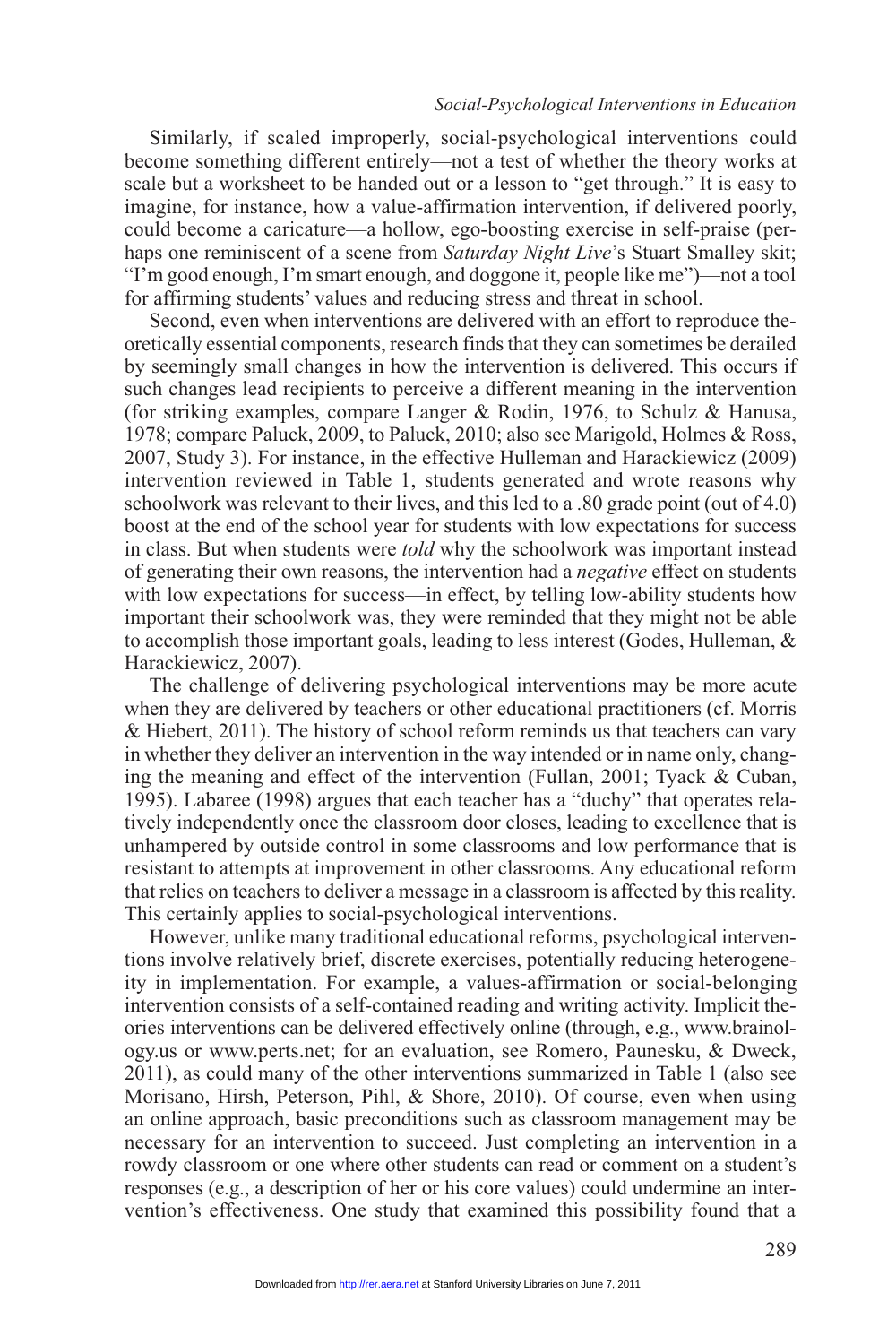social-psychological intervention administered in classrooms varied in its fidelity to experimental protocols and yielded no overall positive effect, whereas the same intervention delivered in a controlled setting (a laboratory) was effective (Hulleman & Cordray, 2009).

A third potential challenge to scaling psychological interventions involves how the meaning of an intervention can change in different contexts. If the meaning of an intervention changes, its effect may change as well. One way to help make an intervention meaningful for diverse students is to structure the exercise to allow students to personalize their responses so intervention materials evoke the intended experience in the way that is most relevant to them. For instance, in an affirmation intervention, students rank order values in terms of their importance to themselves and then write about their top-ranked value; they are not told which value to select. In a social-belonging intervention, students think about their own personal experience in the transition to a new school and write about how their experience illustrates the general process of change students experience transitioning to the school and coming to feel at home there. This element of personalization allows each student to make the intervention her or his own. In many settings, identical materials, if administered in well-managed classrooms and with fidelity, may be personally meaningful to diverse students and thus produce positive effects for them.

However, the effectiveness of social-psychological interventions may also be enhanced by embedding contextually appropriate elements. For instance, the values students rank order in an affirmation intervention should include values that are, in fact, personally important to students in the population at hand; if the list does not include a broad range of values and ones important in the local context (e.g., in some settings more than others, religious values), the intervention may be less effective. Similarly, contextually appropriate colloquialisms or anecdotes embedded in a social-belonging intervention—specific stories about older students' feelings of belonging in the transition to students' own school—may increase the intervention's effectiveness. Of course, making the materials more specific to some students could reduce an intervention's relevance for dissimilar other students.

In addition, relational dynamics between teachers and students could affect the meaning an intervention carries for students (cf. Raudenbush, 1984). It could seem insincere if a teacher with whom a student has a hostile relationship asks the student to complete a value affirmation, perhaps undermining the effectiveness of the intervention. Similarly, an incremental mind-set intervention might have no effect if students believe that the person who tells them about their potential for growth and improvement does not believe this himself or herself.

Importantly, the materials and procedures used in an intervention can differ across contexts and still produce similar psychological experiences. However, these changes must be guided by theory. For example, Dweck and colleagues have taught an incremental theory of intelligence by asking participants to read brief scientific articles describing how the brain can get smarter (e.g., Nussbaum & Dweck, 2008), by providing effort versus intelligence praise after success (Mueller & Dweck, 1998), by conducting neuroscience workshops (Blackwell et al., 2007), by orchestrating email exchanges during a yearlong program with a mentor (Good et al., 2003), and by asking students to write a pen pal letter to a younger student (J. Aronson et al., 2002). These approaches differ in various ways. But each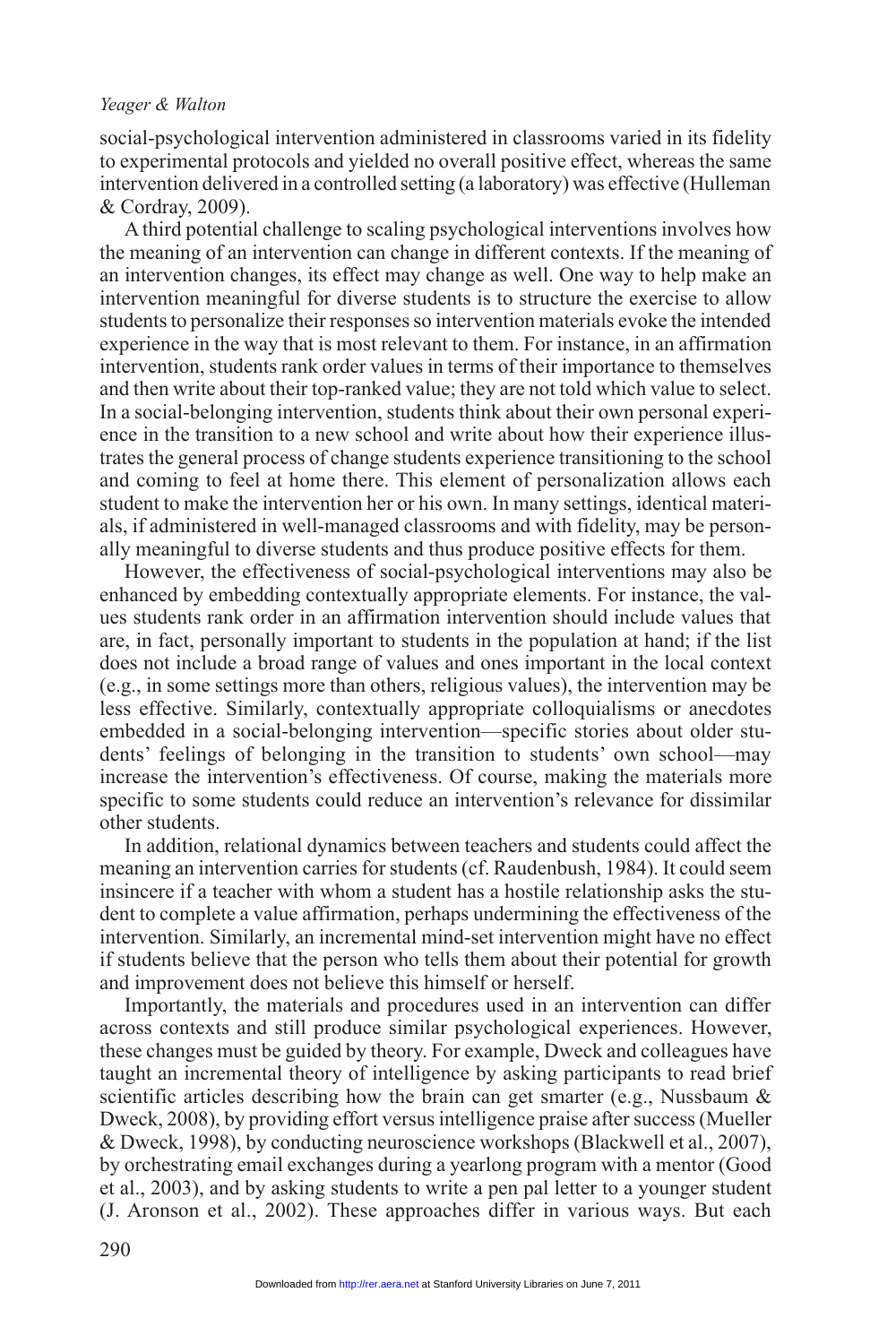conveys the core message that intelligence is malleable. When equipped with a well-specified theory of the psychological experience an intervention is designed to create, materials and procedures can be modified, as necessary, to create the target experience most effectively for a particular context and population.

In sum, we do not believe that practitioners should pick up previously effective experimental materials and freely adapt them without planning or evaluation. Nor do we believe they should hand out the original materials without considering whether they would convey the intended meaning in the local context. Although in many cases materials and procedures developed for one context may work well in a new context, adapting them might increase their effectiveness. As in a curricular initiative, deciding how, when, and whether to adapt materials and procedures is difficult. We therefore turn to the question of what kind of expertise is needed to create the intended psychological experience for students in diverse contexts.

# *What Kinds of Expertise and Collaborations Are Required to Scale Social-Psychological Interventions Effectively?*

To increase the reliability of social-psychological interventions across contexts, researchers and practitioners will have to decide whether to customize an intervention and, if so, how to do so to best evoke the intended psychological experience. Making these decisions draws on wisdom in two important areas: (a) *theoretical expertise*, or an understanding of the psychological experience that is targeted by the intervention, and (b) *contextual expertise*, or an understanding of the psychological experiences and backgrounds of students in the local context

If so, delivering psychological interventions at scale may be done best by creating an equal collaboration between researchers with a basic theoretical understanding of psychological processes and contextual experts, including qualitative researchers, administrators, and educational practitioners who have profound, intuitive knowledge or *metis* (Scott, 1998) of local students and contexts. Contextual experts can identify areas where the procedures or materials used in an intervention match or do not match local constraints and meanings. Theoretical experts can assess whether potential modifications lead an intervention to hit or miss its intended psychological mark. Because subtle changes to delivery mechanisms can shift the meanings of interventions for students, sometimes in nonobvious or unpredictable ways, researchers and practitioners should approach efforts to scale psychological interventions with humility and with rigorous, step-by-step evaluation. Qualitative methods may supplement experimental methods in these evaluations.

Such equal collaborations have proven effective in other contexts, such as the National Writing Project (McDonald, Buchanan, & Sterling, 2004), which scaled an initiative to improve writing instruction using a network of researchers and teachers who customized, refined, and delivered writing instruction to more than 5,000 students in seven states. Across 15 evaluation studies, National Writing Project students made more gains in writing than matched comparison group students (National Writing Project, 2010)—a promising result considering the variability in instruction across contexts. Another education research and development initiative, the Strategic Education Research Partnership (Donovan, Wigdor, & Snow, 2003), has found similarly positive results for students' academic vocabulary (also see Morris & Hiebert, 2011). More relevant here, some organizations are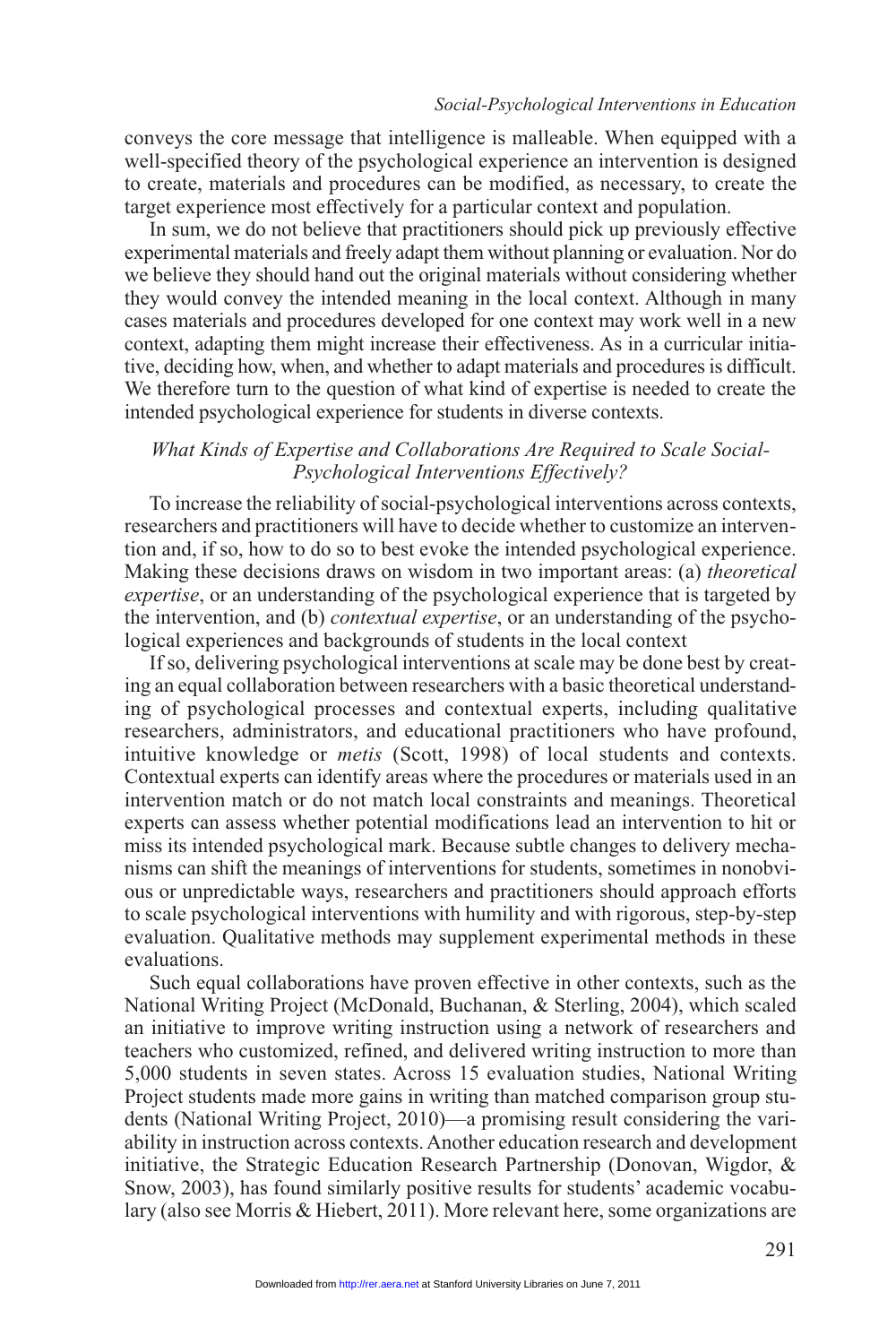beginning to apply a similar approach to social-psychological interventions. For instance, the new education research and development enterprise created by the Carnegie Foundation for the Advancement of Teaching has formed a network of community colleges and researchers focused on the improvement of outcomes for developmental (or remedial) math students (Bryk, 2009; Bryk, Gomez, & Grunow, in press). Psychological interventions form one part of this team's strategy. This collaboration and others like it between researchers and practitioners can create relational trust, a critical component of educational change (Bryk & Schneider, 2002; Bryk, Sebring, Allensworth, Luppescu, & Easton, 2010), and may increase the likelihood that materials and procedures will be appropriate in local contexts. These collaborations may prove fruitful for scaling psychological interventions.

Along similar lines, it may be useful to revisit past suggestions for creating a new class of professional—a "psychological engineer"—a person with the expertise needed to scale psychological interventions effectively. Such professionals would be trained in experimental methodology and psychological theory, although their primary work would be not to advance psychological theory but to understand and alter psychological dynamics in applied settings. This would require expertise in user-centered design and related qualitative inquiry, in the conduct of equal collaborations across the theory–real world divide, in the measurement of psychological processes, and in the delivery and experimental evaluation of psychological interventions. Such a professional could design and implement interventions, evaluate their effects, and troubleshoot interventions that do not produce their intended effect. For instance, using measures of psychological processes, a psychological engineer could examine whether an intervention failed to affect the intended process and, if so, examine with practitioners how the delivery mechanism could be improved. Alternately, if the intervention affected the intended process, the psychological engineer and practitioners could examine whether this process was important in the local context in affecting relevant outcomes.

In collaborative efforts to scale social-psychological interventions, the flow of ideas between theory and application will be a two-way street (Bronfenbrenner, 1979; Lewin, 1952). As interventions are created and deployed and their effects assessed, theories of psychological processes may be refined, leading to improved interventions. This is directly analogous to work in other applied sciences, where basic research and application feed back on each other in a mutually beneficial cycle. When social-psychological interventions are taken to scale, the constraints of application at many schools may lead to refinements in their essential elements and the elimination of less important features, making them more streamlined, powerful, and robust. For instance, it could be useful for scaling purposes to reduce Blackwell et al.'s (2007) incremental theory intervention to fewer workshop sessions. But the process of reducing this intervention would require experimental work to identify the theoretically critical elements, potentially resulting in both new insights about basic psychological processes and a better intervention.

Second, when interventions are tested on broad samples, important boundary conditions will likely be discovered. It could be that for some students or in some conditions the suite of interventions reviewed in Table 1 might be ineffective. When contextual experts collaborate on these projects and see these results, they may think of other psychological processes that were not addressed—most likely,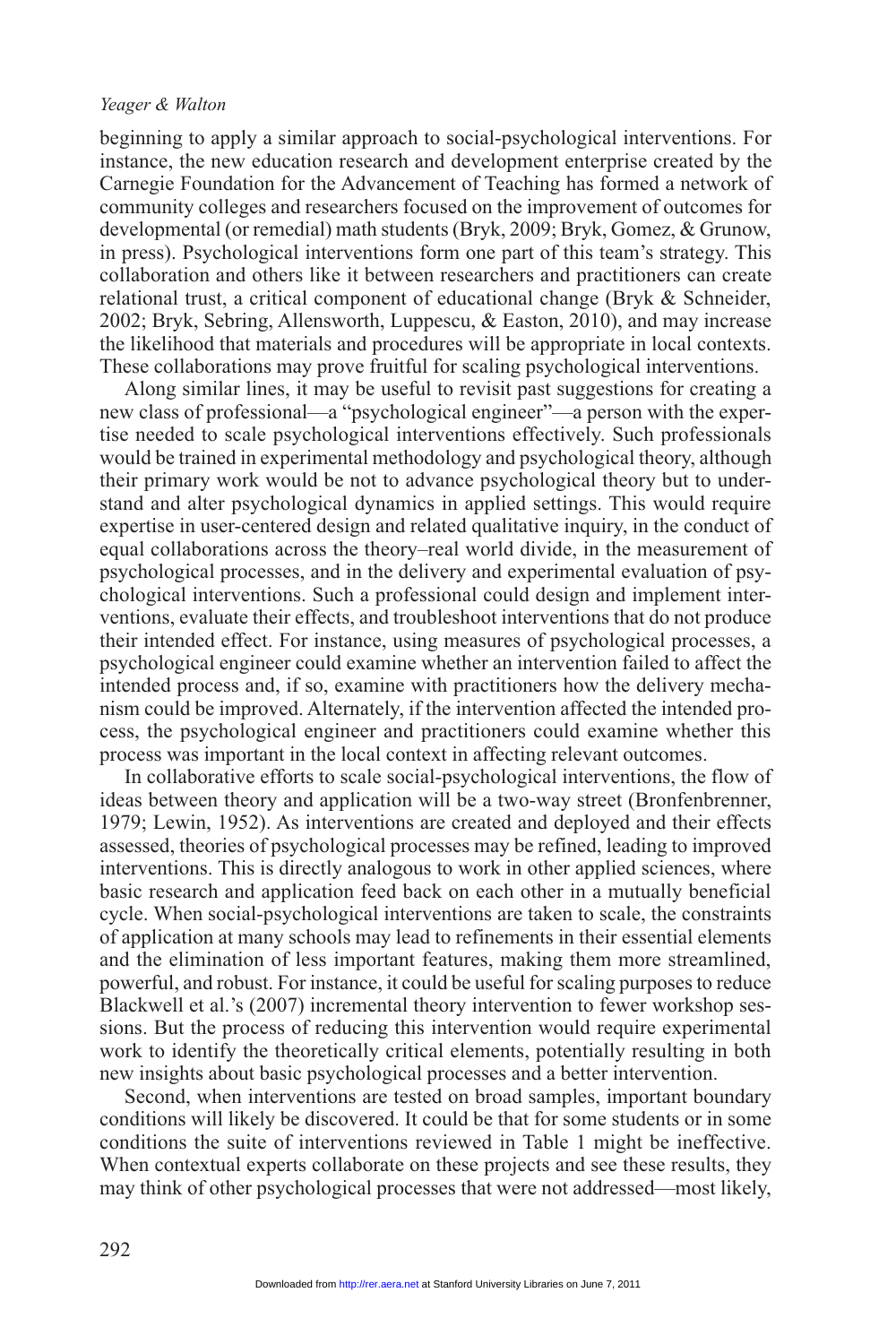processes that psychologists did not anticipate. This could lead to new experiments investigating these processes, new theories, and new interventions. Indeed, an important source of theory in the social sciences is the attempt to explain failed interventions (see, e.g., the discussion of McCord, 1978, in Ross & Nisbett, 1991). This interplay of theory, research, and application would benefit both psychological science and the solution of social problems.

In sum, psychological interventions may be scaled most effectively when researchers and practitioners combine requisite theoretical and contextual expertise. Existing organizations provide guidance for how to do this, but this process may also be expedited by the creation of new roles within the field of education. We anticipate that such efforts will benefit both basic psychological theory and student outcomes.

#### **Conclusion**

Social-psychological interventions are not magic. They are not inputs that go into a black box and automatically yield positive results. Instead, they are tools to target important psychological processes in schools. These interventions grew out of basic laboratory research and theory investigating these processes. They have produced long-lasting gains in achievement in multiple studies, but they are dependent on the capacities, meanings, and recursive processes present in local contexts. If scaled up in appropriate ways, social-psychological interventions have the potential to contribute, in conjunction with other reforms, to the solution of endemic problems in education.

Nevertheless, because social-psychological interventions rely on subtle, nonobvious forces, they can lead to polarized reactions—either "uncritical acceptance and overgeneralization on one hand; [or] vilifying criticism on the other" (Jussim & Harber, 2005, p. 135; also see Wineburg, 1987; cf. Gawande, 2009). By understanding the mechanisms underlying the effects of social-psychological interventions, we hope that educational researchers can move past such reactions. Social-psychological interventions complement—and do not replace—traditional educational reforms. They do not teach students academic content or skills, restructure schools, or improve teacher training. Instead, they allow students to take better advantage of learning opportunities that are present in schools and tap into existing recursive processes to generate long-lasting effects. Just at it would be absurd to replace skilled surgeons with Gawande's (2009) one-page checklist, it would be absurd to replace traditional educational reforms with social-psychological interventions. Instead, as a surgical checklist allows a trained doctor to perform as well as he or she is capable, social-psychological interventions can unleash the potential of students and of the educational environments in which they learn. Indeed, social-psychological interventions may make the effects of high-quality educational reforms such as improved instruction or curricula more apparent (Cohen et al., 2009).

Although we are optimistic that social-psychological interventions can be taken to scale, doing so will require hard work. These are not quick fixes that can be administered broadly without consideration for local contexts or the meaning students make of them. They will benefit from an R&D model that incorporates authentic collaborations between researchers and contextual experts and rigorous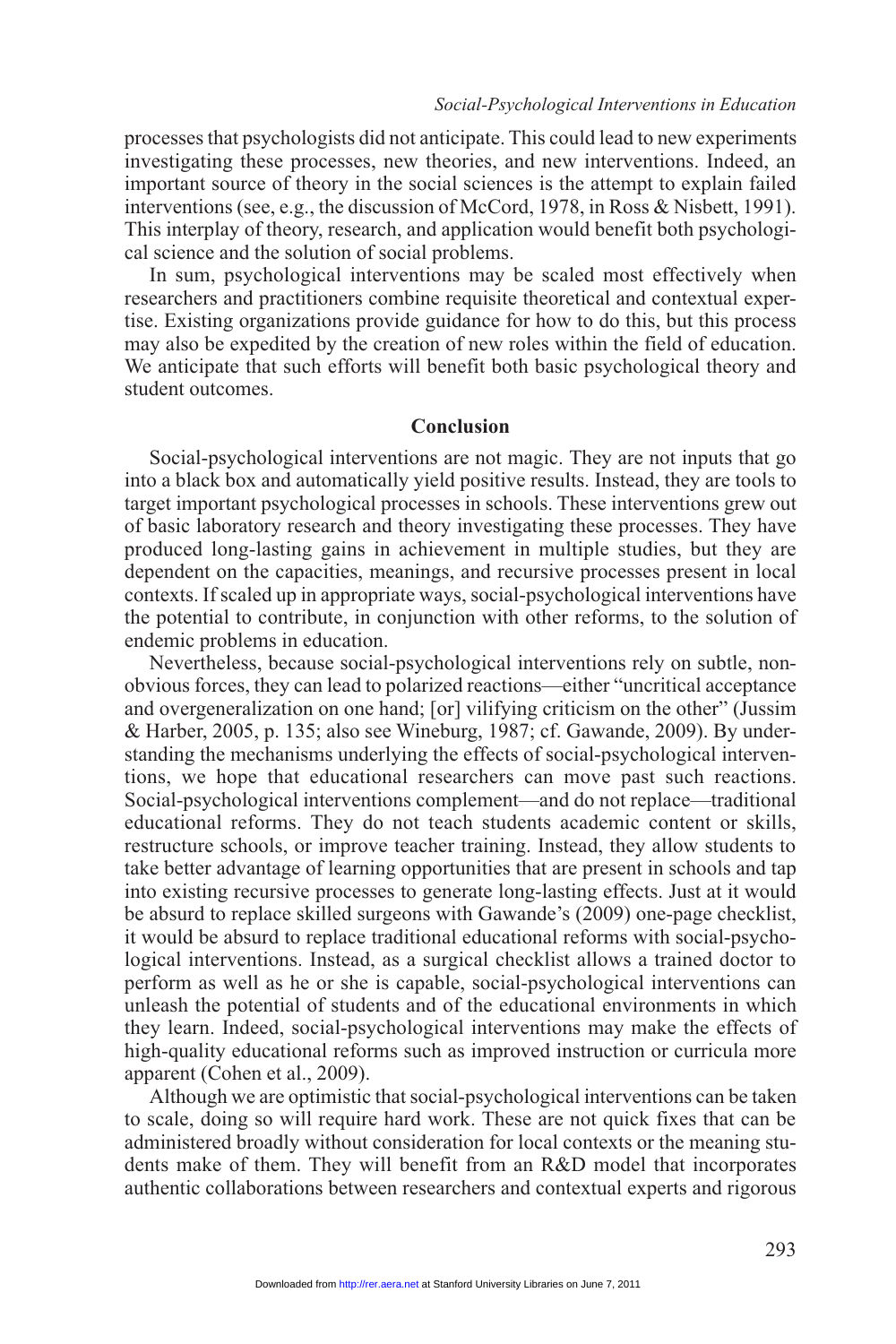evaluation at each step (Bryk, 2009; Bryk et al., in press; Morris & Hiebert, 2011). But in a context in which many reforms in education have produced at best uneven results, psychological interventions have a demonstrated potential to address fundamental problems, including low student achievement and large group differences, at low cost and over significant periods of time. We look forward to future research that includes psychological strategies in the broader suite of reforms to promote positive change in education.

#### **Notes**

 The writing of this article was supported by a Spencer Foundation Dissertation Fellowship for Research Related to Education and a grant from the Thrive Foundation for Youth, both to the first author. We are grateful to Tony Bryk, Geoff Cohen, Carol Dweck, Hunter Gehlbach, Matthew Kloser, Richard Shavelson, David Sherman, James Stigler, Sander Thomaes, and Uri Treisman for their comments, to Alexandria Ordway for her original research on the California Mission Project, and to Brian Spitzer for his help.

1Although analogies can mislead if taken too far, they can also be helpful for understanding new ideas in science and, in particular in this case, for understanding how multiple variables relate (Duit, 1991; Kuhn, 1979; Thibodeau, & Boroditsky, 2011).

2 Poor academic achievement is not the only social problem that social-psychological interventions can address, even in the presence of structural impediments (for an overview, see Reis & Gosling, 2010). Among other social problems, brief social-psychological interventions can have lasting effects on the health of the elderly (Langer  $\&$ Rodin, 1976; Rodin & Langer, 1977) and of college students (Pennebaker, 1997; Pennebaker & Beall, 1986), the success of dieters (Axsom & Cooper, 1985; Logel & Cohen, 2011), environmental conservation (Goldstein, Cialdini, & Griskevicius, 2008), youth aggression (Hudley & Graham, 1993; Thomaes, Bushman, Orobio de Castro, Cohen, & Denissen, 2009; Yeager, Trzesniewski, & Dweck, 2011), and intergroup relations (e.g., Page-Gould, Mendoza-Denton, & Tropp, 2008; Paluck, 2009; cf. Paluck, 2010).

#### **References**

- Aaronovitch, D. (2010, January 23). In a world of hi-tech medicine and machinery, the best safeguard is the low-tech checklist. *The Times*. Retrieved from http://entertainment .timesonline.co.uk/tol/arts\_and\_entertainment/books/book\_reviews/article 6995508 .ece
- Aronson, E. (1999). The power of self-persuasion. *American Psychologist*, *54*, 875–884.

Aronson, E., Blaney, N., Stephin, C., Sikes, J., & Snapp, M. (1978). *The jigsaw classroom*. Beverly Hills, CA: Sage.

Aronson, J., Fried, C., & Good, C. (2002). Reducing the effects of stereotype threat on African American college students by shaping theories of intelligence. *Journal of Experimental Social Psychology*, *38*, 113–125.

Axsom, D., & Cooper, J. (1985). Cognitive dissonance and psychotherapy: The role of effort justification in inducing weight loss. *Journal of Experimental Social Psychology*, *21*, 149–160.

Bandura, A. (1977). Self-efficacy: Toward a unifying theory of behavioral change. *Psychological Review*, *84*, 191–215.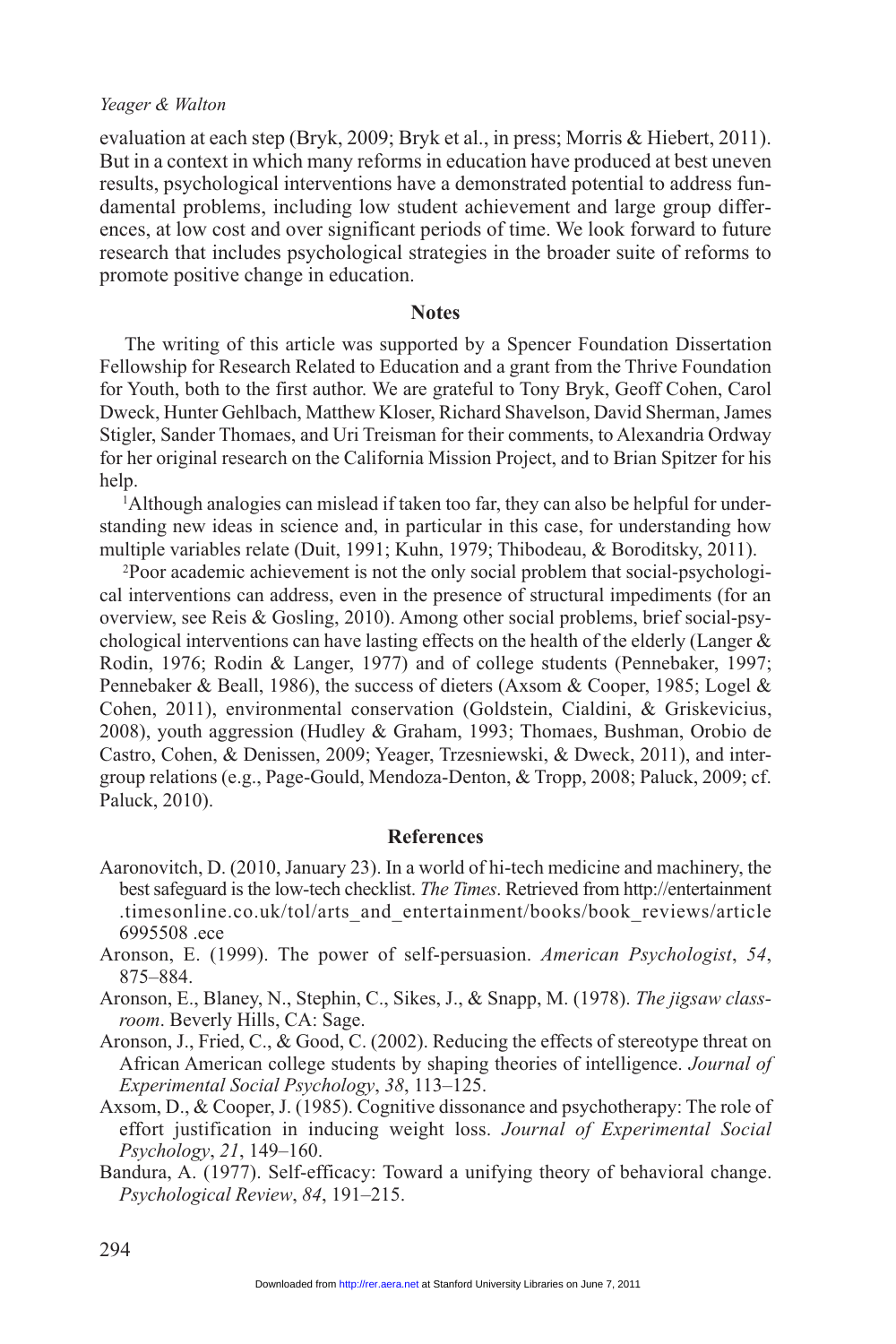- Blackwell, L. A., Trzesniewski, K. H., & Dweck, C. S. (2007). Theories of intelligence and achievement across the junior high school transition: A longitudinal study and an intervention. *Child Development*, *78*, 246–263.
- Bransford, J., Brown, A., & Cocking, R. (1999). *How people learn: Brain, mind, experience, school*. Washington, DC: National Academy of Sciences.
- Bronfenbrenner, U. (1979). *The ecology of human development: Experiments by nature and design*. Cambridge, MA: Harvard University Press.
- Bryk, A. S. (2009). Support a science of performance improvement. *Phi Delta Kappan*, *90*, 597–600.
- Bryk, A. S., Gomez, L., & Grunow, A. (in press). Ruminations II—Getting ideas into action: Building networked improvement communities in education. In M. Hallinan (Ed.), *Frontiers of social science research*.
- Bryk, A. S., & Schneider, B. L. (2002). *Trust in schools: A core resource for improvement*. New York, NY: Russell Sage.
- Bryk, A. S., Sebring, P. B., Allensworth, E., Luppescu, S., & Easton, J. Q. (2010). *Organizing schools for improvement: Lessons from Chicago*. Chicago, IL: University of Chicago Press.
- Charles A. Dana Center. (2008). *Summary of results from the 2008 evaluation conducted on academic youth development: Improving achievement by shaping the culture of algebra classrooms*. Retrieved from http://www.utdanacenter.org/ academicyouth/downloads/implementation/12–ayd-evaluation-results.pdf
- Chase, C. S., Chin, D. B., Oppezzo, M. A., & Schwartz, D. L. (2009). Teachable agents and the protégé effect: Increasing the effort towards learning. *Journal of Science and Educational Technology*, *18*, 334–352.
- Checkley, K. (2008). *The essentials of social studies, grades K–8: Effective curriculum, instruction, and assessment*. Alexandria, VA: Association for Supervision and Curriculum Development.
- Cialdini, R. B. (2003). Crafting normative messages to protect the environment. *Current Directions in Psychological Science*, *12*, 105–109.
- Cohen, G. L., Garcia, J., Apfel, N., & Master, A. (2006). Reducing the racial achievement gap: A social-psychological intervention. *Science*, *313*, 1307–1310.
- Cohen, G. L., Garcia, J., Purdie-Vaugns, V., Apfel, N., & Brzustoski, P. (2009). Recursive processes in self-affirmation: Intervening to close the minority achievement gap. *Science*, *324*, 400–403.
- Cook, J., Purdie-Vaughns, V., Garcia, J., & Cohen, G. (2011, April). *Longitudinal impact of a values affirmation and its timing on minority students' belonging and performance in middle school*. Presentation at the biennial meeting for the Society for Research in Child Development, Montreal, Canada.
- Crosnoe, R., Lopez-Gonzalez, L., & Muller, C. (2004). Immigration from Mexico into the math/science pipeline in American education. *Social Science Quarterly*, *85*, 1208–1226.
- Destin, M., & Oyserman, D. (2009). From assets to school outcomes: How finances shape children's perceived possibilities and intentions. *Psychological Science*, *20*, 414–418.
- Donovan, M. S., Wigdor, A. K., & Snow, C. E. (Eds.). (2003). *Strategic education research partnership*. Washington, DC: National Academy Press.
- Drawings aid school studies. (1931, October 25). *Oakland Tribune*, p. B5.
- Duckworth, A. L., Grant, H., Loew, B., Oettingen, G., & Gollwitzer, P. M. (in press). Self-regulation strategies improve self-discipline in adolescents: Benefits of mental contrasting and implementation intentions. *Educational Psychology*.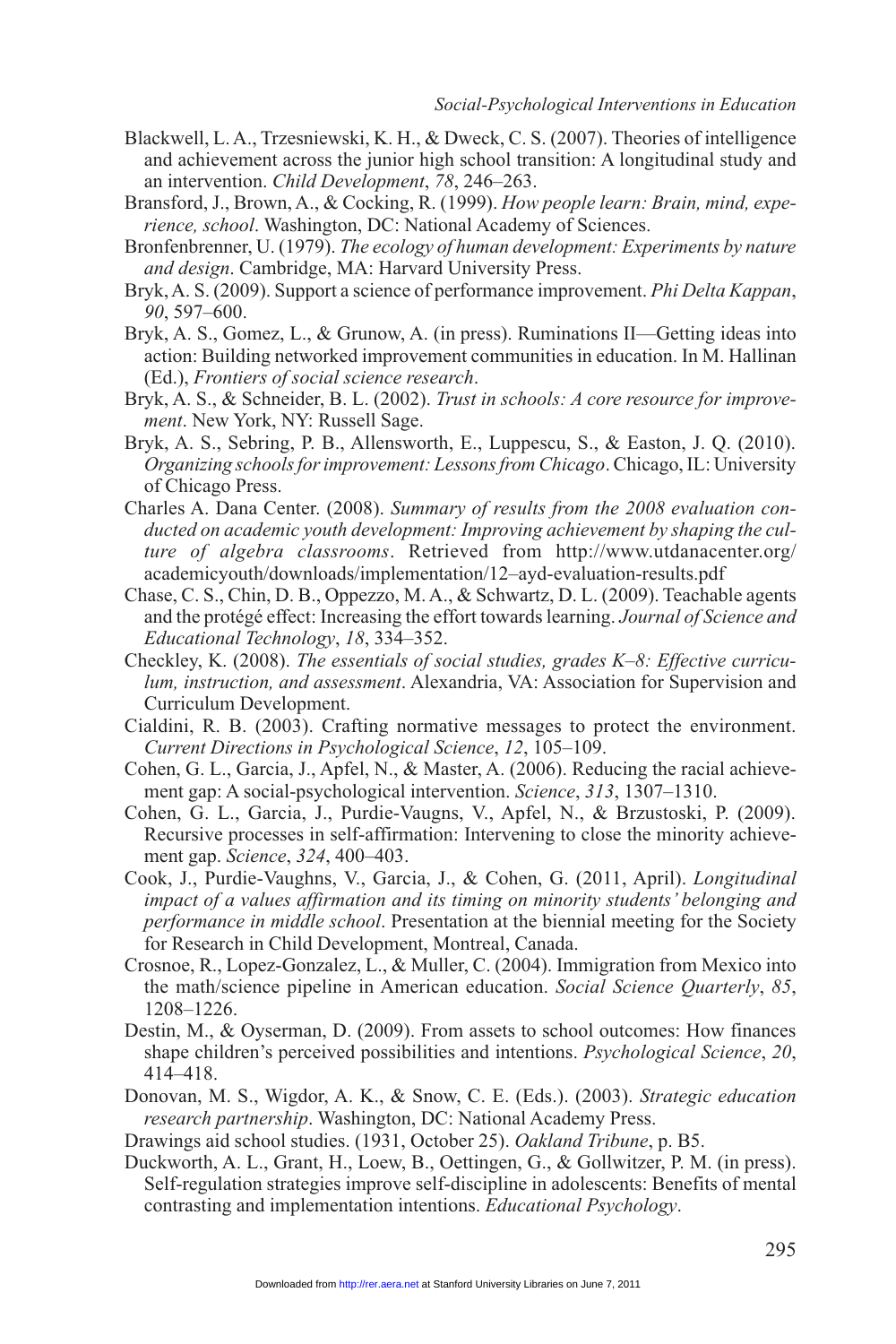- Duit, R. (1991). On the role of analogies and metaphors in learning science. *Science Education*, *75*, 649–660.
- Dweck, C. S. (2006). *Mindset*. New York, NY: Random House.
- Dweck, C. S., & Leggett, E. L. (1988). A social-cognitive approach to motivation and personality. *Psychological Review*, *95*, 256–273.
- Festinger, L. (1957). *A theory of cognitive dissonance*. Evanston, IL: Row, Peterson.
- Fullan, M. (2001). *The new meaning of educational change*. New York, NY: Teachers College Press.
- Garcia, J., & Cohen, G. L. (in press). Social psychology and educational intervention. In E. Shafir (Ed.), *Behavioral foundations of policy*. New York, NY: Russell Sage.
- Garet, M., Wayne, A., Stancavage, F., Taylor, J., Walters, K., Song, M., & . . . Doolittle, F. (2010). *Middle School Mathematics Professional Development Impact Study: Findings after the first year of implementation* (NCEE 2010–4010). Retrieved from http://ies.ed.gov/ncee/pubs/20104009/pdf/20104010.pdf
- Gawande, A. (2009). *The checklist manifesto: How to get things right*. New York, NY: Metropolitan Books.
- Gehlbach, H. (2010). The social side of school: Why teachers need social psychology. *Educational Psychology Review*, *22*, 349–362.
- Glazerman, S., Isenberg, E., Dolfin, S., Bleeker, M., Johnson, A., Grider, M., & Jacobus, M. (2010). *Impacts of comprehensive teacher induction: Final results from a randomized controlled study* (NCEE 2010 4028). Retrieved from http://ies.ed.gov/ ncee/pubs/20104027/pdf/20104027.pdf
- Godes, O., Hulleman, C. S., & Harackiewicz, J. M. (2007, April). *Boosting students' interest in math with utility value: Two experimental tests*. Paper presented at the meeting of the American Educational Research Association, Chicago, IL.
- Goldstein, N., Cialdini, R., & Griskevicius, V. (2008). A room with a viewpoint: Using social norms to motivate environmental conservation in hotels. *Journal of Consumer Research*, *35*, 472–482.
- Good, C., Aronson, J., & Inzlicht, M. (2003). Improving adolescents' standardized test performance: An intervention to reduce the effects of stereotype threat. *Journal of Applied Developmental Psychology*, *24*, 645–662.
- Greenwald, A. G. (1980). The totalitarian ego: Fabrication and revision of personal history. *American Psychologist*, *35*, 603–618.
- Haessler, J. (1973, April 5). Fourth grade class to build scale model of San Antonio mission in EDH. *Mountain Democrat*.
- Hallinan, M. (2001). Sociological perspectives on Black/White inequalities in American schooling. *Sociology of Education, Extra Issue*, *74*, 50–70.
- Haynes, A. B., Weiser, T. G., Lipsitz, S. R., Breizat, A-H., Dellinger, E. P., Herbosa, T., Joseph, S., Kibatala, P. L., Lapitan, M. C. M., Merry, A. F., Moorthy, K., Reznick, R. K., Taylor, B., Gawande, A. A. (2009). A surgical safety checklist to reduce morbidity and mortality in a global population. *The New England Journal of Medicin*e, *360*, 491–499.
- Haynes, T. L., Perry, R. P., Stupnisky, R. H., & Daniels, L. M. (2009). A review of attributional retraining treatments: Fostering engagement and persistence in vulnerable college students. In *Higher Education: Handbook of Theory and Research* (pp. 227–271). The Netherlands: Springer.
- Hudley, C., & Graham, S. (1993). An attributional intervention to reduce peer-directed aggression among African-American boys. *Child Development*, *64*, 124–138.
- Hulleman, C. S., & Cordray, D. S. (2009). Moving from the lab to the field: The role of fidelity and achieved relative intervention strength. *Journal of Research on Educational Effectiveness*, *2*, 88–110.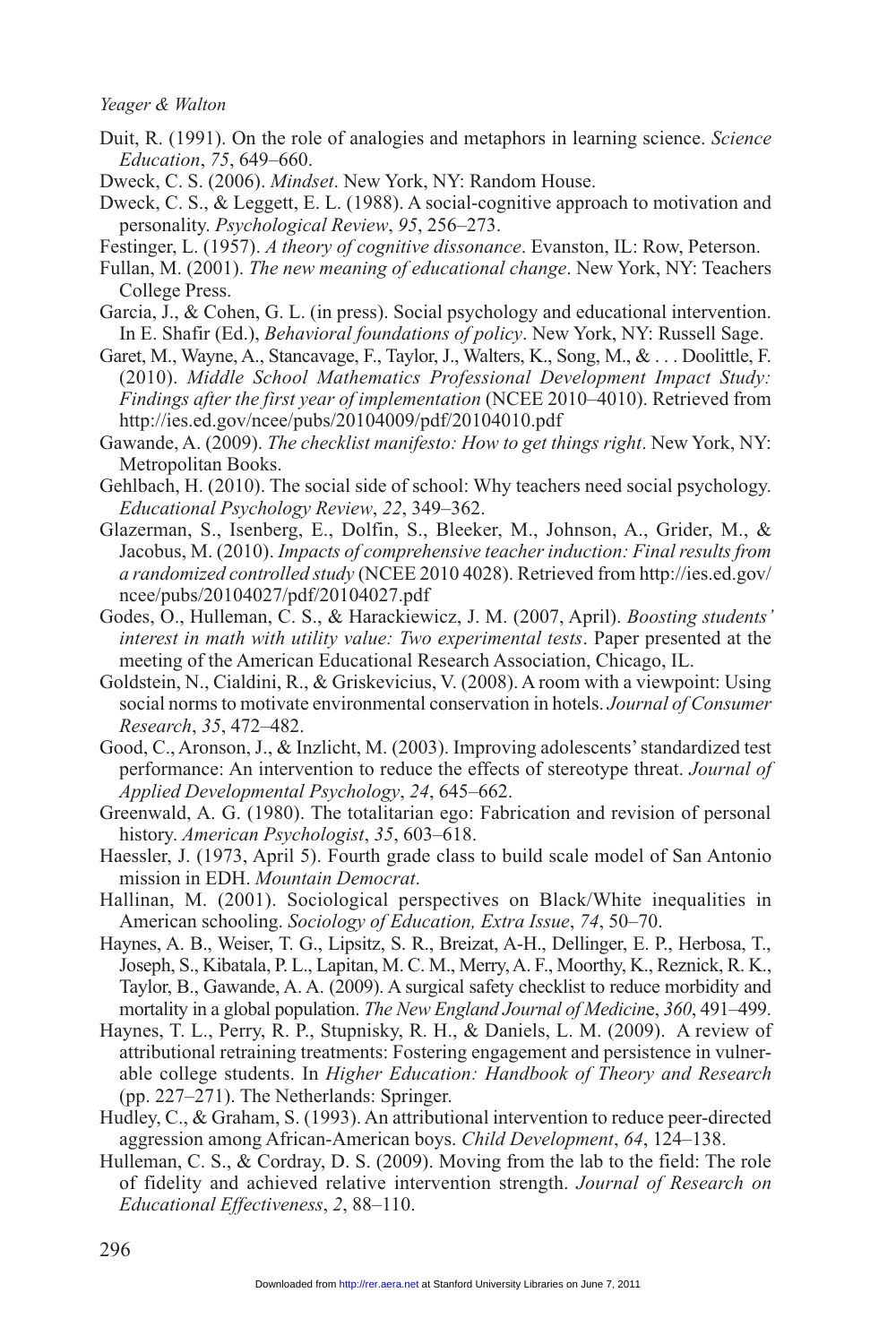- Hulleman, C. S., & Harackiewicz, J. M. (2009). Making education relevant: Increasing interest and performance in high school science classes. *Science*, *326*, 1410–1412.
- James-Burdumy, S., Deke, J., Lugo-Gil, J., Carey, N., Hershey, A., Gersten, R., . . . Faddis, B. (2010). *Effectiveness of selected supplemental reading comprehension interventions: Findings from two student cohorts* (NCEE 2010–4016). Retrieved from http://ies.ed.gov/ncee/pubs/20104015/pdf/20104016.pdf
- Jamieson, J., Mendes, W. B., Blackstock, E., & Schmader, T. (2009). Turning the knots in your stomach into bows: Reappraising arousal improves performance on the GRE. *Journal of Experimental Social Psychology*, *46*, 208–212.
- Jussim, L., & Harber, K. D. (2005). Teacher expectations and self-fulfilling prophecies: Knowns and unknowns, resolved and unresolved controversies. *Personality and Social Psychology Review*, *9*, 131–155.
- Kelley, H. H. (1973). The process of causal attribution. *American Psychologist*, *28*, 107–128.
- Kuhn, T. S. (1979). Metaphor in science. In A. Ortony (Ed.), *Metaphor and thought* (2nd ed., pp. 403–419). Cambridge, England: Cambridge University Press.
- Kulesza, M., Apperson, M., Larimer, M. E., & Copeland, A. L. (2010). Brief alcohol intervention for college drinkers: How brief is it? *Addictive Behaviors*, *35*, 730–733.
- Labaree, D. F. (1998). Educational researchers: Living with a lesser form of knowledge. *Educational Researcher*, *27*, 4–12.
- Langer, E. J., & Rodin, J. (1976). The effects of choice and enhanced personal responsibility for the aged: A field experiment in an institutional setting. *Journal of Personality and Social Psychology*, *34*, 191–198.
- Lewin, K. (1952). Group decision and social change. In G. E. Swanson, T. M. Newcomb, & E. L. Hartley (Eds.), *Readings in social psychology* (2nd ed., pp. 330– 344). New York, NY: Holt.
- Logel, C., & Cohen, G. L. (2011). *The role of the self in physical health: Testing the effect of a values affirmation intervention on weight loss*. Unpublished manuscript, Stanford University, Stanford, CA.
- Marigold, D. C., Holmes, J. G., & Ross, M. (2007). More than words: Reframing compliments from romantic partners fosters security in low self-esteem individuals. *Journal of Personality and Social Psychology*, *92*, 232–248.
- Martens, A., Johns, M., Greenberg, J., & Schimel, J. (2006). Combating stereotype threat: The effect of self-affirmation on women's intellectual performance. *Journal of Experimental Social Psychology*, *42*, 236–243.
- McCord, J. (1978). A thirty-year follow-up of treatment effects. *American Psychologist*, *33*, 284–289.
- Mendoza-Denton, R., Purdie, V., Downey, G., Davis, A., & Pietrzak, J. (2002). Sensitivity to status-based rejection: Implications for African-American students' college experience. *Journal of Personality and Social Psychology*, *83*, 896–918.
- Miller, D. T., & Prentice, D. A. (in press). Psychological levers of behavior change. In E. Shafir (Ed.), *Behavioral foundations of policy*. New York, NY: Russell Sage.
- Miyake, A., Kost-Smoth, L. E., Finkelstein, N. D., Pollock, S. J., Cohen, G. L., & Ito, A. (2010). Reducing the gender achievement gap in college science: A classroom study of values affirmation. *Science*, *330*, 1234–1237.
- Molden, D. C., & Dweck, C. S. (2006). Finding "meaning" in psychology: A lay theories approach to self-regulation, social perception, and social development. *American Psychologist*, *61*, 192–203.
- Morisano, D., Hirsh, J. B., Peterson, J. B., Pihl, R. O., & Shore, B. (2010). Setting, elaborating, and reflecting on personal goals improves academic performance. *Journal of Applied Psychology*, *95*, 255–264.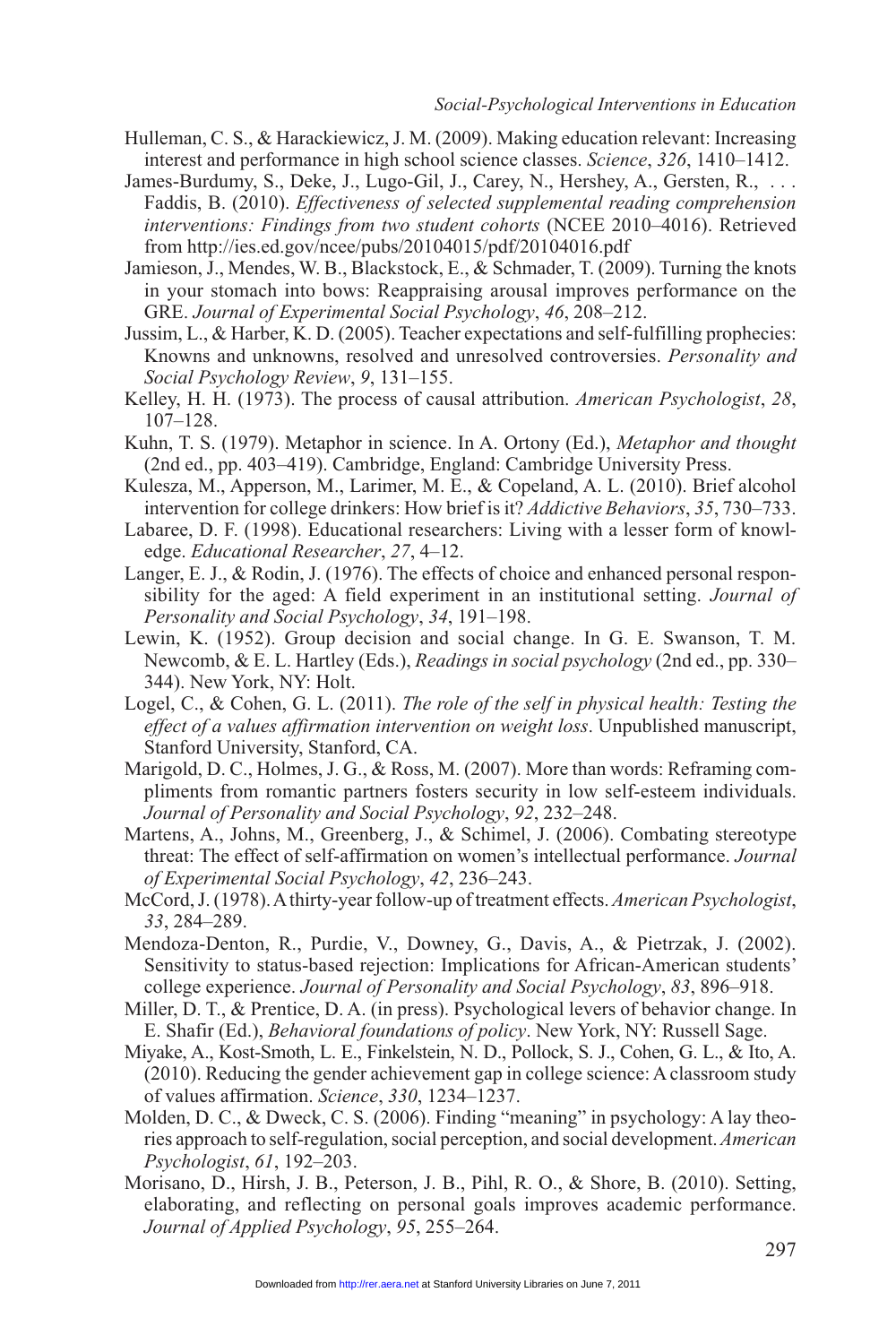- Morris, A. K., & Hiebert, J. (2011). Creating shared instructional products: An alternative approach to improving teaching. *Educational Researcher*, *40*, 5–13.
- Mueller, C. M., & Dweck, C. S. (1998). Praise for intelligence can undermine children's motivation and performance. *Journal of Personality and Social Psychology*, *75*, 33–52.
- National Writing Project. (2010). *Research brief no. 2*. Retrieved from http://www .nwp.org/cs/public/download/nwp\_file/14004/FINAL\_2010\_Research\_Brief.pdf? x-r=pcfile\_d
- Nussbaum, A. D., & Dweck, C. S. (2008). Defensiveness vs. remediation: Self-theories and modes of self-esteem maintenance. *Personality and Social Psychology Bulletin*, *34*, 127–134.
- Oyserman, D., Bybee, D., & Terry, K. (2006). Possible selves and academic outcomes: How and when possible selves impel action. *Journal of Personality and Social Psychology*, *91*, 188–204.
- Page-Gould, E., Mendoza-Denton, R., & Tropp, L. R. (2008). With a little help from my cross-group friend: Reducing anxiety in intergroup contexts through cross-group friendship. *Journal of Personality and Social Psychology*, *95*, 1080–1094.
- Paluck, E. L. (2009). Reducing intergroup prejudice and conflict using the media: A field experiment in Rwanda. *Journal of Personality and Social Psychology*, *96*, 574–587.
- Paluck, E. L. (2010). Is it better not to talk? Group polarization, extended contact, and perspective-taking in eastern Democratic Republic of Congo. *Personality and Social Psychology Bulletin*, *36*, 1170–1185.
- Papay, J., Murnane, R., & Willett, J. (2010). The consequences of high school exit examinations for low-performing urban students: Evidence from Massachusetts. *Educational Evaluation and Policy Analysis*, *32*, 5–23.
- Pennebaker, J. W. (1997). *Opening up: The healing power of expressing emotion*. New York, NY: Guilford.
- Pennebaker, J. W., & Beall, S. K. (1986). Confronting a traumatic event: Toward an understanding of inhibition and disease. *Journal of Abnormal Psychology*, *95*, 274– 281.
- Petry, N. M., Weinstock, J., Ledgerwood, D. M., & Morasco, B. (2008). A randomized trial of brief interventions for problem and pathological gamblers. *Journal of Consulting and Clinical Psychology*, *76*, 318–328.
- Ramirez, G., & Beilock, S. (2011). Writing about testing worries boosts exam performance in the classroom. *Science*, *331*, 211–213.
- Raudenbush, S. (1984). Magnitude of teacher expectancy effects on pupil IQ as a function of the credibility of expectancy induction: A synthesis of findings from 18 experiments. *Journal of Educational Psychology*, *76*, 85–97.
- Reis, H. T., & Gosling, S. D. (2010). Social psychological methods outside the laboratory. In S. T. Fiske, D. T. Gilbert, & G. Lindzey (Eds.), *Handbook of social psychology* (5th ed., Vol. 1, pp. 82–114). New York, NY: John Wiley.
- Ritter, S., Anderson, J. R., Koedinger, K. R., & Corbett, A. (2007). Cognitive tutor: Applied research in mathematics education. *Psychonomic Bulletin & Review*, *14*, 249–255.
- Robinson, T. N. (in press). Stealth interventions for obesity prevention and control: Motivating behavior change. In L. Dube, A. Bechara, A. Dagher, A. Drewnowski, J. LeBel, P. James, D. Richard, R. Denis, R. Yada. (Eds.), *Obesity prevention: The role of brain and society on individual behavior*. New York, NY: Elsevier.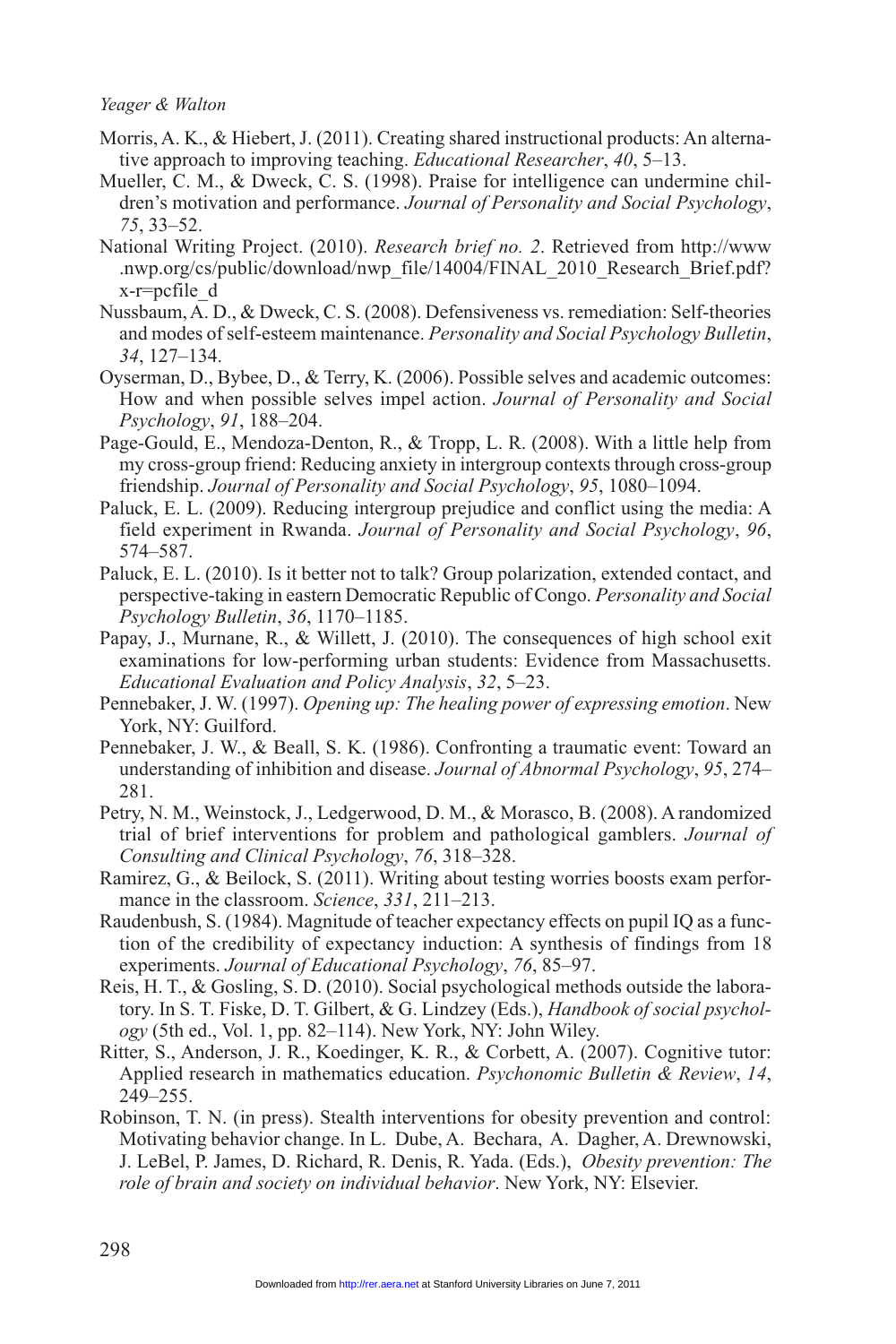- Rodin, J., & Langer, E. J. (1977). Long-term effects of a control-relevant intervention with the institutionalized aged. *Journal of Personality and Social Psychology*, *35*, 897–902.
- Romero, C., Paunesku, D., & Dweck, C. (2011, April). *Brainology in the classroom: An online growth mindset intervention affects GPA, conduct, and implicit theories*. Poster presented at the biennial meeting for the Society for Research in Child Development, Montreal, Canada.
- Ross, L., & Nisbett, R. E. (1991). *The person and the situation: Perspectives of social psychology*. New York, NY: McGraw-Hill.
- Rydell, R. J., Shiffrin, R. M., Boucher, K. L., Van Loo, K., & Rydell, M. T. (2010). Stereotype threat prevents perceptual learning. *Proceedings of the National Academy of Science*, *107*, 14042–14047.
- Schmader, T., Johns, M., & Forbes, C. (2008). An integrated process model of stereotype threat effects on performance. *Psychological Review*, *115*, 336–356.
- Schulz, R., & Hanusa, B. H. (1978). Long-term effects of control and predictabilityenhancing interventions: Findings and ethical issues. *Journal of Personality and Social Psychology*, *36*, 1194–1201.
- Schwarz, N., Bless, H., Strack, F., Klumpp, G., Rittenauer-Schatka, H., & Simmons, A. (1991). Ease of retrieval as information: Another look at the availability heuristic. *Journal of Personality and Social Psychology*, *61*, 195–202.
- Schwartz, D. L., & Martin, T. (2004). Inventing to prepare for learning: The hidden efficiency of original student production in statistics instruction. *Cognition & Instruction, 22*, 129–184.
- Scott, J. C. (1998). *Seeing like a state: How certain schemes to improve the human condition have failed*. New Haven, CT: Yale University Press.
- Sherman, D. K., & Cohen, G. L. (2006). The psychology of self-defense: Selfaffirmation theory. In M. P. Zanna (Ed.), *Advances in experimental social psychology* (Vol. 38, pp. 183–242). San Diego, CA: Academic Press.
- Sherman, D. K., Cohen, G. L., Nelson, L. D., Nussbaum, A. D., Bunyan, D. P., & Garcia, J. P. (2009). Affirmed yet unaware: Exploring the role of awareness in the process of self-affirmation. *Journal of Personality and Social Psychology*, *97*, 745–764.
- Sherman, D. K., & Hartson, K. A. (2011). Reconciling self-protection with selfimprovement: Self-affirmation theory. In M. Alicke & C. Sedikides (Eds.), *The Handbook of Self-Enhancement and Self-Protection*. (pp. 128–151). New York, NY: Guilford Press.
- Sherman, D. K., Hartson, K. A., Binning, K. R., Purdie-Vaughns, V., Garcia, J., Taborsky-Barba, S., Tomassetti, S., Nussbaum, A. D., & Cohen, G. L. (2011). Selfaffirmation, identity threat, and academic performance: Understanding the effects of a social psychological intervention. Manuscript in preparation.
- Somers, M.-A., Corrin, W., Sepanik, S., Salinger, T., Levin, J., & Zmach, C. (2010). *The Enhanced Reading Opportunities Study final report: The impact of supplemental literacy courses for struggling ninth-grade readers* (NCEE 2010–4022). Retrieved from http://ies.ed.gov/ncee/pubs/20104021/pdf/20104021.pdf
- Steele, C. (2010). *Whistling Vivaldi: And other clues how stereotypes affect us*. New York, NY: Norton.
- Steele, C. M. (1988). The psychology of self-affirmation: Sustaining the integrity of the self. In L. Berkowitz (Ed.), *Advances in experimental social psychology* (pp. 261–302). New York, NY: Academic Press.
- Steele, C. M. (1997). A threat in the air: How stereotypes shape intellectual identity and performance. *American Psychologist*, *52*, 613–629.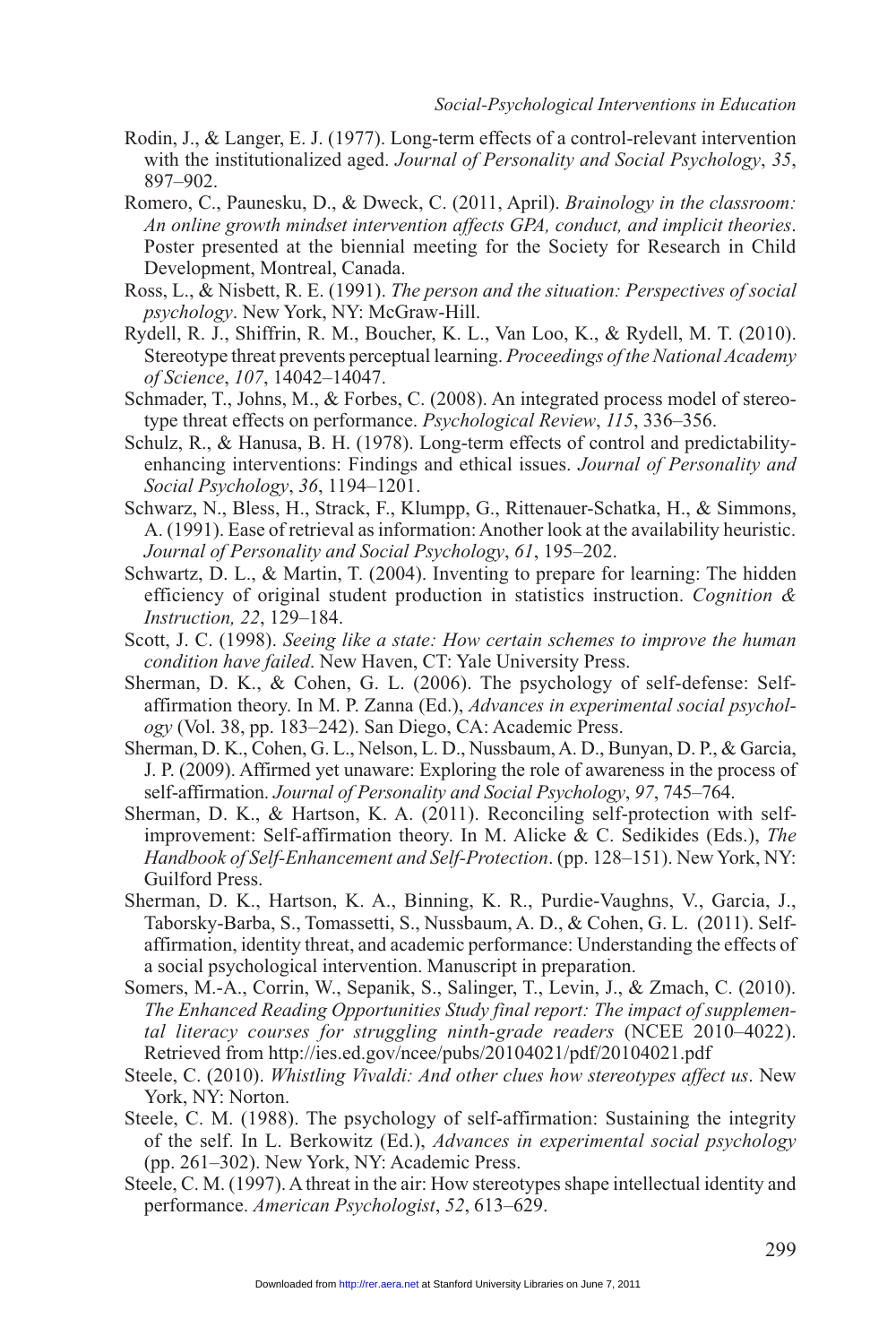- Steele, C. M., Spencer, S. J., & Aronson, J. (2002). Contending with group image: The psychology of stereotype and social identity threat. In M. P. Zanna (Ed.), *Advances in experimental social psychology* (Vol. 34, pp. 379–440). San Diego, CA: Academic Press.
- Storms, M. D., & Nisbett, R. E. (1970). Insomnia and the attribution process. *Journal of Personality and Social Psychology*, *16*, 319–328.
- Szalavitz, M. (2009, January 14). Study: A simple surgery checklist saves lives. *Time*. Retrieved from http://www.time.com/time/health/article/0,8599,1871759,00.html
- Taylor, V. J., & Walton, G. (in press). Stereotype threat undermines academic learning. *Personality and Social Psychology Bulletin*.
- Thibodeau, P. H., & Boroditsky, L. (2011). Metaphors we think with: The role of metaphor in reasoning. *PLoS ONE*, *6*(2), e16782. Retrieved from http://www .plosone.com
- Thomaes, S., Bushman, B. J., Orobio de Castro, B., Cohen, G., & Denissen, J. A. (2009). Reducing narcissistic aggression by buttressing self-esteem: An experimental field study. *Psychological Science*, *20*, 1536–1542.
- Tyack, D. B., & Cuban, L. (1995). *Tinkering toward utopia: A century of public school reform*. Cambridge, MA: Harvard University Press.
- Vansteenkiste, M., Simons, J., Lens, W., Sheldon, K. M., & Deci, E. L. (2004). Motivating learning, performance, and persistence: The synergistic role of intrinsic goals and autonomy-support. *Journal of Personality and Social Psychology*, *87*, 246–260.
- Walton, G. M., & Cohen, G. L. (2007). A question of belonging: Race, social fit, and achievement. *Journal of Personality and Social Psychology*, *92*, 82–96.
- Walton, G. M., & Cohen, G. L. (2011). A brief social-belonging intervention improves academic and health outcomes among minority students. *Science, 331*, 1447–1451.
- Walton, G. M., Cohen, G. L., Garcia, J., Apfel, N., & Master, A. (2011). *A brief intervention to buttress middle school students' sense of social-belonging: Effects by race and gender*. Unpublished manuscript, Stanford University, Stanford, CA.
- Walton, G. M., & Dweck, C. S. (2009). Solving social problems like a psychologist. *Perspectives on Psychological Science*, *4*, 101–102.
- Walton, G. M., Logel, C., Peach, J., & Spencer, S. (2011). *Two interventions to boost women's achievement in engineering: Social-belonging and self-affirmationtraining*. Unpublished manuscript, Stanford University, Stanford, CA.
- Walton, G. M., & Spencer, S. J. (2009). Latent ability: Grades and test scores systematically underestimate the intellectual ability of negatively stereotyped students. *Psychological Science*, *20*, 1132–1139.
- Weiner, B. (1986). *An attributional theory of emotion and motivation*, New York, NY: Springer-Verlag.
- Wilson, T. D. (2006). The power of social psychological interventions. *Science*, *313*, 1251–1252.
- Wilson, T. D., Damiani, M., & Shelton, N. (2002). Improving the academic performance of college students with brief attributional interventions. In J. Aronson (Ed.), *Improving academic achievement: Impact of psychological factors on education* (pp. 88–108). San Diego, CA: Academic Press.
- Wilson, T. D., & Linville, P. W. (1982). Improving the academic performance of college freshmen: Attribution therapy revisited. *Journal of Personality and Social Psychology*, *42*, 367–376.